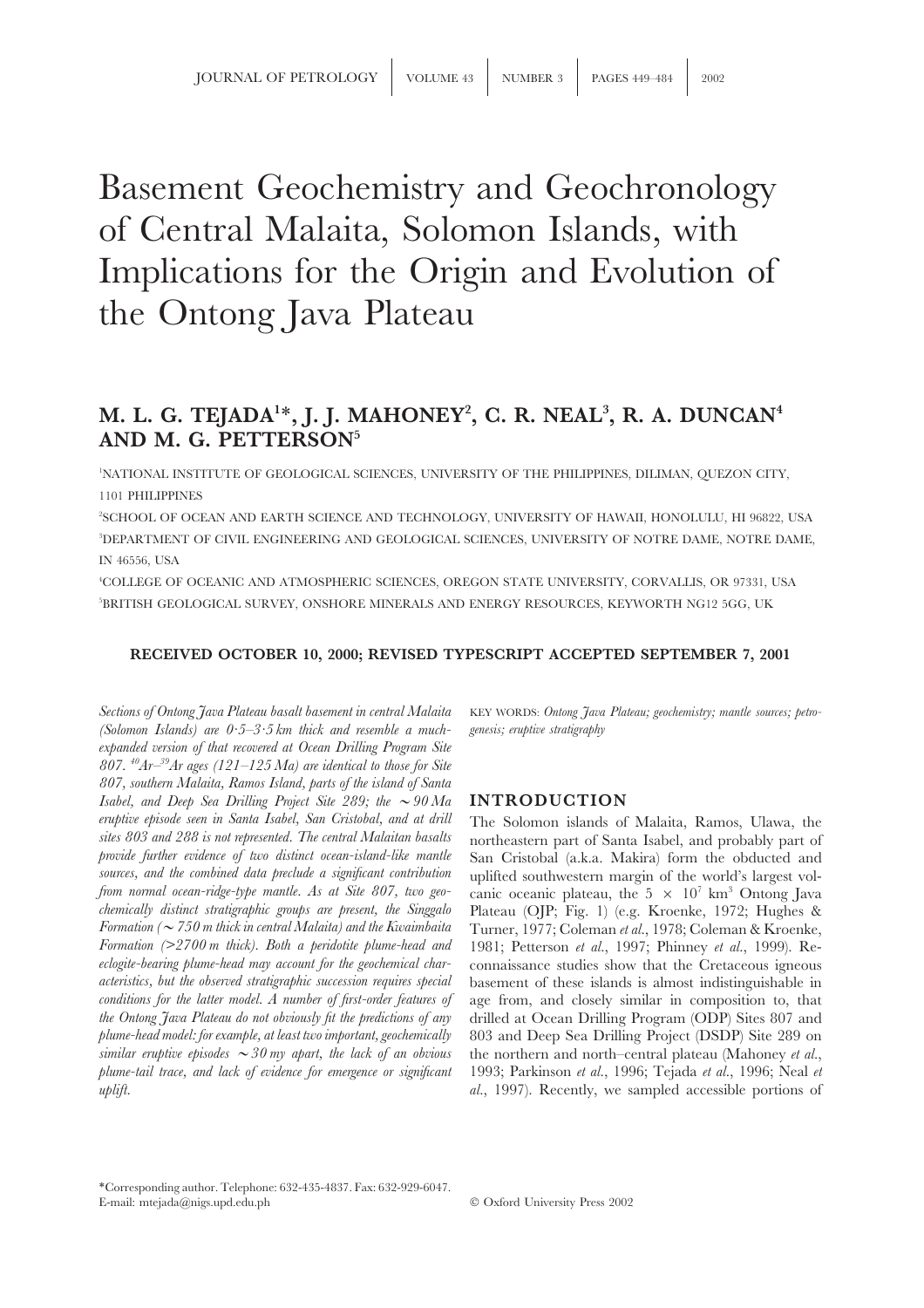0·5- and 3·5-km-thick sections of OJP crust in central Our principal study area was the northern part of the Malaita. As the deepest exposures of the plateau's crust Kwaio Anticline, where the thickest exposures of the yet sampled systematically, these sections present a unique Malaita Volcanic Group occur (Fig. 2a). The anticline source of information on age, eruptive stratigraphy, petro- is accessible via rivers that cut the basement and sedigenesis, and mantle sources. In this paper, we characterize mentary sections in a SW–NE direction roughly perthe geochemical stratigraphy of the southern OJP crust pendicular to the axis of the anticline, facilitating thickness recorded in these sections, and build upon previous work determination of all the lithostratigraphic units. The to examine what the isotopic and chemical variations majority of the samples we discuss here were collected reveal about the plateau's origin and the implications for from the Singgalo and Kwaimbaita rivers, where a lava the mantle source regions that fed plateau magmatism. section of estimated 3·5 km thickness (Petterson *et al.*,

large anticlines in Malaita (Fig. 2a) and is exposed in modal mineralogy of the microgabbros and the ground-<br>stream gullies and waterfalls on this heavily vegetated mass in the aphyric and plagioclase-phyric basalts consis island. The basement rocks, formerly known as the Older of almost equal proportions of unaltered plagioclase (up<br>Series or Older Basalts in the south (Hughes & Turner to 58%) and clinopyroxene (up to 45%), with minor Series or Older Basalts in the south (Hughes & Turner, 1976, 1977), the Fiu Lavas in the north (Rickwood, 1957), altered olivine  $(5-7%)$  and oxides (Petterson, 1995).<br>and the Older Malaita Volcanics in the northernmost part Plagioclase and clinopyroxene are usually in an ophi and the Older Malaita Volcanics in the northernmost part of the island (Barron, 1993), recently have been termed to subophitic relationship, indicating contemporaneous crystallization, although in some sections plagioclase crys- the Malaita Volcanic Group (Petterson *et al.*, 1997). The Malaita Volcanic Group is distinguished in the field tals are found included in clinopyroxene grains, possibly<br>from an overlying, much less extensive volcanic series, indicating that the plagioclase crystallized earlier. M from an overlying, much less extensive volcanic series, previously called the Younger Series or Younger Basalts abundance of mesostasis varies from 10 to 30% but<br>Hughes & Turner, 1976, 1977) but now termed the usually is <20%. In the samples chosen for geochemical (Hughes & Turner, 1976, 1977) but now termed the usually is  $\leq 20\%$ . In the samples chosen for geochemical Maramasike Formation (Fm.: Petterson *et al.*, 1997), by work, limited low-grade alteration is seen in rare amy Maramasike Formation (Fm.; Petterson *et al.*, 1997), by work, limited low-grade alteration is seen in rare amyg-<br>the vesicularity of the vounger volcanic rocks and the dules containing zeolite, chlorite, and calcite, and the vesicularity of the younger volcanic rocks and the dules containing zeolite, chlorite, and calcite, and is<br>intercalation of these rocks with Eocene pelagic lime- manifested in mesostasis and olivine, which are partiall intercalation of these rocks with Eocene pelagic limeto wholly replaced by brown clay and iddingsite (Babbs, stones.

with geological mapping surveys by the Solomon Islands Ministry of Energy, Mineral and Water Resources in calcite, whereas in others (e.g. SGB24), secondary phases 1993 (see Petterson, 1995). The great bulk of the Malaita replace olivine completely and fill the interstices between<br>Volcanic Group exposed in the central part of the island feldspar laths. In the Kwaio Anticline, a minor Volcanic Group exposed in the central part of the island consists of massive and pillowed lava flows very similar striking facies of the Malaita Volcanic Group, consisting<br>to those in southern Malaita, and to the Sigana Basalts of basalts with 'spherulitic' or 'orbicular' textur to those in southern Malaita, and to the Sigana Basalts of basalts with 'spherulitic' or 'orbicular' texture, was<br>(Hawkins & Barron, 1991) in northeastern Santa Isabel. found as boulders in the river beds (Petterson, 1995) (Hawkins & Barron, 1991) in northeastern Santa Isabel. found as boulders in the river beds (Petterson, 1995).<br>The flows are appanitic to phaneritic, apparition playio-<br>This facies consists of 1–6 cm fragments of ophitic ga The flows are aphanitic to phaneritic, aphyric to plagio-<br>
clase  $\pm$  clinopyroxene ( $\pm$  olivine)-phyric basalts and and plagioclase or clinopyroxene megacrysts in basaltic clase  $+$  clinopyroxene ( $\pm$  olivine)-phyric basalts, and and plagioclase or clinopyroxene megacyrists in basis in based of convergence megacyrisms in based on based on the convergence megacyrisms in based on the converg coarser-grained diabases and microgabbros [see Petterson (1995) and Babbs (1997) for detailed descriptions]. Important findings of the surveys are that all of the lavas were emplaced in a submarine environment, that interbeds of chert or mudstone are very rare, and that no limestone **ANALYTICAL METHODS** interbeds were found. Very few dikes were encountered, We collected 152 igneous rock samples, 64 of which we although gabbroic intrusions were found to the north, chose for geochemical study: 30 from the Singgalo River, within the Fateleka Anticline (Fig. 2a). Except in disturbed 20 from the Kwaimbaita River, and 14 from the Kwaisections, the basalts in central Malaita are everywhere afa'a River drainages. Samples were trimmed with a overlain conformably by the early to middle Cretaceous water-cooled rock saw to remove alteration rinds and Kwara'ae Mudstone Formation, consisting of siliceous, split into three parts; the freshest interior portions were parallel-laminated radiolarian pelagic mudstones. reserved for  ${}^{40}\text{Ar}^{-39}\text{Ar}$  and isotopic analysis. Splits for

1997) forms the core of the anticline (Fig. 2b). The other sample area we discuss is the Kwara'ae Anticline (Fig. **STUDY AREA AND GENERAL FIELD**  $\begin{array}{c} \text{2a), accessible via the Kwaiafa'a River and its tributary,} \\ \text{the Bisula, where we sampled a basement section of } \\ \sim 500 \text{ m thickness.} \end{array}$ 

**IN MALAITA** Samples were taken mainly from interior portions of Cretaceous igneous OJP crust forms the cores of several pillows and massive flows, to minimize alteration. The<br>large anticlines in Malaita (Fig. 2a) and is exposed in modal mineralogy of the microgabbros and the ground-Samples for this study were collected in conjunction 1997). In some of the more altered samples (e.g. ML476) ith geological manning surveys by the Solomon Islands plagioclase is partially replaced by a mixture of clay and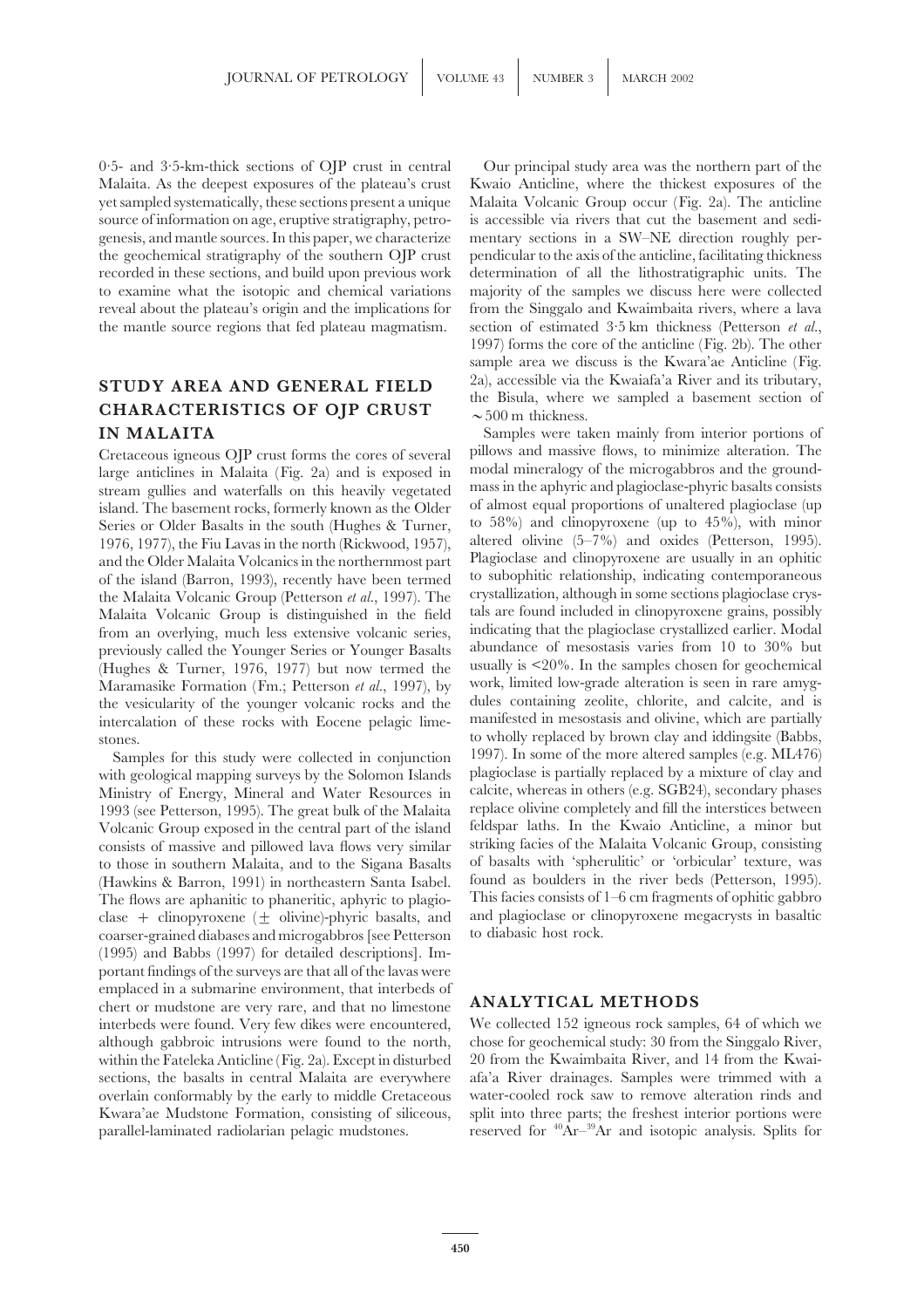

**Fig. 1.** Etopo 5 predicted bathymetry (in meters) of the western Pacific Basin (after Smith & Sandwell, 1996), centered on the Ontong Java Plateau. The Solomon Islands are at the plateau's southwestern margin. Also shown are the locations of ODP Sites 807 and 803, and DSDP Sites 289, where basement rocks were recovered, and 288, which recovered  $\sim$  90 Ma and  $\sim$ 118 Ma ash layers but did not reach basement.

into pieces 0·3–0·5 cm across, cleaned ultrasonically in Of the elements analyzed by both XRF and ICP-MS, Hawaii, using the methods of Norrish & Chappell (1977). XRF detection limit. Rare earth elements and several other trace elements Splits of eight whole-rock samples were prepared at

bulk-rock major and trace element analysis were chipped McGinnis *et al.* (1997); see Jain & Neal (1996) for details. deionized water, and dried; chips showing macroscopic the agreement is generally  $\leq 5\%$  for Zr and  $\leq 15\%$  for alteration significantly greater than the average were Y; agreement is within 15% for Co and Nb and 20% removed, and the remainder powdered in an alumina for Cr (except for one, four, and six samples, respectively). mill. Major elements and a suite of trace elements (Table The ICP-MS values for Rb are systematically higher 1; note that samples are listed in stratigraphic order from than the XRF values by as much as 0·9 ppm; however, top to bottom of each section) were analyzed by X-ray the analytical uncertainty of the XRF measurements is fluorescence (XRF) spectrometry at the University of relatively large as Rb contents are generally near the

(Table 2) were analyzed on 0·2 g splits of the powders Oregon State University for  $40Ar^{-39}Ar$  incremental-heatby inductively coupled plasma–mass spectrometry (ICP- ing age determinations. Small cores ( $\sim 0.7$  g) cut from MS) at the University of Notre Dame using the modi- the freshest portions of samples were loaded in evacuated fication of Jenner *et al.*'s (1990) method proposed by quartz vials and irradiated for 6 h at 1 MW power at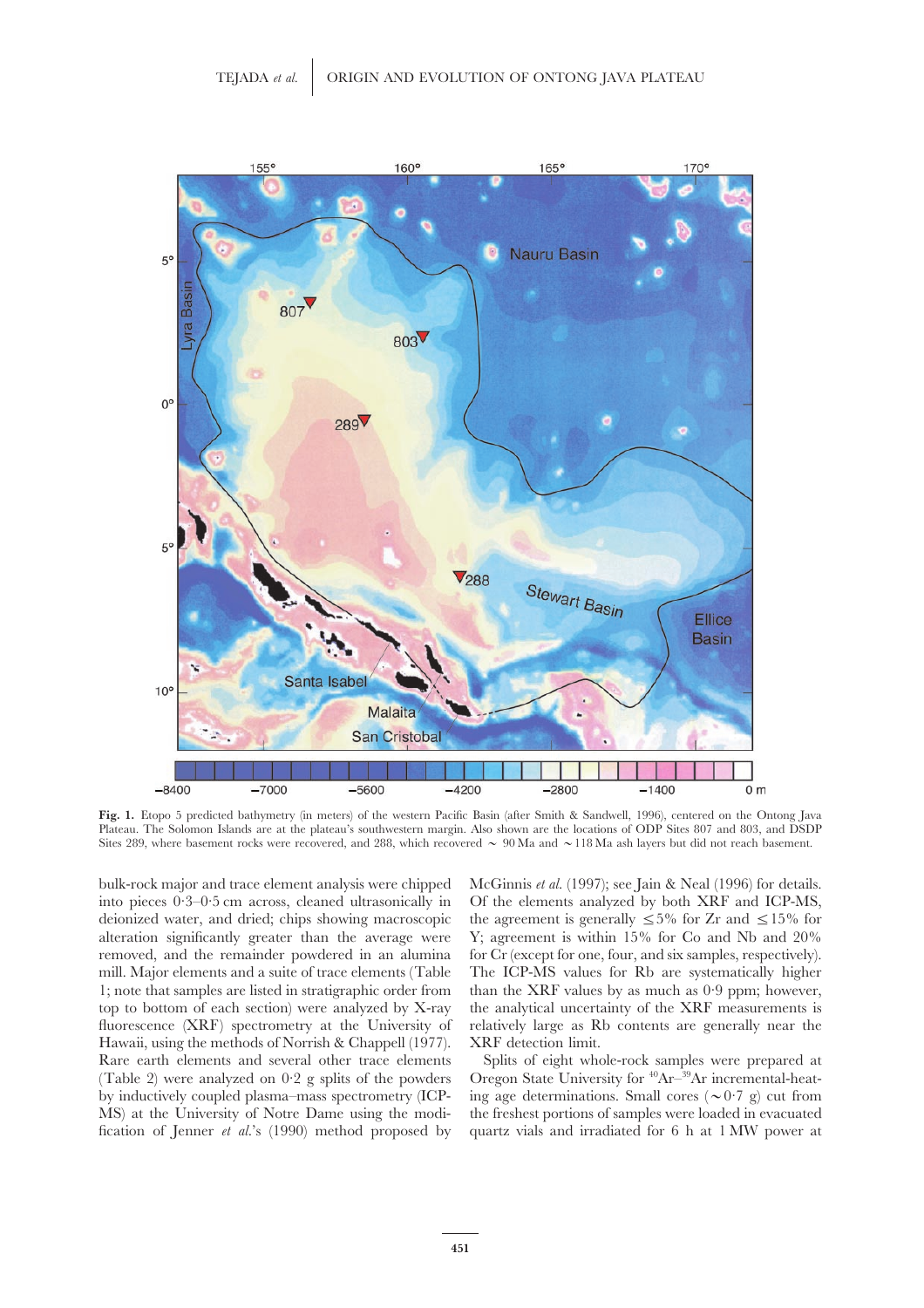

**Fig. 2.** (a) Simplified geologic map of the northern half of Malaita showing the anticlines where exposures of the Malaita Volcanic Group are found (after Petterson, 1995). The rivers traversed are shown with heavier-outlined portions indicating sampling coverage. The line A–A′ represents the projection line for the cross-section in (b). (b) Basement structure along the Singgalo and Kwaimbaita rivers (after Petterson *et al.*, 1997); the boundary between the two chemical groups of lavas we term the Singgalo Fm. and Kwaimbaita Fm. (see text) is determined from isotopic and chemical data. The arrows at the bottom indicate flow directions of the Singgalo and Kwaimbaita rivers, and the filled bars represent our sampling coverage. The open bar along the upper Singgalo River shows the extent of sampling conducted by T. Babbs and A. Saunders (Babbs, 1997).

the Oregon State University TRIGA reactor. Biotite mean of concordant, adjacent step ages), isochron ages standard FCT-3 (27.55  $\pm$  0.12 Ma, equivalent to (determined from the linear regression of step com-513·9 Ma for hornblende Mmhb-1; Lanphere *et al.*, 1990) positions), and integrated or total fusion ages (calculated was used to monitor the neutron fluence. The isotopic by adding all step compositions together). composition of Ar was determined for each of 4–6 Sample preparation and analysis for Sr, Nd, and Pb temperature steps using an AEI MS-10S mass spec- isotopes were performed at the University of Hawaii [for trometer [see Duncan *et al.* (1997) for experimental methods, see Peng & Mahoney (1995) and Tejada *et al.* details]. Table 3 includes plateau ages (the weighted (1996)]. Isotope-dilution abundance data for Sr, Rb, Nd,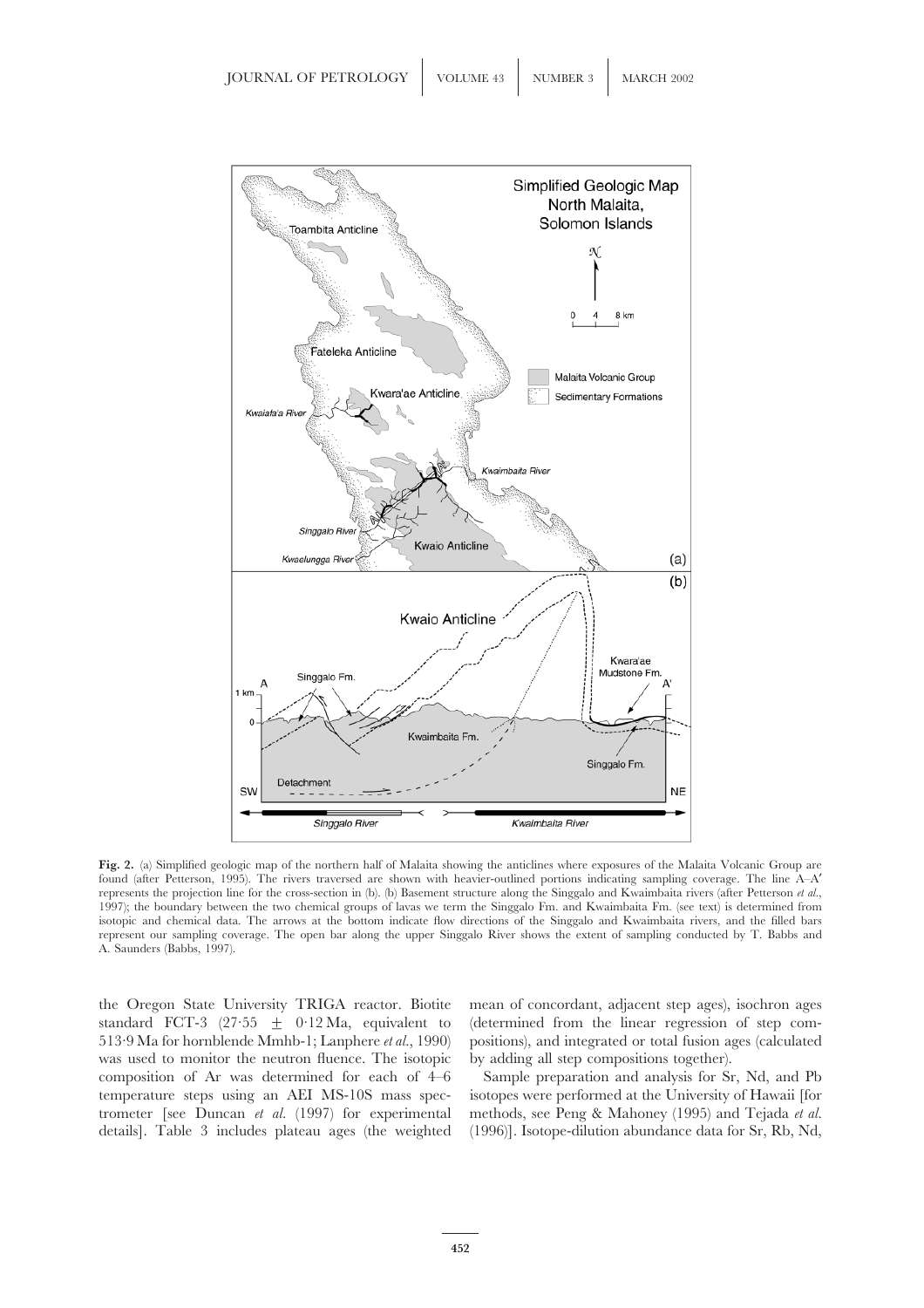| Sample                                  | $\overline{\text{SiO}}_2$ | TiO <sub>2</sub>       | AI <sub>2</sub> O <sub>3</sub> | $Fe2O3* MnO$ |          | $\circ$<br>ğ                 | CaO       | Na <sub>2</sub> O | $K2$ O                     | $P_2O_5$  | <b>NUS</b>       | $\overline{Q}$ | 운                 | đΝ             | Ň<br>ò           | $\rm{~}$       | ≻                              | တိ  | 넘               | ੌ                  | රි             | Σm   | ä                   | Ğ               |
|-----------------------------------------|---------------------------|------------------------|--------------------------------|--------------|----------|------------------------------|-----------|-------------------|----------------------------|-----------|------------------|----------------|-------------------|----------------|------------------|----------------|--------------------------------|-----|-----------------|--------------------|----------------|------|---------------------|-----------------|
| <b>Kwaio Anticline</b>                  |                           |                        |                                |              |          |                              |           |                   |                            |           |                  |                |                   |                |                  |                |                                |     |                 |                    |                |      |                     |                 |
| Singgalo River<br>SG1                   | 50.38                     | 1.65                   | 13-54                          | 14-01        | 0.19     | 7.30                         | 11.64     | 2.32              | $-1.5$                     | 0.14      | 101.32           | 0.30           | $\frac{8}{10}$    |                | 136              | $\overline{8}$ | 29<br>392                      |     | င္တ             | 124                |                |      |                     |                 |
| SG <sub>2</sub>                         | 49.65                     | 1.59                   | 14.15                          | 13-68        | 0.18     | 7.69                         | 11.25     | 2.30              | $-16$                      | 0.14      | 100.79           | $-5$           | $\ddot{5}$        | 4.3            | $\overline{141}$ |                | 372                            | 88  | ౚ               | 99                 |                |      | 5 8 7 8 7 8 7 8 7 8 |                 |
| SG3                                     | 49.75                     | 1.52                   | 14.31                          | 13-82        | 0.18     | 7.59                         |           | 2.30              |                            | $-15$     | 100.93           | 0.67           | $\frac{8}{10}$    | 4.9            | 144              |                | $^{28}$<br>329                 |     | ႜ               |                    |                |      |                     |                 |
| SG4                                     | 49.98                     | 1.62                   | 14.22                          | 13.85        | 0.19     | 6.99                         | 11.34     | 2.38              | 7.77                       | $-15$     | 100-83           | $-51$          | ت:                | $5-4$          | 143              | 3              | $\frac{8}{2}$<br>395           | 근   | ஐ               | 5 S                |                |      |                     |                 |
| SG5                                     | 49.73                     | 1.57                   | 14.70                          | 12.54        | 0.18     | 7.44                         | 11.29     | 2.43              | $-1.6$                     | $-1.5$    | 100-22           | 0.89           | <u>ت</u>          | 5.2            | 145              | 5              | $^{28}$<br>395                 | Ż   | န္တ             | 94                 |                |      |                     |                 |
| SG <sub>6</sub>                         | 49.50                     | $-57$                  | 14.36                          | 12.98        | 0.19     | 7.01                         | 12.52     | 2.42              | $-16$                      | 0.14      | 100-85           | $-56$          | ت.<br>ت           | 4.5            | 146              | 80             | 28<br>384                      | ్లా | 89              | $\frac{2}{2}$      |                |      |                     |                 |
| SG7                                     | 50.18                     | 1.67                   | 14.19                          | 13.83        | 0.19     | 6.86                         | 11.28     | 2.48              | 0.14                       | 0.16      | 100.98           | 0.42           | $\frac{5}{2}$     | 5.5            | 145              | 98             | స్<br>376                      | ₽   | 10 <sup>2</sup> | 92                 |                |      |                     |                 |
| SGB1                                    | 49.59                     | 1.68                   | 13.92                          | 13.92        | 0.18     | 7.04                         | 10.86     | 2.44              | 0.18                       | $-1.5$    | 99.96            | 74             | $\frac{6}{1}$     | 5.5            | 139              | $\overline{9}$ | ని<br>383                      | ఞ   | 8               | 96                 |                |      |                     |                 |
| SGB <sub>2</sub>                        | 49.96                     | $-60$                  | 14.47                          | 13-06        | 0.19     | 6.88                         | $11 - 23$ | 2.52              | 0.20                       | 0.16      | 100.27           | 1.24           | $\ddot{0}$        | 5.8            | 145              | 94             | 80<br>397                      | ఞ   | $\overline{5}$  | ္တ                 |                |      |                     |                 |
| SGB6                                    | 50.07                     | 1.68                   | 14.33                          | 13.29        | 0.19     | 7.02                         | $11 - 11$ | 2.25              | 0.15                       | $-14$     | 100-23           | $-28$          | ن<br>ج            | 5.6            | 146              | 57             | 20<br>390                      | ₽   | 118             | 109                | 52             | 440  |                     | $\overline{23}$ |
| SGB7                                    | 49.83                     | 1.64                   | 14.11                          | 13.93        | 0.19     | 7.04                         | $11 - 41$ |                   | $0.16$<br>$0.16$           | 0.13      |                  | $-5$           | $\overline{2}$ -1 | 4.7            | 146              | 90             | 80<br>342                      | 86  | 5               | 107                | $\overline{4}$ | 1290 | చి                  | IO <sub>7</sub> |
| SGB8                                    | 50.39                     | 1.77                   | 14.33                          | 13.63        | 0.18     | $6-8$                        | 10.93     | 2.36              |                            | 0.14      | 100-44<br>100-66 | 0.75           | 9.<br>∖           | 5.6            | 148              | 99             | స్<br>367                      | 36  | $\approx$       | 116                | င္ဟ            | 230  | Ξ                   | န္တ             |
| SGB3                                    | 49.45                     | $1 - 62$               | 13.98                          | 14.24        | 0.20     | 6.34                         | $11 - 52$ | 2.35              | $\overline{0}$             | 0.15      | 99.96            | $-52$          | ج _<br>^          | 5.5            | 146              | 96             | $\overline{\mathrm{S}}$<br>353 | జ   | $\tilde{5}$     | 64                 |                |      | $\overline{z}$      |                 |
| SGB4                                    | 49.62                     | 1.62                   | 14.05                          | 14.33        | $0 - 20$ | 6.72                         | 11.46     | 2.40              | 0.13                       | 0.16      | 100-69           | 0.71           | ت:                | 5.8            | 145              | 95             | $\overline{30}$<br>351         | 88  | $\overline{5}$  | $\overline{9}$     |                |      | $\overline{r}$      |                 |
| SGB5                                    | 49.89                     | $1 - 40$               | 14.48                          | $13 - 71$    | 0.18     | 6.95                         | 11.59     | 1.82              | 0.16                       | 0.13      | 100-31           | $-02$          | Ŀ,                | 5.3            | $\overline{5}$   | 93             | 29<br>327                      | స్  | $\frac{2}{2}$   | 113                | ఇ              | 160  | 76                  | 8               |
| SGB9                                    | 49.39                     | 1.49                   | 14.51                          | 13.14        | $0 - 20$ | 7.44                         | 11.88     | 2.09              | 0.14                       | 0.12      | 100-40           | 0.24           | $2 - 0$           | $4-2$          | 152              | 78             | 26<br>308                      | ೫   | 86              | 115                | 46             | 1380 | ౚ                   | 154             |
| SGB <sub>12</sub>                       | 48.82                     | 1.53                   | 15.13                          | 12.91        | 0.21     | 7.14                         | 11.31     | 2.15              | 0.14                       | 0.15      | 99.49            | $-08$          | $\frac{6}{2}$     | 5.6            | 150              | 99             | స్<br>427                      | 50  | $\overline{11}$ | 109                | 54             | 1640 |                     | igs             |
| SGB <sub>10</sub>                       | 49.92                     | 1.35                   | 14-01                          | 14-37        | 0.20     |                              | 10.95     | 2.21              |                            | 0.14      | 100.13           | $-46$          | 2.6               | 6.0            | $\frac{14}{1}$   | 92             | ္က<br>360                      | 38  | 106             | 102                | t,             | 1380 | ढ                   | $\overline{5}$  |
| SGB <sub>11</sub>                       | 49.11                     | 1.39                   | 14.24                          | 14-26        | 0.21     |                              | 11.64     | 2.19              | 0.77                       | 0.15      | 100-42           | 0.17           | $\frac{5}{2}$     | 5.2            | 147              | 96             | ్ల<br>367                      | 88  | <b>SOI</b>      | 108                | 50             | 520  | æ                   | $\frac{8}{10}$  |
| SGB <sub>13</sub>                       | 50.00                     | 1.48                   | 14.17                          | 13.73        | $0 - 20$ | 6.51<br>5.68<br>6.34<br>6.34 | 11.14     | 2.30              | 0.16                       | 0.15      | 100.19           | $-1.45$        | $\frac{6}{10}$    | 5.8            | 148              | $\overline{0}$ | 32<br>349                      | 88  | $\overline{5}$  | 105                | Ş.             | 1430 | 52                  | $\frac{8}{2}$   |
| SGB14                                   | 49.70                     | 1.50                   | 14.09                          | 14-26        | $0 - 20$ |                              | $11 - 23$ | 2.21              | 0.18                       | 0.14      | 100-45           | 0.68           | 2.2               | 5.5            | 148              | 96             | $\overline{5}$<br>319          | ೫   | 129             | $\frac{10}{10}$    | ဒ္             | 1370 | 74                  | 5               |
| SGB16                                   | 49.05                     | 1.37                   | 14.19                          | 14-02        | 0.19     |                              | $11 - 45$ | 2.16              | 0.11                       | 0.14      | 100-02           | $\overline{5}$ | ن<br>^            | 5.0            | 147              | 54             | 30<br>320                      | స్  | 95              | 115                | 50             | 1240 | 85                  | 95              |
| SGB15                                   | 49.39                     | 1.13                   | 14.46                          | 13-04        | 0.19     | 7.35                         | 12.25     | 2.05              | 0.12                       | 0.11      | 100-09           | 0.78           | $\frac{5}{2}$     | 4.3            | 143              | 76             | 25<br>307                      | ಜ   | 88              | 128                | $\frac{8}{3}$  | 1360 | 86                  | $\frac{1}{2}$   |
| SGB17                                   | 49.48                     | 1.18                   | 14.11                          | 13-50        | 0.21     | 7.14                         | 11.99     | 2.02              | 0.14                       | 0.12      | 99.89            | 0.50           | $\ddot{ }$ :7     | 4.5            | $\overline{141}$ | 83             | 57<br>326                      | ಜ   | $\overline{5}$  | 129                | QÞ             | 1430 | 76                  | $\mathfrak{A}$  |
| SGB <sub>18</sub><br>t<br>$\frac{1}{1}$ | 49.01<br>$\overline{1}$   | 0.88<br>$\overline{1}$ | 14.72<br>$\frac{1}{1}$         | 12.72        | 0.18     | 7.42<br>$\bar{\phantom{a}}$  | 13.03     | 1.81              | 0.10<br>$\bar{\mathbf{I}}$ | 0.10<br>ï | 99.97            | 0.51           | $\frac{6}{2}$     | 3.3            | $\overline{2}$   | 66             | 23<br>300<br>$\mathbf{I}$      | 근   | 52              | 142<br>$\mathsf I$ | S3             | 1360 | ஐ                   | 198             |
|                                         |                           |                        |                                |              |          |                              |           |                   |                            |           |                  |                |                   |                |                  |                |                                |     |                 |                    |                |      |                     |                 |
| SGB <sub>22</sub>                       | 48.93                     | 0.98                   | 14-65                          | 12.86        | 0.19     | $7-41$                       | 12.95     | 1.84              | 0.09                       | 0.10      | 00.00            | 0.35           | $\frac{6}{2}$     | $\overline{3}$ | 124              | 67             | 23<br>318                      | ੩   | వ్              | 145                | ಜ              | 1490 | 99                  | 184             |
| SGB <sub>23</sub>                       | 49.00                     | 1.05                   | 14.37                          | $13-10$      | 0.19     | 7.54                         | 12.77     | 1.83              | 0.10                       | 0.10      | 100-05           | 0.63           | $\frac{5}{2}$     | 3.8            | 123              | 69             | 24<br>314                      | స్  | ္တ              | 150                | 54             | 1320 | 96                  | 159             |
| SGB24                                   | 48.99                     | 0.93                   | 14.79                          | 12.19        | 0.18     | 8.19                         | $17 - 77$ | 2.84              | 0.31                       | 0.08      | 100-27           | 2.70           | $\frac{6}{2}$     |                | 219              | 48             | മ<br>250                       | జ   | 3               | 139                | ន ន            | 1140 | $\frac{5}{105}$     | 189             |
| SGB25                                   | 48.96                     | 0.93                   | 14.78                          | 12.56        | 0.21     | 7.86                         | 13.16     | $1-51$            | 0.05                       | 0.10      | 100-12           | 0.49           | $\frac{5}{2}$     | 3.6            | 122              | 65             | 22<br>320                      | 45  | 92              | $\overline{14}$    |                | 1660 |                     | 213             |

Table 1: X-ray fluorescence major and trace element data for central Malaita basement rocks *fluorescence major and trace element data for central Malaita basement rocks Table 1: X-ray*

**453**

## TEJADA *et al*. ORIGIN AND EVOLUTION OF ONTONG JAVA PLATEAU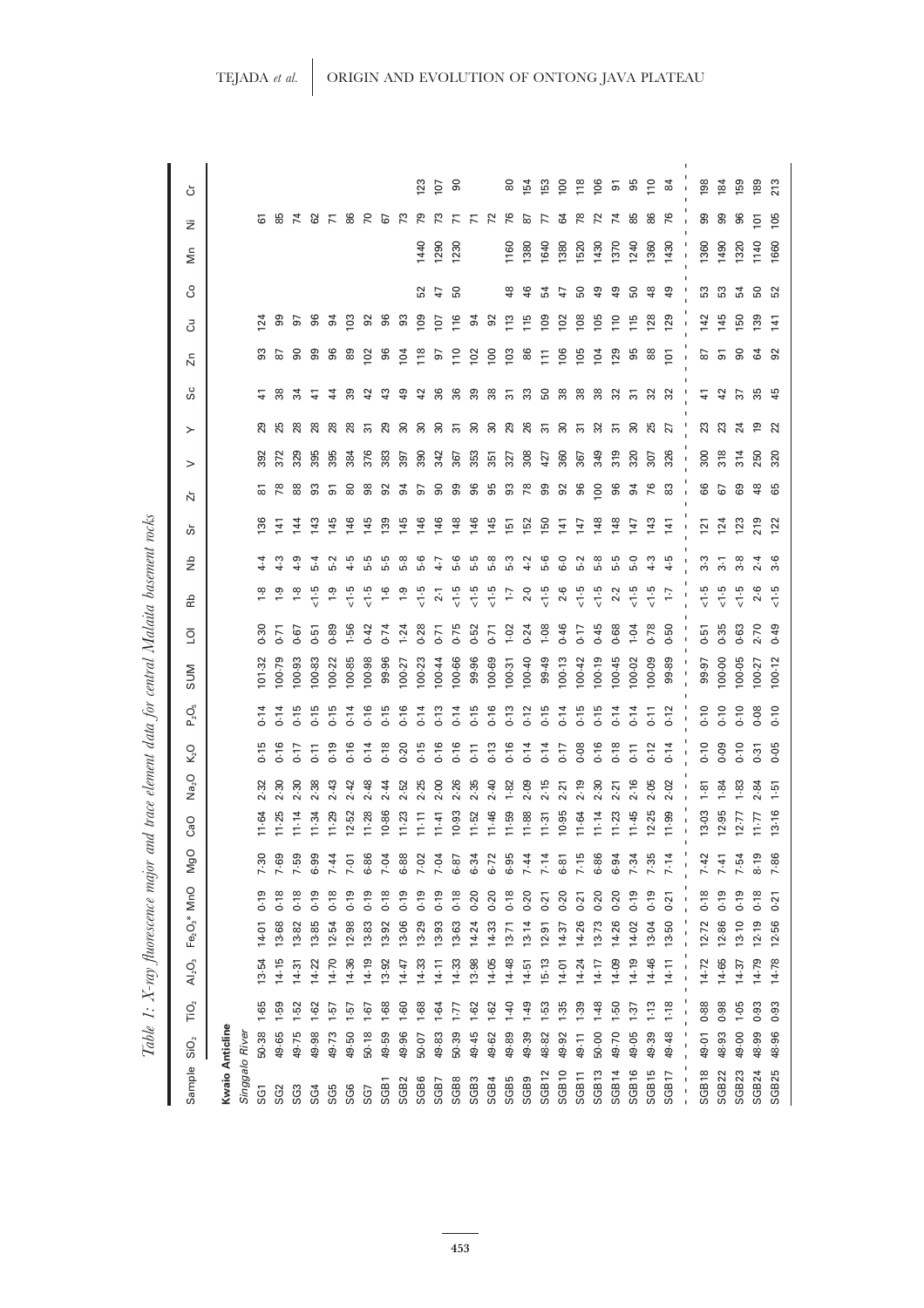| Sample       | SiO <sub>2</sub>   | TiO <sub>2</sub> | AI <sub>2</sub> O <sub>3</sub> | Fe <sub>2</sub> O <sub>3</sub> * MnO |          | NgC      | CaO       | Na <sub>2</sub> O | $K2$ O                                | $P_2O_5$ | <b>MUS</b> | $\overline{Q}$ | 운              | dk     | ທັ             | $\rm{~}$<br>ň      | $\succ$   | Sc                                | ń              | පි              | රි              | Μn         | Ë              | Ğ               |
|--------------|--------------------|------------------|--------------------------------|--------------------------------------|----------|----------|-----------|-------------------|---------------------------------------|----------|------------|----------------|----------------|--------|----------------|--------------------|-----------|-----------------------------------|----------------|-----------------|-----------------|------------|----------------|-----------------|
|              | Kwaimbaita River   |                  |                                |                                      |          |          |           |                   |                                       |          |            |                |                |        |                |                    |           |                                   |                |                 |                 |            |                |                 |
| <b>ML407</b> | 49.67              | 1.35             | 13.64                          | $13-47$                              | 0.19     | 7.45     | 11.38     | 3.08              | 0.26                                  | 0.13     | 100-62     | 2.14           |                | 3.8    | 291            | $\overline{r}$     | 295       | ş<br>25                           |                | 229             |                 |            |                |                 |
| ML476        | 47.88              | 2.07             | $13-21$                        | 18.49                                | 0.25     | 5.83     | $9-61$    | 3.08              | 0.09                                  | 0.17     | 100-68     | 3.62           | $\frac{5}{2}$  | 5.5    | 129            | $\overline{5}$     | 407       | స్<br>္က                          | Ξ              | 174             |                 |            | ಜ ಜ            |                 |
| ML475        | 49.68              | $0 - 73$         | 14.00                          | 9.84                                 | 0.16     | 9.99     | 14.52     | $1 - 48$          | 0.08                                  | 0.06     | 100-54     | 1.91           | $\frac{6}{2}$  | $-1.6$ | 128            | 28                 | 217       | ş<br>≌                            | 47             | 128             |                 |            | 133            |                 |
| <b>ML474</b> | 48.60              | 1.33             | 14.75                          | 13.03                                | 0.22     | $7 - 10$ | 12.63     | 2.13              | 0.05                                  | 0.13     | 99.97      | $1 - 72$       | $\frac{5}{2}$  | 4.2    | 155            | 73                 | 324       | 45<br>25                          | 89             | 137             |                 |            | 104            |                 |
| ML436        | 49.06              | 1.27             | 14.55                          | $12 - 41$                            | 0.22     | 7.82     | $12 - 67$ | 2.18              | 0.14                                  | 0.12     | 100-44     | 0.94           | $\frac{6}{2}$  | 3.8    | 139            | $\overline{r}$     | 325       | A                                 | 86             | $\frac{8}{2}$   |                 |            | $\frac{1}{2}$  |                 |
| ML434        | 49.28              | 1.25             | 14.40                          | $12 - 41$                            | 0.22     | 8.00     | 12.57     | 2.14              | 0.21                                  | 0.13     | 100-61     | $1 - 14$       | $\frac{6}{2}$  | 3.9    | 138            | 69                 | 316       | 45<br>23                          | 6              | 124             |                 |            | 103            |                 |
| ML432        | 49.30              | 1.24             | 14.69                          | 12.35                                | 0.24     | 8.05     | 12.66     | 1.91              | 0.12                                  | 0.12     | 100-68     | 2.51           | $\frac{6}{1}$  | 3.2    | $\frac{80}{2}$ | 64                 | 314       | స్<br>22                          | 68             | 143             |                 |            | ၜ              |                 |
| ML431        | 49.05              | $-30$            | 14.60                          | 12.63                                | $0 - 20$ | $7 - 80$ | 12.87     | 2.00              | 0.06                                  | 0.12     | 100-63     | 0.71           | $\frac{6}{2}$  | 3.5    | $\overline{2}$ | 66                 | 305       | ₽<br>23                           | 84             | 137             |                 |            | 57             |                 |
| ML423        | 48.96              | 1.22             | 14.67                          | 12.86                                | 0.21     | $7 - 40$ | 13-22     | 2.05              | 0.05                                  | 0.12     | 100.76     | 0.50           | $\frac{6}{2}$  | $3-4$  | 122            | 64                 | 296       | $\frac{4}{7}$<br>22               | 77             | 133             |                 |            | 5              |                 |
| ML422        | 49.24              | 1.22             | 14.75                          | 11.93                                | 0.26     | 7.95     | 12.87     | 2.14              | 0.06                                  | 0.12     | 100-54     | 0.45           | $\frac{6}{2}$  | 3.7    | 154            | 69                 | 328       | 45<br>$\overline{24}$             | 90             | 143             |                 |            | 95             |                 |
| ML451        | 48.96              | 1.24             | 14.39                          | 13.06                                | 0.19     | 8.93     | 11.96     | 1.87              | 0.10                                  | 0.12     | 100-82     | 1.55           | $\frac{6}{2}$  | 3.2    | 129            | 62                 | 316       | 29<br>22                          | 78             | 150             |                 |            | <b>125</b>     |                 |
|              |                    |                  |                                |                                      |          |          |           |                   | $\mathsf{I}\hspace{-1.5pt}\mathsf{I}$ |          |            |                |                |        |                |                    | ı         |                                   |                | 1               |                 |            |                |                 |
| ML450        | 49.50              | $1-60$           | 14.28                          | 13.37                                | 0.19     | 7.42     | 11.66     | 2.28              | 0.14                                  | 0.14     | 100-58     | 0.94           | $2 - 0$        | 4.5    | 133            | $\overline{\circ}$ | 371       | 57<br>27                          | $82\,$         | 109             |                 |            | 74             |                 |
| ML449        | 50.09              | 1.69             | 14.80                          | 13-04                                | 0.19     | 7.25     | 10.42     | 2.45              | 0.19                                  | 0.16     | 100.28     | 0.95           | $\ddot{ }$ :1  | 5.7    | 146            | 95                 | 412       | $\frac{8}{3}$<br>$\overline{30}$  | $\overline{5}$ | 100             |                 |            | 76             |                 |
| ML421        | 49.17              | 1.76             | 14.18                          | 13.94                                | 0.19     | 7.66     | 11.06     | 2.34              | 0.07                                  | 0.16     | 100-53     | 0.84           | $\frac{5}{2}$  | 5.7    | 146            | 96                 | 405       | $\overline{4}$<br>29              | 105            | 98              |                 |            | 67             |                 |
| ML437        | 49.33              | 1.59             | 14.39                          | 13-62                                | 0.22     | 7.78     | 11.25     | 2.27              | 0.17                                  | 0.14     | 100.76     | 0.93           | 2.0            | 4.8    | 135            | 83                 | 57<br>367 | 38                                | $\mathsf{S}$   | 112             |                 |            | 75             |                 |
| <b>ML438</b> | 49.76              | 1.59             | 13.87                          | 14.23                                | 0.19     | 7.20     | 10.75     | 2.33              | 0.18                                  | 0.15     | 100-25     | 0.80           | $2-1$          | 5.0    | 142            | 92                 | 374       | 36<br>29                          | 118            | 104             |                 |            |                |                 |
| ML439        | 49.00              | 1.70             | 14.49                          | 13.76                                | 0.25     | 7.21     | 11.50     | 2.46              | 0.09                                  | 0.16     | 100-62     | 0.38           | $\frac{6}{2}$  | 5.7    | 149            | $\overline{0}$     | స్<br>409 | $\overline{6}$                    | 109            | 95              |                 |            | 54<br>62       |                 |
| <b>ML440</b> | 49.60              | 1.36             | 14.09                          | 13.56                                | 0.18     | 7.65     | 11.68     | 2.26              | 0.15                                  | 0.14     | 100-67     | 0.72           | 2.0            | $4-6$  | $\overline{5}$ | $^{\circ}$         | 321       | జ<br>26                           | ౚ              | $\Xi$           |                 |            | 8 Z            |                 |
| ML448        | 50.31              | $-1.61$          | 14.41                          | 12.92                                | 0.22     | 7.89     | 10.51     | 2.44              | 0.18                                  | 0.16     | 100.65     | 0.99           | $\frac{6}{10}$ | $5-4$  | 148            | $\overline{5}$     | 410       | $\frac{3}{4}$<br>೫                | $\frac{9}{2}$  | 5               |                 |            |                |                 |
| ML468        | 48.86              | 1.71             | 14.32                          | 14-58                                | 0.20     | 7.56     | 10.85     | 2.26              | 0.08                                  | 0.16     | 100-58     | $-0.1$         | $\frac{6}{2}$  | 5.8    | 148            | 95                 | 401       | 45<br>29                          | $\frac{8}{2}$  | 96              |                 |            | 60             |                 |
|              | Kwara'ae Anticline |                  |                                |                                      |          |          |           |                   |                                       |          |            |                |                |        |                |                    |           |                                   |                |                 |                 |            |                |                 |
|              | Kwaiafa'a River    |                  |                                |                                      |          |          |           |                   |                                       |          |            |                |                |        |                |                    |           |                                   |                |                 |                 |            |                |                 |
| KF-1         | 50.13              | 1.28             | 14.35                          | 12.23                                | 0.19     | 8.09     | 10.90     | 2.94              | 0.23                                  | 0.08     | 100-41     | 1.94           | 3.0            | 3.5    | 127            | 59                 | 293       | స్<br>20                          | $\sqrt{2}$     | 117             | 55              | <b>213</b> | 96             | <b>155</b>      |
| $KF-4$       | 50.47              | $1 - 72$         | 13.77                          | 14-22                                | $0 - 21$ | $6 - 60$ | 11.03     | 2.03              | 0.13                                  | 0.14     | 100-31     | 0.50           | 2.2            | 5.7    | 152            | $\overline{5}$     | 441       | 34<br>$\overline{5}$              | 102            | $\frac{5}{11}$  | $\mathcal{A}$   | 1448       | $\overline{a}$ | 29              |
| KF-9         | 49.79              | 1.56             | 14-06                          | 14.13                                | 0.21     | 6.39     | $11 - 50$ | 1.98              | 0.15                                  | 0.14     | 99.91      | 0.49           | 2.1            | 5.5    | 144            | 57                 | 334       | 57<br>30                          | 102            | 104             | $\overline{49}$ | 1470       | Σ              | 116             |
| KF-13        | 48.63              | 1.59             | 14.55                          | 14.35                                | 0.21     | 6.80     | 11.88     | 1.65              | 0.04                                  | 0.14     | 99.83      | 0.42           | $\frac{6}{2}$  | 5.8    | 147            | 10 <sup>2</sup>    | 352       | 36<br>32                          | 107            | $\overline{11}$ | S3              | 1578       | 80             | $\frac{5}{15}$  |
| $KF-14$      | 49.73              | 1.56             | 14-20                          | 13-81                                | 0.19     | 6.86     | 11.44     | 2.04              | 0.05                                  | 0.13     | 100-01     | 0.30           | $\frac{6}{2}$  | 5.5    | 146            | 96                 | 343       | 35<br>స్                          | 106            | 105             | 48              | 1346       | 69             | $\overline{11}$ |
| $KF-19$      | 49.48              | 1.62             | 14.11                          | 14.02                                | 0.20     | $7 - 02$ | 11.18     | 1.94              | 0.08                                  | 0.12     | 99.77      | 0.41           | $\frac{5}{2}$  | $4-6$  | 145            | 88                 | 379       | 38<br>27                          | 103            | $\frac{5}{115}$ | $\overline{49}$ | 1474       | ගි             | 116             |
| $KF-24$      | 48.81              | $1-63$           | 14-40                          | 13-50                                | 0.22     | 7.61     | 11.28     | 2.03              | 0.06                                  | 0.14     | 99.68      | 0.80           | $\frac{6}{2}$  | 5.6    | 218            | 96                 | 389       | $\boldsymbol{\mathfrak{P}}$<br>28 | 105            | 107             | 56              | 1703       | $\tilde{7}$    | 126             |

JOURNAL OF PETROLOGY  $\Big|\$  vOLUME 43  $\Big|\$  NUMBER 3  $\Big|\$  MARCH 2002

 $Table~1: continued \label{table}$ *Table 1: continued*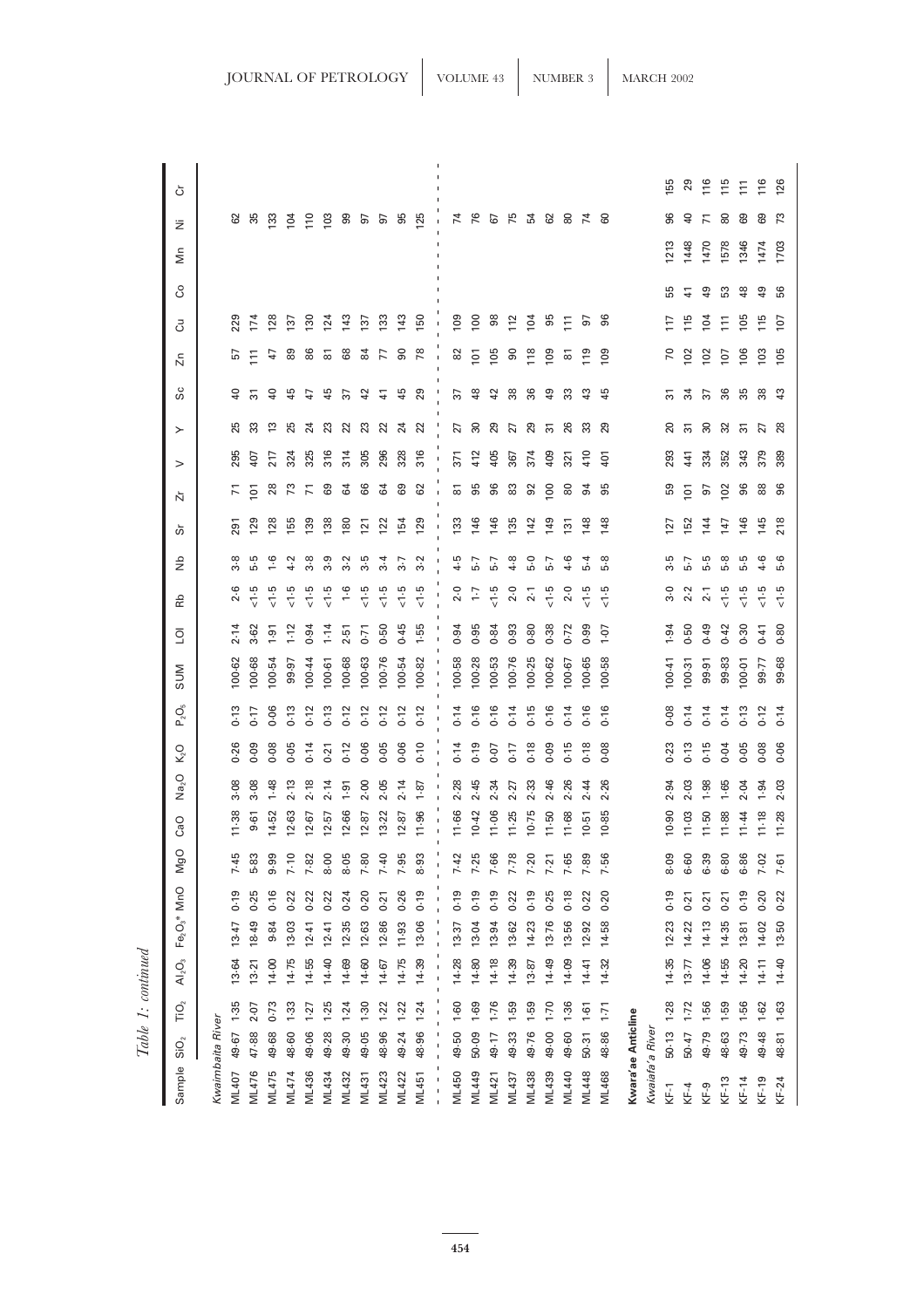| Sample                                                                                                                                                                                                                                                                                                                                                                                                                                                                                 |            |            | $\overline{O}_2$ $\overline{O}_2$ $\overline{O}_3$ $\overline{O}_3$ $\overline{Fe}_2O_3$ $\overline{O}_3$ $\overline{O}_1$ |                  |      | MgO      | CaO       | Na <sub>2</sub> O K <sub>2</sub> O |          | $P_2O_5$ | <b>MIDS</b>                                                                                                                                                                                                                                                                                                                                                                  | $\overline{O}$ | Rb             | ŝ                 | တ်  | ή              | >   | ≻               | ပိပ | $\overline{z}$  | Ğ               | S  | Σm             | ż              | ò             |
|----------------------------------------------------------------------------------------------------------------------------------------------------------------------------------------------------------------------------------------------------------------------------------------------------------------------------------------------------------------------------------------------------------------------------------------------------------------------------------------|------------|------------|----------------------------------------------------------------------------------------------------------------------------|------------------|------|----------|-----------|------------------------------------|----------|----------|------------------------------------------------------------------------------------------------------------------------------------------------------------------------------------------------------------------------------------------------------------------------------------------------------------------------------------------------------------------------------|----------------|----------------|-------------------|-----|----------------|-----|-----------------|-----|-----------------|-----------------|----|----------------|----------------|---------------|
| KF-30                                                                                                                                                                                                                                                                                                                                                                                                                                                                                  | 49.56      | 1.52       |                                                                                                                            | 13.95 13-81 0-28 |      | 7.10     | $11 - 12$ | 1.83                               | 0.12     | 0.12     | 99.41                                                                                                                                                                                                                                                                                                                                                                        | (9.5)          | $-1.5$         | 4.8               | 135 | 88             | 369 | 27              | 41  | 101             | 115             | 50 | 2326           | 66             | 119           |
| $KF-31$                                                                                                                                                                                                                                                                                                                                                                                                                                                                                | 49.74      | $1 - 57$   |                                                                                                                            | 14.20 13.93 0.20 |      | 6.75     | 10.95     | 2-04                               | 0.14     | 0.13     | 99.65                                                                                                                                                                                                                                                                                                                                                                        | 0.74           | $\frac{8}{10}$ | 5.1               | 146 | 93             | 334 | 30              | ౢ   | 94              | $\overline{11}$ | 45 | 1325           | 66             | 99            |
| KF-32                                                                                                                                                                                                                                                                                                                                                                                                                                                                                  | 49.65      | 1.27       |                                                                                                                            | 15-87 12-06      | 0.18 | $7 - 04$ | 12.25     | 1.85                               | 0.09     | $5 - 1$  | 100.37                                                                                                                                                                                                                                                                                                                                                                       | 0.86           | $-1.5$         | $-4.0$            | 151 | $\overline{1}$ | 265 | 24              | တ္တ | $\overline{72}$ | 120             | 45 | 1274           | 51             | 154           |
| KF-36                                                                                                                                                                                                                                                                                                                                                                                                                                                                                  | 49.60      | 1.62       |                                                                                                                            | 14.08 13.78      | 0.20 | 6.74     | 11.45     | 1.98                               | 0.14     | 0.12     | 99.71                                                                                                                                                                                                                                                                                                                                                                        | 0.90           | $\overline{.}$ | c,q               | 143 | 92             | 343 | 80              | 36  | $\overline{21}$ | 108             | 52 | 1463           | 75             | <b>20</b>     |
| $KF-43$                                                                                                                                                                                                                                                                                                                                                                                                                                                                                | 49.84      | 1.66       | 14.25                                                                                                                      | 14.06            | 0.20 | 6-69     | 10.99     | 2.08                               | 0.12     | 0.14     | 100.03                                                                                                                                                                                                                                                                                                                                                                       | 0.55           | $\frac{5}{2}$  | ς.ά               | 145 | 98             | 337 | 30              | 55  | 106             | 105             | 47 | 1397           | 59             | 95            |
| $KF-49$                                                                                                                                                                                                                                                                                                                                                                                                                                                                                | 49.25      | 1.70       |                                                                                                                            | 14.54 12.22      | 0.21 | 6.81     | 12-57     | 1.93                               | 0.15     | 0.13     | 99.51                                                                                                                                                                                                                                                                                                                                                                        | 2.23           | $\frac{1}{2}$  | 5.5               | 148 | 5              | 401 | 32              | 43  | 80              | $\overline{11}$ | 52 | 1525           | 63             | 108           |
| KF-53                                                                                                                                                                                                                                                                                                                                                                                                                                                                                  | 49.89      | 1.56       |                                                                                                                            | 14.70 13.19      | 0.19 | 6.73     | $11 - 20$ | 2.06                               | 0.11     | 0.13     | 99.76                                                                                                                                                                                                                                                                                                                                                                        | $0 - 41$       | $\frac{6}{2}$  | $5-4$             | 139 | 5              | 395 | $\overline{30}$ | ą,  | 106             | 113             | 53 | <b>1537</b>    | ౚ              | 170           |
| University of Hawaii analyses of standards                                                                                                                                                                                                                                                                                                                                                                                                                                             |            |            |                                                                                                                            |                  |      |          |           |                                    |          |          |                                                                                                                                                                                                                                                                                                                                                                              |                |                |                   |     |                |     |                 |     |                 |                 |    |                |                |               |
| BCR-1                                                                                                                                                                                                                                                                                                                                                                                                                                                                                  |            | 54.39 2.36 |                                                                                                                            | 13-60 13-65 0-18 |      | 3.58     | 6.98      | 3.52                               | 1.71     | 0.39     | 100.35                                                                                                                                                                                                                                                                                                                                                                       |                | 47.4           | $\overline{c}$    | 329 | 195            | 410 | 57              | స్  | 126             | $\frac{8}{2}$   | 36 | 1331           |                | ഥ             |
| $SD(n = 6)$                                                                                                                                                                                                                                                                                                                                                                                                                                                                            |            | 0.08 0.05  |                                                                                                                            | $0.02$ 0.05 0.00 |      | $0 - 02$ | 0.03      | 0.04                               | 0.01     | 0.00     |                                                                                                                                                                                                                                                                                                                                                                              |                | 5              | $\sim$            |     |                |     | 0               |     |                 |                 |    | $\overline{c}$ |                | S             |
| BHVO-1                                                                                                                                                                                                                                                                                                                                                                                                                                                                                 | 49.47 2.85 |            |                                                                                                                            | 13.69 12.41 0.17 |      | 7.24     | 11.36     | 2.43                               | 0.53     | 0.29     | 100-42                                                                                                                                                                                                                                                                                                                                                                       |                | 8.8            | 18.4              | 387 | 177            | 317 | 27              | 32  | $\overline{00}$ | 133             | 45 | 1280           | $\frac{5}{10}$ | 284           |
| $SD(n = 6)$                                                                                                                                                                                                                                                                                                                                                                                                                                                                            |            | 0.09 0.06  | 0.04                                                                                                                       | $0.02$ 0.00      |      | $0 - 01$ | 0.02      | 0.03                               | 0.01     | 0.00     |                                                                                                                                                                                                                                                                                                                                                                              |                | $\overline{5}$ | $\overline{0}$ :2 |     |                |     |                 |     |                 |                 |    |                |                |               |
| Recommended values (Govindaraju, 1994)                                                                                                                                                                                                                                                                                                                                                                                                                                                 |            |            |                                                                                                                            |                  |      |          |           |                                    |          |          |                                                                                                                                                                                                                                                                                                                                                                              |                |                |                   |     |                |     |                 |     |                 |                 |    |                |                |               |
| BCR-1                                                                                                                                                                                                                                                                                                                                                                                                                                                                                  |            |            | 54.44 2-25 13-72 13-54 0-18                                                                                                |                  |      | 3.50     | 6.99      | 3.29                               | $1 - 70$ | 0.36     | 99.98                                                                                                                                                                                                                                                                                                                                                                        |                | 47.2           | $\overline{4}$    | 330 | 190            | 407 | 38              | ౢ   | 130             | $\overline{9}$  | 57 | 1371           | $\frac{3}{2}$  | $\frac{6}{2}$ |
| BHVO-1                                                                                                                                                                                                                                                                                                                                                                                                                                                                                 |            |            | 49.59 2.69 13.70 12.27 0.17                                                                                                |                  |      | 7.18     | 11.32     | 2.24                               | 0.52     | 0.27     | 99.95                                                                                                                                                                                                                                                                                                                                                                        |                | 9.5            | <u>ღ</u>          | 390 | 179            | 317 | 28              | 32  | 105             | 136             | 45 | 1262           | 121            | 289           |
| Major element oxides are in weight percent; trace elements are in ppm. LOI, weight loss on ignition to 900°C for at least 10 h. Fe,O,*, all Fe as Fe,O,. Estimated<br>for Zn, 1-5 for Ni, 2-0 for Cu, 2-1 for Co, and 10 for Mn. An indication of accuracy is given by measured values of standards BCR-1 and BHVO-1 and recommended<br>measurements of standards AGV-1, BCR-1,<br>working values (Govindaraju, 1994). The d<br>relative uncertainties on major and minor<br>sections. |            |            |                                                                                                                            |                  |      |          |           |                                    |          |          | elements are 1%, except for SiO,, which is 0.5%. For trace elements, estimated average overall uncertainties based on<br>BHVO-1, and W-1 are (in ppm): 0-3 for Rb, 0-2 for Nb, 1-0 for Sr, 1-0 for Zr, 3-5 for V, 0-3 for Y, 1-4 for Sc, 2-5 for Cr, 2-1<br>ashed lines define the boundary between the two chemical groups of lavas along the Singgalo and Kwaimbaita river |                |                |                   |     |                |     |                 |     |                 |                 |    |                |                |               |

### **455**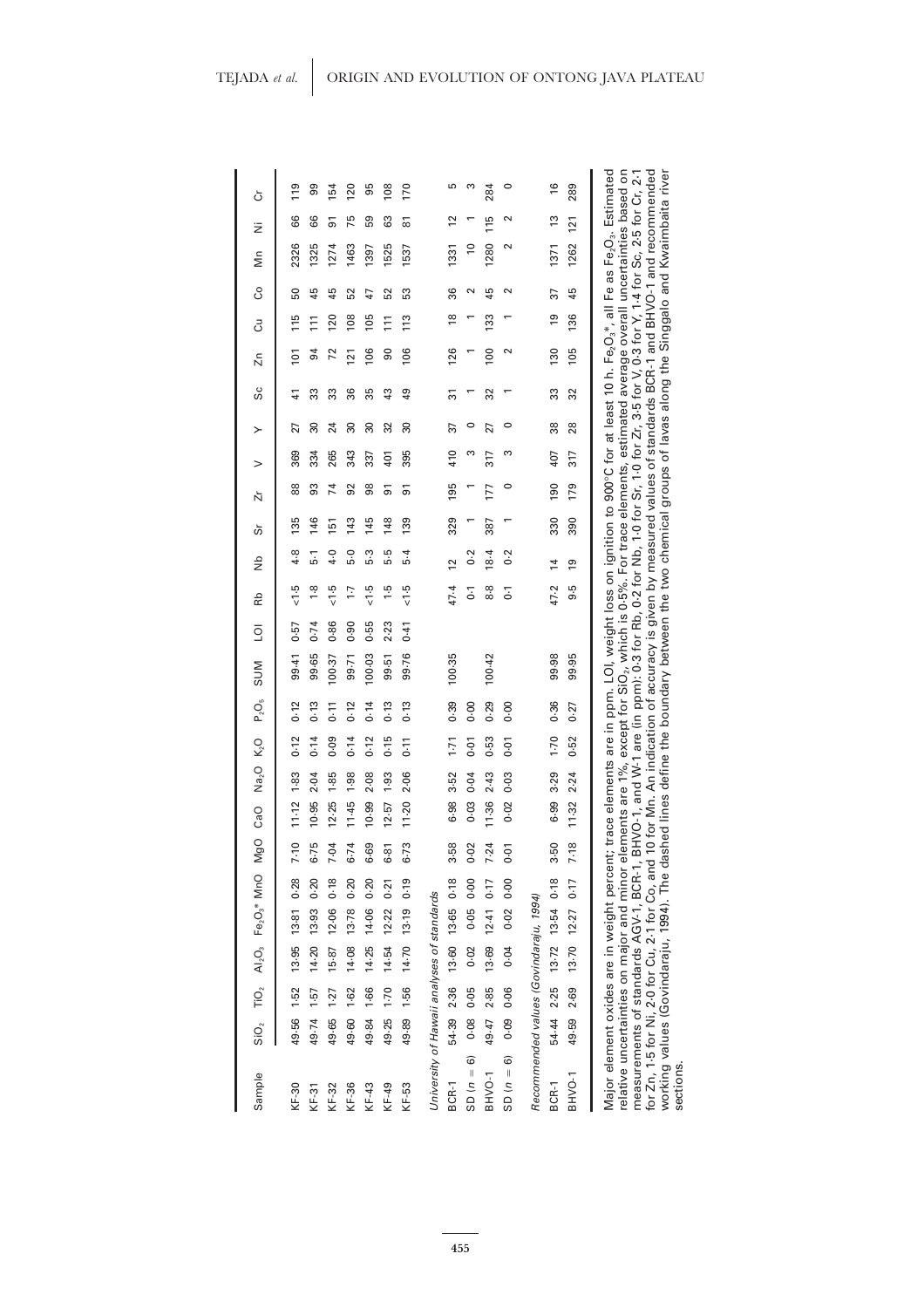| ⋍                         |            | යී            | Βb                  | Вa              | ᅻ                   | コ         | ξ          | e,              | e,         | පී               | ՟          | ώ              | ň<br>š              |                | Ĕ          | 品<br>Sm             | යි                      | ΡF        | ≿         | ≻                 | $\frac{1}{2}$ | 屲               | Γm        | ₹         | ∃          | δ         | යී                      | ပိ             | ò                  |
|---------------------------|------------|---------------|---------------------|-----------------|---------------------|-----------|------------|-----------------|------------|------------------|------------|----------------|---------------------|----------------|------------|---------------------|-------------------------|-----------|-----------|-------------------|---------------|-----------------|-----------|-----------|------------|-----------|-------------------------|----------------|--------------------|
| Kwaio Anticline           |            |               |                     |                 |                     |           |            |                 |            |                  |            |                |                     |                |            |                     |                         |           |           |                   |               |                 |           |           |            |           |                         |                |                    |
| Singgalo River            |            |               |                     |                 |                     |           |            |                 |            |                  |            |                |                     |                |            |                     |                         |           |           |                   |               |                 |           |           |            |           |                         |                |                    |
| SG <sub>1</sub>           | 6.03       | 0.01          | 2.4                 | 28              | 0.61                | 0.13      | 4.9        | -35             | 4.75       | 6<br>$\tilde{5}$ | 1.98       | $\frac{8}{36}$ | 9.81                | ౚ              | ន          | ಔ                   | 4.14<br>$1-13$          | 0.73      | 4.56      | 25                | 1.00          | 2.90            | 0.41      | 2.83      | 0.43       | 59        | 17                      | 5              | 56                 |
| SG <sub>2</sub>           | $10-41$    | 0.01          | 2.4                 | ౚ               | 0.57                | 0.13      |            | $\ddot{3}$      | 4.62       | டி<br>12.        | 1.83       | 145            | 9.48                | 54             | 2.40       | 3.00                | 3.79<br>$1 - 17$        | 0.68      | 4.21      | 23                | 0.93          | 2.58            | 0.36      | 2.51      | 0.38       | 0.49      | $\overline{6}$          | 46             | 5                  |
| SG3                       | 8.17       | 0.02          | 2.5                 | ౢ               | 0.61                | 0.14      | 5.6        | 57              | 5.15       | $14-0$           | 2.10       | $\frac{46}{5}$ | 10.6                | 89             | 2.88       | 3.22                | 4.10<br>1.10            | 0.73      | 4.45      | 26                | 1.00          | 2.93            | 0.41      | 2.81      | 0.42       | 0.53      | $\overline{2}$          | 5              | 114                |
| SG <sub>4</sub>           | 7.02       | 0.03          | $\overline{0}$      | 5               | 0.44                | 0.16      | 5.6        | ్రె             | 5-50       | 14.4             | 2.32       | $\overline{4}$ | 11.6                | 54             | 2.79       | 3.43                | 4.44<br>1.21            | 0.79      | 4.91      | 28                | 1.08          | 3.12            | 0.44      | 3.05      | 0.46       | 0.66      | ഇ                       | 5              | $\overline{7}$     |
| SG5                       | 5.60       | 0.03          | 2.7                 | 8               | 0.52                | 0.15      | $-5.4$     | $\ddot{3}$      | 5.42       | 14.3             | 2.17       | 152            | 10.9                | 5              | 2.64       | 3.43                | 4.37<br>1.27            | 0.75      | 4.91      | 25                | 0.99          | 2.79            | 0.42      | 3.12      | 0.49       | 0.36      | 의                       | 39             | 62                 |
| SG <sub>6</sub>           | 6.56       | 0.02          | 74                  | స్              | 0.45                | 0.13      | 2          | $\overline{36}$ | 5.33       | 13.8             | 1.93       | 148            | 9.80                | 83             | 2.61       | 3.12                | 4.02<br>1.09            | 0.72      | 4.57      | 26                | 0.98          | 2.84            | 0.40      | 2.75      | 0.42       | 0.49      | F                       | 48             | 95                 |
| SG7                       | 5.97       | 0.01          | $\overline{1}$ .0   | 33              | 0.60                | 0.16      | 5.9        | $\overline{a}$  | 5.90       | 15.9             | 2.27       | 148            | 11.6                | 96             | 2.83       | 3.69                | 4.70<br>1.23            | 0.84      | 5.14      | 29                | 1.11          | 3.10            | 0.44      | $3-00$    | 0.45       | $1 - 13$  | ഇ                       | 50             | 84                 |
| SGB <sub>1</sub>          | 6.46       | 0.01          | 2.4                 | 57              | 0.59                | 0.15      | <u>و.</u>  | $\ddot{ }$      | 5.63       | 14.8             | 2.15       | 148            | 11.3                | 93             | 2.97       | 3.41                | 4.38<br>.20             | 0.75      | 4.74      | 28                | 1.08          | 3.06            | 0.44      | 3.02      | 0.46       | 0.75      | ഇ                       | $\overline{6}$ | 92                 |
| SGB2                      | 7.35       | 0.02          | 2.8                 | 44              | 0.54                | 0.17      | ွ့         | 4               | 5.57       | 14.8             | 2.26       | 149            | $\frac{0}{11}$      | ಕ              | 3.03       | 3.45                | 4.25<br>$\frac{9}{2}$   | 0.78      | 4.79      | 28                | 1.03          | $3-00$          | 0.42      | 2.93      | 0.45       | 0.64      | ഇ                       | និ             | 95                 |
| SGB6                      | 6.23       | 0.03          | $\frac{6}{1}$       | 33              | 0.49                | 0.16      | 5.8        | 38              | 5.59       | $15-4$           | 2.21       | <b>152</b>     | 11.2                | $\overline{5}$ | 2.89       | 3.60                | 4.56<br>1.22            | 0.79      | 5.04      | 27                | 10.1          | 2.98            | 0.42      | 2.86      | 0.43       | 0.59      | $\overline{8}$          | <u>ន</u>       | 89                 |
| SGB7                      | $5-40$     | 0.02          | 2.2                 | 36              | 0.56                | 0.14      | 5.3        | $\overline{36}$ | $5 - 71$   | 15.0             | 2.46       | 141            | 12.5                | 33             | 2.75       | 3.54                | 4.44<br>1.28            | 0.85      | $5 - 17$  | 29                | 1.07          | 3.16            | 0.47      | $3-10$    | 0.47       | 0.61      | $\overline{8}$          | ఇ              | 5                  |
| SGB8                      | 6.15       | 0.02          | $\frac{5}{1}$       | 55              | 0.66                | 0.15      | 5.8        | $\ddot{\rm s}$  | 5-45       | $15-3$           | 2.19       | 146            | 11.2                | ஐ              | 2.85       | 3.57                | 4.51<br>$1 - 23$        | 0.82      | 5.08      | 28                | 1.09          | 3.05            | 0.43      | 2.91      | 0.44       | 00.1      | ഇ                       | A              | $_{89}$            |
| SGB3                      | 6.81       | 0.02          | Ξ                   | $\overline{30}$ | 0.65                | 0.17      | 5.9        | $\frac{4}{3}$   | 5.75       | 15.3             | 2.40       | <b>59</b>      | 12.1                | 95             | 2.96       | 3.60                | 4.51<br>1.25            | 0.81      | 4.95      | $\overline{30}$   | 1.07          | 3.06            | 0.44      | 3.02      | 0.46       | 0.60      | $\overline{8}$          | ą              | 89                 |
| SGB4                      | 6.18       | 0.02          | 5-1                 | $\overline{30}$ | 0.56                | 0.19      | 5.7        | $\overline{39}$ | 5.64       | 15.0             | 2.24       | 146            | 11.5                | 34             | က်<br>2.94 | 52                  | 4.42<br>1.25            | 0.81      | 5.03      | $\overline{30}$   | 1.07          | 2.98            | 0.42      | 2.91      | 0.44       | 0.66      | $\overline{8}$          | \$             | $\overline{8}$     |
| SGB5                      | 6.95       | 0.02          | $\frac{8}{10}$      | 29              | 0.53                | 0.15      | 5.7        | 88              | $-14$      | 14.4             | 2.03       | 141            | 10.8                | 95             | 2.75       | 3.34                | 4.13<br>1.15            | 0.78      | 4.80      | 29                | 1.02          | 2.92            | 0.41      | 2.84      | 0.43       | 0.70      | $\frac{8}{2}$           | t+             | 84                 |
| SGB9                      | 4.86       | 0.01          | 2.0                 | $\overline{3}$  | 0.56                | 0.13      | ة          | ္က              | 6.03       | 16.0             | 2.44       | 144            | 11.9                | F              | 2.56       | 3.08                | 4.67<br>1.08            | 0.74      | 4.38      | 25                | 0.94          | 2.72            | 0.38      | 2.64      | 0.40       | 0.54      | $\overline{8}$          | 유              | 138                |
| <b>SGB12</b>              | 6.38       | 0.01          | 0.8                 | 33              | 0.60                | 0.16      | $\ddot{6}$ | $\frac{4}{1}$   | 5.61       | 15.8             | 2.28       | 162            | 11.9                | ஐ              | 3.11       | 3.62                | 4.62<br>1.32            | 0.83      | 5.29      | $\overline{30}$   | $1 - 12$      | 3.17            | 0.44      | 3.02      | 0.45       | 0.45      | ഉ                       | ᇢ              | $\overline{9}$     |
| SGB10                     | 5.78       | 0.02          | 2.2                 | 36              | 0.57                | 0.15      | 5.8        | $\ddot{3}8$     | $5 - 70$   | $15-7$           | 2.27       | 142            | $\frac{6}{11}$      | 34             | 2.87       | 3.52                | 4.55<br>1.24            | 0.82      | 5.12      | 29                | 1.08          | 3.09            | 0.43      | 2.98      | 0.45       | 0.86      | ≌                       | t,             | 83                 |
| SGB11                     | 5.37       | 0.02          | 0.5                 | 25              | 0.64                | 0.15      | 5.9        | $\overline{38}$ | $5 - 71$   | 15.5             | 2.22       | 150            | 11.4                | 100            | 2.84       | 3.54                | 4.53<br>1.21            | 0.82      | 5.05      | 8                 | 1.08          | 3.10            | 0.43      | 2.97      | 0.45       | 2.26      | $\frac{8}{2}$           | ₽              | 83                 |
| SGB13                     | 6.52       | 0.01          | ှု                  | 57              | 0.52                | 0.15      | 6.2        | $\ddot{ }$      | 6.26       | 16.8             | 2.38       | 155            | 12.2                | $\overline{5}$ | 2.93       | 3.89                | 4.83<br>$\overline{31}$ | 0.86      | 5.34      | $\overline{30}$   | 1.14          | 3.22            | 0.45      | 3.05      | 0.46       | 0.63      | ≌                       | ą,             | $\overline{\circ}$ |
| SGB14                     | 6.51       | 0.02          | 2.2                 | 36              | 0.61                | 0.16      | 5.9        | 39              | 5.64       | 15.4             | 2.16       | 146            | 11.0                | 99             | က်<br>2.91 | $\overline{5}$      | 4.51<br>1:21            | 0.79      | 4.99      | 29                | 1.08          | 3.01            | 0.42      | 2.89      | 0.44       | 0.86      | ഉ                       | ą9             | 79                 |
| SGB16                     | 5.50       | 0.02          | $\overline{0}$      | 51              | 0.62                | 0.14      | 5.7        | $\ddot{35}$     | 5.53       | $15-1$           | 2.30       | 140            | 11.6                | 5              | 2.70       | 3.33                | 4.51<br>$1 - 23$        | 0.80      | 4.77      | 28                | 0.99          | 2.80            | 0.42      | 2.93      | 0.44       | 0.57      | $\frac{8}{2}$           | 69             | $\overline{100}$   |
| SGB15                     | 6.38       | 0.01          | 74                  | F               | 0.39                | 0.11      | 4.5        | $\ddot{30}$     | 4.38       | 12.1             | $1 - 72$   | 136            | 8.82                | 78             | 2.20       | 2.88                | 3.72<br>$1-02$          | 0.69      | $4 - 11$  | 24                | 0.92          | 2.49            | 0.35      | 2.33      | 0.35       | 0.46      | F                       | 5              | 103                |
| SGB17                     | 6.07       | 0.02          | $\frac{0}{2}$       | $\overline{c}$  | 0.50                | 0.13      | 5.0        | $\ddot{3}$      | 4.69       | 12.9             | 1.86       | 134            | 9.69                | 83             | 2.47       | 3.05                | 3.81<br>1.04            | 0.70      | 4.37      | 27                | 0.96          | 2.64            | 0.37      | 5<br>Ŵ    | 0.38       | 0.53      | 17                      | SO             | $88$               |
| SGB18<br>1<br>$\mathbf I$ | 4.91<br>J. | $0 - 01$<br>ı | ٠<br>$\overline{1}$ | 5t              | 0.35<br>$\mathbf I$ | 0.08<br>1 | 7.7<br>٠   | 23<br>I.        | 3.30<br>J. | 9.75             | 1.41<br>I. | 125<br>J.      | 7.64<br>$\mathbf I$ | 69             | 2.00<br>I. | 2.48<br>$\mathbf I$ | $3 - 20$<br>I.<br>0.88  | 0.60<br>ı | 3.76<br>1 | 21<br>$\mathbf I$ | 0.83<br>I.    | 2.29<br>т<br>I. | 0.32<br>ı | 2.16<br>٠ | 0.32<br>f, | 0.37<br>1 | $\overline{6}$          | 50             | 133                |
|                           |            |               |                     |                 |                     |           |            |                 |            |                  |            |                |                     |                |            |                     |                         |           |           |                   |               |                 |           |           |            |           |                         |                |                    |
| SGB <sub>22</sub>         | 4.17       | 0.01          | $\tilde{c}$         | 13              | 0.34                | 0.09      | 3.9        | -26             | 3.41       | 9.77             | 1.48       | 127            | 7.76                | 68             | 2.08       | 2.55                | 3.34<br>0.92            | 0.62      | 3.86      | 23                | 0.85          | 2.34            | 0.33      | 2.21      | 0.33       | 0.82      | $\frac{6}{2}$           | S3             | 133                |
| SGB <sub>23</sub>         | 4.71       |               | 1.2                 | $\overline{4}$  | 0.34                | 0.10      | 11         | -27             | 3.56       | 10.2             | 1.50       | 123            | 7.97                | $\overline{1}$ | 2.06       | 2.64                | 3.44<br>0.93            | 0.64      | $4 - 01$  | 21                | 0.89          | 2.49            | 0.35      | 2.35      | 0.35       | 0.74      | $\overline{6}$          | 52             | 123                |
| SGB24                     | 7.72       | $0 - 02$      | 2.5                 | $\frac{4}{1}$   | 0.28                | 0.07      | ್ಲ         | $\ddot{5}$      | 3.15       | 9.29             | 1.34       | 211            | 7.07                | 52             | 1.42       | 2.39                | 3.06<br>0.89            | 0.57      | 3.51      | $\frac{6}{5}$     | 0.74          | 2.10            | 0.30      | 2.05      | 0.31       | 0.27      | $\overline{\mathbf{6}}$ | 47             | $\overline{27}$    |
| SGB25                     | 4.60       | 0.01          | 0.46                | $\overline{c}$  | 0.34                | 0.09      | 3.7        | .25             | 3.52       | 9.58             | 1.51       | 126            | 8.12                | 89             | 1.98       | 2.55                | 3.46<br>0.91            | 0.59      | 3.67      | $\overline{21}$   | 0.81          | 2.23            | 0.34      | 2.37      | 0.36       | 0.18      | $\frac{6}{2}$           | S3             | 139                |

Table 2: ICP-MS data for central Malaita basement rocks *Table 2: ICP-MS data for central Malaita basement rocks*

**456**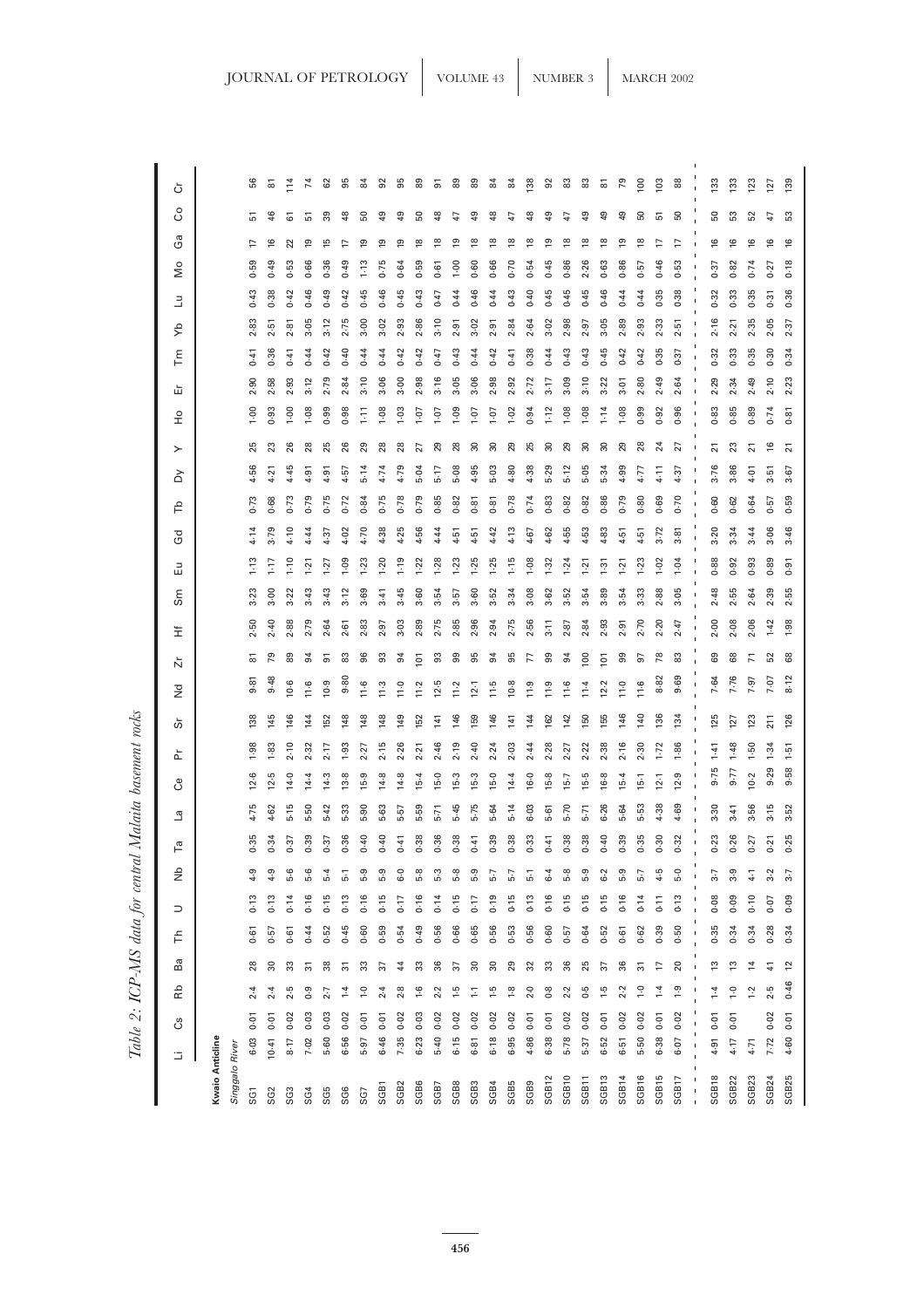| ò             |                  | 5            | $\overline{101}$ | 446            | 122            | 155   | 143           | 130           | 128           | 128            | 100            | 134           |    | 86       | 100            | 5              | 110       | $\overline{1}$ | 89        | 108           | 95            | π     |
|---------------|------------------|--------------|------------------|----------------|----------------|-------|---------------|---------------|---------------|----------------|----------------|---------------|----|----------|----------------|----------------|-----------|----------------|-----------|---------------|---------------|-------|
| ပိ            |                  | ន            | 52               | 39             | 46             | 5     | 47            | 54            | 5             | 5              | ₽              | ą             |    | 46       | ន              | $\overline{6}$ | 50        | 50             | 48        | $\frac{8}{3}$ | 5             | 46    |
| යී            |                  | 17           | 22               | 13             | 17             | 17    | $\frac{6}{2}$ | 17            | $\frac{6}{2}$ | <b>01</b>      | 13             | $\frac{6}{2}$ |    | <u>ღ</u> | 21             | $\overline{9}$ | <b>e1</b> | <u>ღ</u>       | <b>e1</b> | $\frac{8}{2}$ | 20            | 20    |
| δg            |                  | 0.36         | 0.39             | 0.18           | 0.15           | 0.21  | 0.27          | 0.30          | 0.85          | 0.75           | 0.52           | 0.33          | ı  | 0.49     | 0.45           | 0.46           | $1 - 7$   | 0.50           | 0.59      | 1.04          | 0.54          | 0.75  |
| Ε             |                  | 0.37         | 0.45             | 0.17           | 0.42           | 0.34  | 0.29          | 0.30          | 0.32          | 0.35           | 0.35           | 0.28          | ı  | 0.44     | 0.39           | 0.43           | 0.37      | 0.38           | 0.41      | 0.34          | 0.38          | 0.38  |
| ξÀ            |                  | 2.47         | 3.01             | 1.16           | 2.59           | 2.19  | 1.94          | 1.98          | 2.10          | 2.29           | 2.34           | 1.88          | ı  | 2.59     | 2.62           | 2.84           | 2.48      | 2.54           | 2.72      | 2.30          | 2.56          | 2.55  |
| Γm            |                  | 0.36         | 0.44             | 0.17           | 0.38           | 0.31  | 0.29          | 0.29          | 0.31          | 0.33           | 0.34           | 0.28          |    | 0.39     | 0.38           | 0.42           | 0.36      | 0.37           | 0.40      | 0.34          | 0.38          | 0.37  |
| 岀             |                  | 2.57         | 3.19             | 1.26           | 2.58           | 2.16  | 2.06          | 2.09          | 2.20          | 2.38           | 2.43           | 1.98          |    | 2.76     | 2.75           | 2.96           | 2.60      | 2.69           | 2.85      | 2.43          | 2.68          | 2.65  |
| $\frac{1}{2}$ |                  | 0.92         | $1 - 10$         | 0.43           | 0.87           | 0.76  | 0.70          | 0.74          | 0.76          | 0.82           | 0.86           | 0.69          |    | 0.95     | 0.98           | 1.05           | 0.91      | 0.95           | $-1.01$   | 0.85          | 7.01          | 0.94  |
| ≻             |                  | 23           | 32               | $\overline{0}$ | 26             | 22    | 23            | e,            | 22            | $\frac{6}{2}$  | <u>ღ</u>       | 21            |    | $^{24}$  | 29             | 27             | 27        | 27             | 28        | 26            | స్            | 28    |
| ठ             |                  | 4.22         | 5.25             | 2.05           | 4.21           | 3.65  | 3.40          | 3.45          | 3.64          | 3.72           | 3.81           | 3.31          | ı  | 4.56     | 4.62           | 4.81           | 4.32      | 4.47           | 4.74      | 4.01          | 4.73          | 4.51  |
| ۴             |                  | 0.68         | 0.86             | 0.32           | 0.64           | 0.59  | 0.56          | 0.57          | 0.58          | 0.60           | 0.61           | 0.55          | ı  | 0.74     | 0.76           | 0.76           | 0.69      | 0.73           | 0.77      | 0.64          | 0.77          | 0.72  |
| Gd            |                  | 3.54         | 4.71             | 1.74           | 3.44           | 3.29  | 3.09          | 3.04          | 3.14          | 3.31           | 3.42           | 2.86          | ı  | 4.21     | 4.32           | 4.28           | 3.89      | 4.19           | 4.39      | 3.69          | 4.40          | 4.03  |
| 밈             |                  | 0.94         | 1.28             | 0.51           | 1.02           | 0.89  | 0.85          | 0.89          | 0.90          | 0.89           | 0.96           | 0.82          |    | 1.22     | 1.20           | 1.22           | 1.06      | 1.15           | 1.21      | 1.02          | $1 - 17$      | 1.16  |
| Sm            |                  | 2.97         | $3 - 73$         | 1.30           | 2.69           | 2.62  | 2.49          | 2.43          | 2.40          | 2.53           | 2.63           | 2.25          | ı  | 3.21     | 3.45           | 3.56           | 3.03      | 3.33           | 3.55      | 2.85          | 3.43          | 3.31  |
| 主             |                  | 2.63         | 2.95             | 0.09           | 2.80           | 1.98  | 2.23          | 2.00          | 1.91          | 2.12           | 2.29           | 1.63          | ı  | 2.50     | 2.88           | 2.94           | 2.17      | 2.58           | 2.94      | 2.35          | 2.25          | 3.02  |
| ň             |                  | 83           | 102              | 30             | $\overline{7}$ | 73    | 69            | 65            | 67            | 8              | 3              | 99            |    | 82       | 99             | 99             | 86        | 94             | 99        | 79            | 76            | 88    |
| 2d            |                  | 8.75         | 11.9             | 3.78           | 8.49           | 8.04  | 7.64          | 7.30          | 7.69          | 7.93           | 8.09           | 6.85          | ı  | 10.4     | $\frac{1}{2}$  | 11.0           | 9.65      | 10.7           | 11.8      | 9.36          | 11.4          | 10.5  |
| ဟ             |                  | 288          | 129              | 135            | 160            | 140   | 147           | 169           | 121           | 130            | 157            | 115           | ı  | 140      | 146            | 152            | 124       | 135            | 153       | 130           | 143           | 156   |
| ՟             |                  | 1.70         | 2.26             | 0.72           | 1.58           | 1.50  | 1.44          | 1.34          | 1.43          | $1-51$         | 1.46           | 1.25          | ı  | 2.13     | 2.19           | 2.21           | 1.83      | 2.08           | 2.24      | 1.78          | 2.23          | 2.02  |
| පී            |                  | 10.6         | 16.4             | 4.80           | 10.4           | 10.6  | 10.7          | 9.10          | 10.3          | 9.84           | 0.60           | 18.<br>œ      | ı  | 13.6     | 16.1           | 14.9           | 13.6      | $-91$          | 16.5      | 13.1          | 16.2          | 14.5  |
| e,            |                  | 3.86         | 5.44             | 1.61           | 3.77           | 3.48  | 3.36          | $3 - 00$      | 3.49          | 3.44           | 3.30           | 2.95          |    | 5.18     | 5.72           | 5-46           | 4.80      | 5.33           | 5.76      | 4.61          | 5.61          | 4.98  |
| ۴ā            |                  | 0.25         | 0.40             | 0.16           | 0.27           | 0.25  | $0 - 23$      | 0.24          | 0.24          | 0.19           | 0.22           | 0.20          |    | 0.34     | 0.39           | 0.40           | 0.29      | 0.35           | 0.40      | 0.31          | 0.37          | 0.42  |
| ξ             |                  | 5.0          | 6.5              | 2.7            | 4.7            | 4.0   | 3.8           | 3.8           | 3.6           | $\overline{3}$ | $3-4$          | 2.9           | ı  | $5-2$    | $\overline{6}$ | 6.2            | 4.7       | 5.7            | 6.2       | 4.9           | 6.0           | 6.2   |
| ⊃             |                  | 0.09         | 0.13             | 0.04           | 0.12           | 0.09  | 0.09          | 0.09          | 0.08          | 0.08           | 0.08           | 0.07          | f, | 0.13     | 0.16           | 0.16           | 0.11      | 0.14           | 0.16      | 0.13          | 0.11          | 0.16  |
| Ę             |                  | 0.33         | 0.56             | 0.10           | 0.36           | 0.31  | 0.28          | 0.31          | 0.34          | 0.27           | 0.25           | 0.32          |    | 0.55     | 0.44           | 0.47           | 0.58      | 0.58           | 0.58      | 0.45          | 0.44          | 0.67  |
| Ba            |                  | 23           | 13               | $\Xi$          | 2              | 20    | 28            | 30            | 15            | $\overline{c}$ | $\frac{4}{3}$  | $\frac{6}{2}$ | ı  | 57       | 89             | ភ              | ₽         | స్             | e,        | 27            | 33            | 41    |
| Rb            |                  | 2.9          | $\ddot{ }$       | 0.9            | 0.3            | 0.8   | $\ddot{.}3$   | $\frac{6}{1}$ | 0.6           | 0.5            | $\overline{0}$ | 0.8           |    | 2.5      | 2.1            | 0.4            | 2.0       | 2.0            | 0.5       | 2.0           | $\frac{8}{1}$ | 0.6   |
| යී            |                  | 0.01         | 0.02             | 0.01           | 0.01           | 0.01  |               | $0 - 01$      | 0.01          |                |                | 0.01          | ı  |          | 0.01           | 0.01           | 0.02      | 0.02           | 0.02      | 0.02          | 0.01          | 0.02  |
| ⋍             |                  | 4.99         | $5 - 20$         | 3.51           | 7.00           | 8.59  | 9.76          | 8.79          | 4.78          | 4.17           | 4.22           | $20-4$        |    | $5 - 20$ | 8.05           | 5.96           | 4.55      | 6.83           | 8.82      | $10-11$       | 6.32          | 6.88  |
|               | Kwaimbaita River | <b>ML407</b> | ML476            | ML475          | <b>ML474</b>   | ML436 | ML434         | ML432         | ML431         | ML423          | ML422          | ML451         |    | ML450    | ML449          | <b>ML421</b>   | ML437     | ML438          | ML439     | <b>ML440</b>  | ML448         | ML468 |
|               |                  |              |                  |                |                |       |               |               |               |                |                |               |    |          |                |                |           |                |           |               |               |       |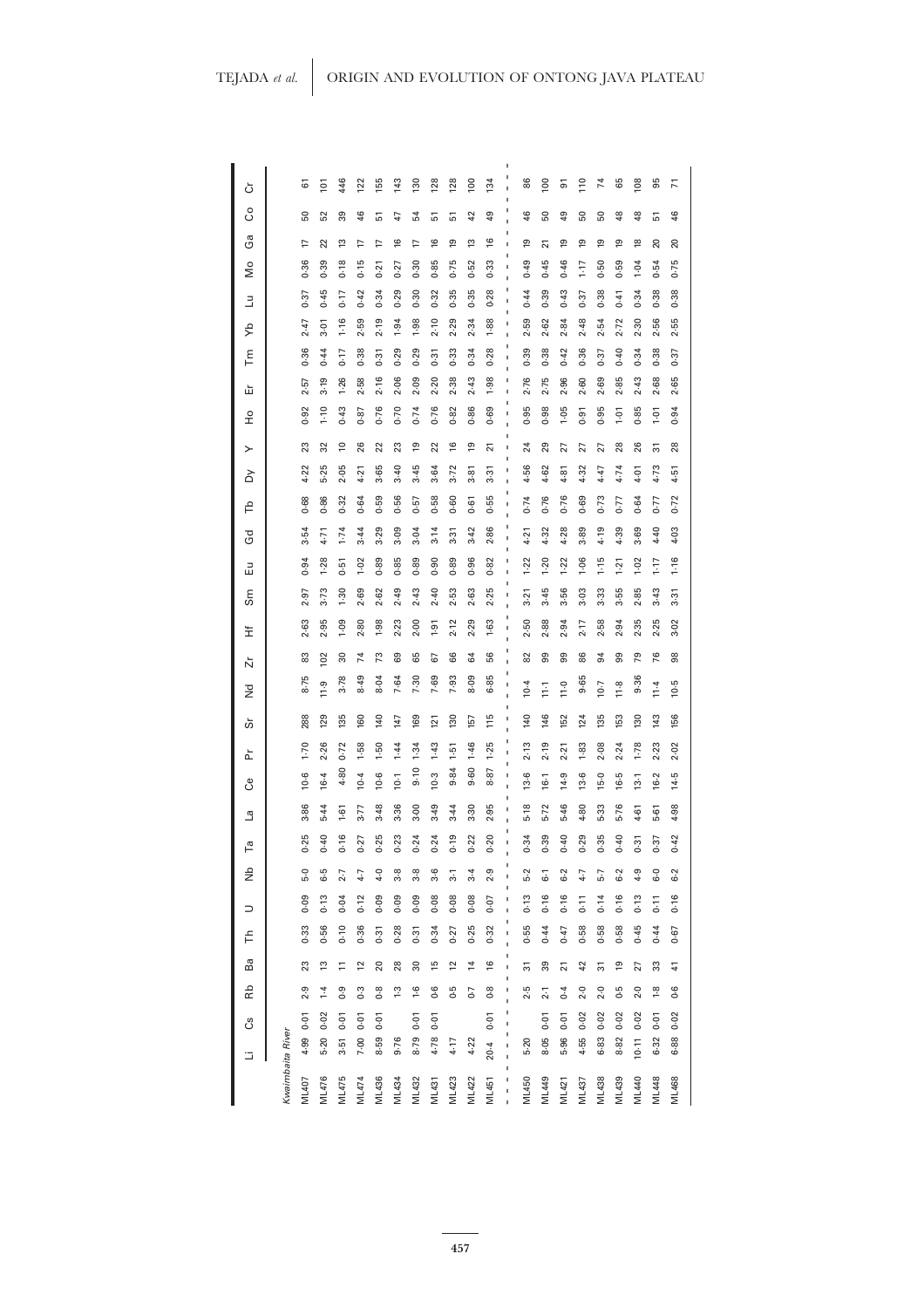| P.<br>ì,<br>×<br>⋷<br>LO. |  |
|---------------------------|--|
| c                         |  |
| ≍<br>≊                    |  |

|                                                                                                                                                                                              | G      | ඊ    | Rb             | Ba              | ᅼ    | $\supset$ | å                | Гā       | ما     | පී                 | ՟    | တ်            | ù<br>š  |                 | Ï             | Sm                                                                                                                                                                                                                                                                                                                                                  | 띰    | යි        | ΡF   | ≻<br>≿ | 운                     | 岀            | ξ    | ₽    | ∃    | δ      | ථි             | ပိ     | ڻ   |
|----------------------------------------------------------------------------------------------------------------------------------------------------------------------------------------------|--------|------|----------------|-----------------|------|-----------|------------------|----------|--------|--------------------|------|---------------|---------|-----------------|---------------|-----------------------------------------------------------------------------------------------------------------------------------------------------------------------------------------------------------------------------------------------------------------------------------------------------------------------------------------------------|------|-----------|------|--------|-----------------------|--------------|------|------|------|--------|----------------|--------|-----|
| Kwara'ae Anticline                                                                                                                                                                           |        |      |                |                 |      |           |                  |          |        |                    |      |               |         |                 |               |                                                                                                                                                                                                                                                                                                                                                     |      |           |      |        |                       |              |      |      |      |        |                |        |     |
| Kwaiafa'a River                                                                                                                                                                              |        |      |                |                 |      |           |                  |          |        |                    |      |               |         |                 |               |                                                                                                                                                                                                                                                                                                                                                     |      |           |      |        |                       |              |      |      |      |        |                |        |     |
| KF <sub>1</sub>                                                                                                                                                                              | 6.48   | 0.11 | 3.3            | $\frac{33}{2}$  | 0.27 | 0.08      | 3.5              | 0.24     | 4.06   | 11.0               | 1.64 | 116           | 8.14    | 60              | Ń<br>$1 - 73$ | 55                                                                                                                                                                                                                                                                                                                                                  | 1.08 | ö<br>3.14 | 55   | 3.49   | 0.71<br>$\frac{8}{1}$ | 2.11         | 0.29 | 1.94 | 0.29 | 0.17   | $\frac{8}{1}$  | 55     | 155 |
| KF4                                                                                                                                                                                          | 5.27   | 0.04 | 2.3            | 28              | 0.56 | 0.15      | 6.0              | 0.39     | 6.38   | 19.6               | 2.94 | 137           | 14.0    | 106             | 3.02          | 4.25                                                                                                                                                                                                                                                                                                                                                | 1.65 | 5.17      | 0.90 | 5.84   | ౢ                     | 3.49<br>1.18 | 0.50 | 3.30 | 0.47 | 0.47   | 22             | 51     | 34  |
| KF <sub>9</sub>                                                                                                                                                                              | 6.67   | 0.02 | 2.5            | 32              | 0.52 | 0.15      | 5.6              | 0.38     | $6-11$ | 18.2               | 2.72 | 142           | 13.4    | 100             | 2.80          | 3.97                                                                                                                                                                                                                                                                                                                                                | 1.54 | 4.84      | 0.87 | 5.57   | $\frac{1}{2}$<br>29   | 3.29         | 0.48 | 3.15 | 0.45 | 0.80   | 22             | 55     | 113 |
| KF13                                                                                                                                                                                         | 6.34   | 0.01 | 0.6            | $\frac{6}{2}$   | 0.68 | 0.19      | $\overline{6}$ . | 0.39     | 6.27   | 19.1               | 2.84 | 145           | 14.1    | 125             | 3.45          | 4.29                                                                                                                                                                                                                                                                                                                                                | 1.59 | 5.12      | 0.92 | 6.04   | 1.23<br>32            | 3.69         | 0.53 | 3.51 | 0.51 | 0.31   | 22             | 56     | 101 |
| KF14                                                                                                                                                                                         | 5.73   | 0.01 | $\overline{0}$ | 24              | 0.53 | 0.15      | 5.5              | 0.37     | 5.96   | 18.0               | 2.63 | 145           | 13.0    | 98              | 2.78          | 3.92                                                                                                                                                                                                                                                                                                                                                | 1.48 | 4.79      | 0.86 | 5.46   | $1 - 12$<br>28        | 3.21         | 0.46 | 3.08 | 0.44 | 0.96   | 21             | 54     | 100 |
| KF19                                                                                                                                                                                         | $5-51$ | 0.01 | 0.9            | 24              | 0.45 | 0.15      | 5.2              | 0.34     | 4.97   | $15-4$             | 2.34 | 141           | 7:7     | 93              | 2.65          | 3.54                                                                                                                                                                                                                                                                                                                                                | 1.40 | 4.37      | 0.77 | 5.00   | 1.01<br>24            | 2.98         | 0.41 | 2.83 | 0.40 |        | 21<br>2.76     | S3     | ஐ   |
| KF24                                                                                                                                                                                         | 7.63   | 0.04 | $\overline{C}$ | 50              | 0.56 | 0.17      | 5.8              | 0.37     | 5.76   | 7.7                | 2.69 | 207           | 13.0    | 106             | 2.99          | 3.87                                                                                                                                                                                                                                                                                                                                                | 1.54 | 4.91      | 0.85 | 5.56   | $1 - 12$<br>28        | 3.23         | 0.46 | 3.12 | 0.44 | 0.42   | ត              | 60     | 54  |
| KF30                                                                                                                                                                                         | 7.26   | 0.01 | 2.0            | 26              | 0.64 | 0.16      | 5.7              | 0.37     | 5.83   | 17.9               | 2.70 | 134           | 13.4    | 106             | 2.98          | 4.02                                                                                                                                                                                                                                                                                                                                                | 1.56 | 4.93      | 0.86 | 5-63   | 29                    | 3.38<br>1.14 | 0.47 | 3.38 | 0.47 |        | ត<br>1.49      | 55     | 91  |
| KF31                                                                                                                                                                                         | $5-31$ | 0.01 | $\ddot{6}$ .   | $\overline{30}$ | 0.53 | 0.15      | 5.5              | 0.36     | 6.06   | 18.1               | 2.70 | 134           | 13.2    | 98              | 2.82          | 4.09                                                                                                                                                                                                                                                                                                                                                | 1.52 | 4.90      | 0.84 | 5.51   | $1 - 13$<br>29        | 3.31         | 0.46 | 3.07 | 0.45 | 0.61   | $\overline{2}$ | 55     | 8   |
| KF32                                                                                                                                                                                         | 4.84   | 0.01 | $-1.6$         | 22              | 0.38 | 0.11      | $\frac{1}{4}$    | 0.27     | 4.43   | 13.4               | 2.03 | 138           | 9.77    | 73              | 2.10          | 2.98                                                                                                                                                                                                                                                                                                                                                | 1.18 | 3.66      | 0.65 | 4.24   | 0.86<br>22            | 2.55         | 0.36 | 2.42 | 0.34 | 0.31   | 20             | 55     | 168 |
| KF36                                                                                                                                                                                         | 5.39   | 0.01 | 2.5            | 28              | 0.53 | 0.15      | 5.4              | 0.36     | 5.76   | 17.0               | 2.52 | 140           | 12.8    | $\overline{94}$ | 2.70          | 3.90                                                                                                                                                                                                                                                                                                                                                | 1.49 | 4.69      | 0.83 | $5-41$ | 1.12<br>28            | 3.26         | 0.47 | 3.06 | 0.44 | 0.58   | 21             | 54     | 105 |
| KF43                                                                                                                                                                                         | 5.77   | 0.01 | $\frac{6}{1}$  | 29              | 0.57 | 0.16      | 5.9              | 0.38     | 6.07   | 18.2               | 2.72 | 143           | 13.5    | 104             | 2.98          | 3.99                                                                                                                                                                                                                                                                                                                                                | 1-54 | 4.83      | 0.88 | 5.59   | 28                    | 3.36<br>1.15 | 0.48 | 3.22 | 0.46 | 0.97   | $\overline{2}$ | 52     | 79  |
| KF49                                                                                                                                                                                         | 7.61   | 0.02 | 2.0            | 57              | 0.53 | 0.15      | 5.5              | 0.36     | 6.21   | ۻ<br>$\frac{8}{2}$ | 2.75 | 145           | 4<br>ற் | 96              | 2.76          | 4.06                                                                                                                                                                                                                                                                                                                                                | 1.55 | 5.06      | 0.90 | 6.03   | స్                    | 3.60<br>1.20 | 0.52 | 3.39 | 0.48 | 0.32   | ត              | 55     | 5   |
| KF53                                                                                                                                                                                         | 7.07   | 0.02 | 2.0            | 57              | 0.51 | 0.14      | 5.4              | 0.35     | 5.79   | 17.3               | 2.59 | 142           | 12.9    | 94              | 2.78          | 3.96                                                                                                                                                                                                                                                                                                                                                | 1.49 | 4.90      | 0.86 | 5-60   | 29                    | 3.39<br>1.14 | 0.48 | 3.14 | 0.46 | 0.44   | ត              | 56     | 158 |
| University of Notre Dame analyses of standard reference m                                                                                                                                    |        |      |                |                 |      |           |                  | aterials |        |                    |      |               |         |                 |               |                                                                                                                                                                                                                                                                                                                                                     |      |           |      |        |                       |              |      |      |      |        |                |        |     |
| BHVO-1                                                                                                                                                                                       | 4.52   | 0.11 | 9.4            | 135             | 1.20 | 0.41      | $\overline{9}$   | 1.23     | 15.6   | 39.8               | 5.52 | 409           | 24.7    | 170             | 4.48          | 6.13                                                                                                                                                                                                                                                                                                                                                | 2.11 | 6.19      | 0.95 | 5.37   | 0.96<br>24            | 2.53         | 0.32 | 2.07 | 0.26 | $-0.1$ | 22             | 47     | 306 |
| $2\sigma (n = 52)$                                                                                                                                                                           | 0.38   | 0.04 | 0.4            | $\sim$          | 0.07 | 0.04      | 2.0              | 0.12     | 0.25   | 1.34               | 0.18 | $\frac{4}{3}$ | 0.48    | ဖ               | 0.25          | 0.17                                                                                                                                                                                                                                                                                                                                                | 0.08 | 0.38      | 0.06 | 0.11   | 0.06                  | 0.12         | 0.04 | 0.08 | 0.04 | 0.21   |                | $\sim$ | 29  |
| Recommended values (Govindaraju, 1994)                                                                                                                                                       |        |      |                |                 |      |           |                  |          |        |                    |      |               |         |                 |               |                                                                                                                                                                                                                                                                                                                                                     |      |           |      |        |                       |              |      |      |      |        |                |        |     |
| BHVO-1                                                                                                                                                                                       | 4.60   | 0.13 | $\Xi$          | 139             | 1.08 | 0.42      | <u>(a</u>        | 1.23     | 15-8   | 39                 | 5.7  | 403           | 25.2    | 179             | 4.38          | 6.2                                                                                                                                                                                                                                                                                                                                                 | 2.06 | $6-4$     | 0.96 | 5.2    | 0.99<br>28            | 2.4          | 0.33 | 2.02 | 0.29 | 1.02   |                | 45     | 289 |
| along the Singgalo and Kwaimbaita river sections<br>standard are <10% for most elements except<br>are from Govindaraju (1994). Errors on the m<br>All abundances are in ppm. Accuracy is ill |        |      |                |                 |      |           |                  |          |        |                    |      |               |         |                 |               | eans for the BHVO-1 data are 2 SD. The dashed lines define the boundary between the two chemical groups of lavas<br>for Ba, La, Nd, Dy (<5%), Th, Nb, Gd, Tb, Ho (<15%), U, Ta, Cr (19%), Tm (27%), and Lu (30%). Recommended values<br>ustrated by the published and measured values of BHVO-1. Estimated uncertainties from 52 analyses of BHVO-1 |      |           |      |        |                       |              |      |      |      |        |                |        |     |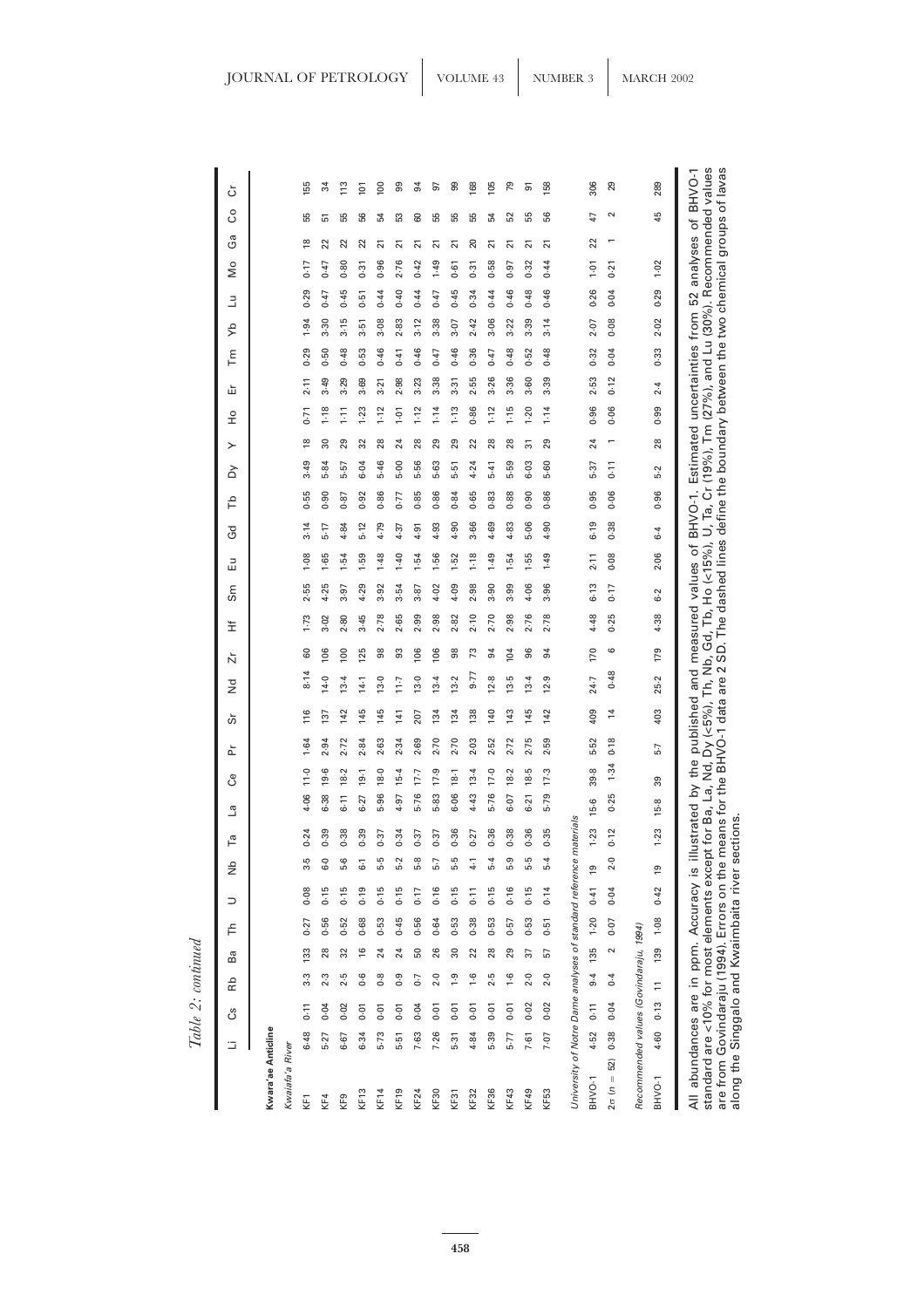| Sample no. and<br>location | Depth (m) | Total fusion<br>age (Ma) | Plateau age<br>(Ma) | % of total<br>39Ar | Isochron age<br>(Ma) | z | Intercept $\pm 1\sigma$<br>$(^{40}Ar/^{36}Ar)$ | ╮        |
|----------------------------|-----------|--------------------------|---------------------|--------------------|----------------------|---|------------------------------------------------|----------|
| Kwaio Anticline            |           |                          |                     |                    |                      |   |                                                |          |
| Singgalo River             |           |                          |                     |                    |                      |   |                                                |          |
| SG7                        | 172       | 124.2                    | $123.1 + 2.1$       | 100.0              | $118.4 \pm 14.2$     | ᆉ | $327 + 105$                                    | 0.001463 |
| SGB10                      | 373       | 126-8                    | $126.1 + 8.5$       | 43.6               | $125-6 \pm 4-6$      | 5 | $336 \pm 143$                                  | 0.001397 |
| SGB25                      | 889       | 117.0                    | $128.2 \pm 8.5$     | 62.5               | $126.6 \pm 17.9$     | S | $297 \pm 11$                                   | 0.001529 |
| Kwaimbaita River           |           |                          |                     |                    |                      |   |                                                |          |
| ML 423                     | 893       | 104.5                    | none developed      |                    |                      |   |                                                |          |
| ML475                      | 2743      | 119.6                    | $123.2 \pm 3.0$     | 90.4               | $125.1 \pm 8.3$      | Ю | $289 \pm 34$                                   | 0.001582 |
| Kwara'ae Anticline         |           |                          |                     |                    |                      |   |                                                |          |
| Kwaiafa'a River            |           |                          |                     |                    |                      |   |                                                |          |
| KF14                       | 315       | 121.6                    | $120.0 \pm 2.2$     | 46-6               | $118.9 \pm 4.5$      |   | $299 \pm 16$                                   | 0.001397 |
| KF36                       | 371       | 127.2                    | $120 - 7 \pm 3 - 2$ | 61.8               | $120.7 \pm 30.6$     | ᆉ | $313 + 434$                                    | 0.001747 |
| KF53                       | 51        | 124.6                    | $124.9 + 3.8$       | 58.7               | $149.6 \pm 48.8$     | Б | $-104 \pm 1334$                                | 0.001774 |

factor, determined from measured monitor  $^{40}$ Ar/<sup>39</sup>Ar.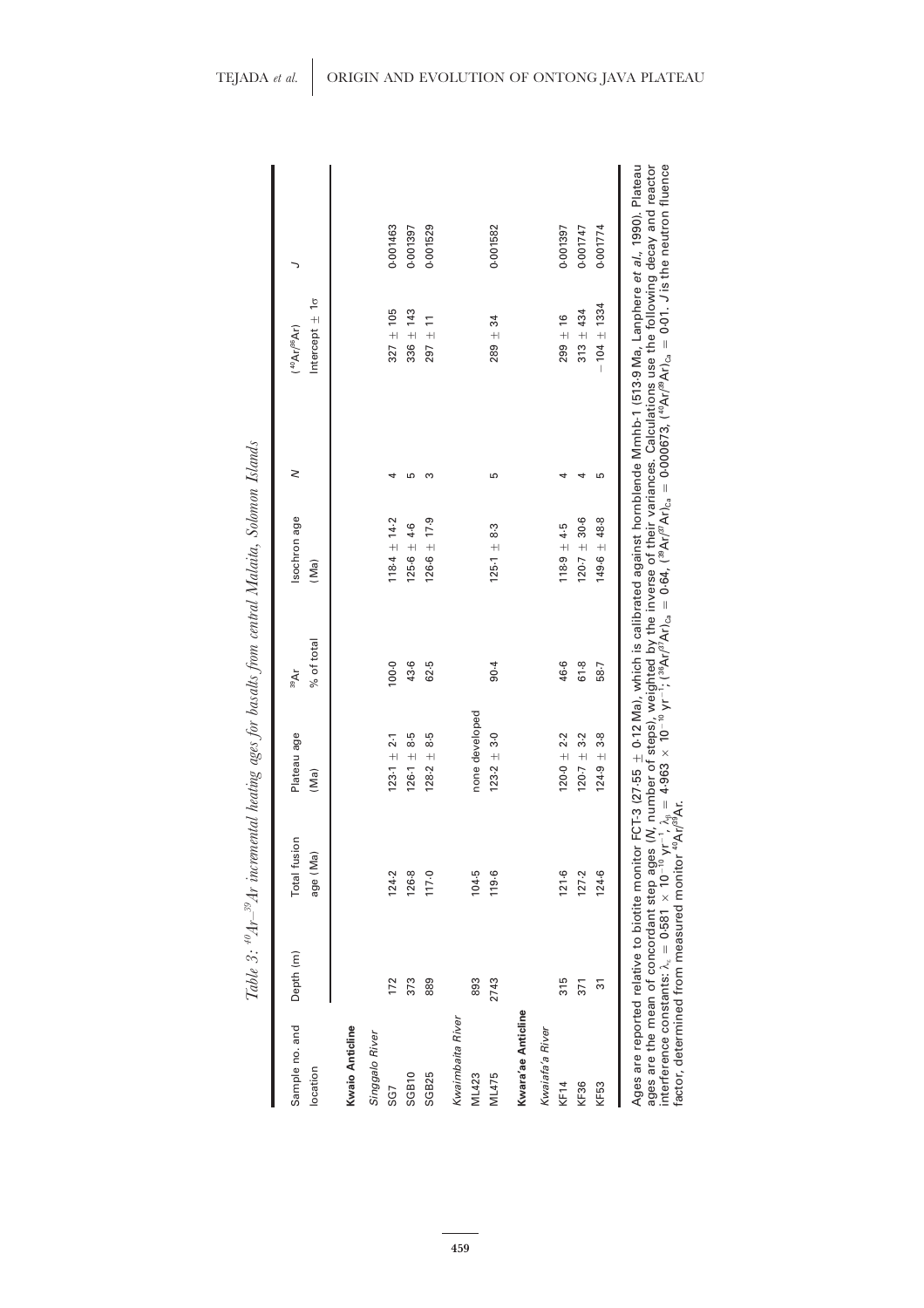Sm, Pb, Th, and U, used for isotopic age corrections, occurring at locations separated by as much as 1600 km are presented together with isotopic ratios in Table (see Tejada *et al.*, 1996). Furthermore, the combined data 4. As in our previous studies, elemental abundances now available suggest that the  $\sim 90$  Ma event is not determined by isotope dilution do not necessarily rep- represented on Malaita. resent those of the bulk rocks because, for isotopic work, small chips were handpicked from the bulk rock and cleaned in acid before powdering; also, some meas-<br>urements were made on strongly acid-leached splits of<br>these powders. In addition to the basaltic lavas, a plagio-<br> $\frac{E\text{f}fects \text{ of alteration on chemical composition}}{E\text{f}fects \text{ of alteration on chemical composition}}$ clase megacryst and its host basalt (SGB21) from a sample Relative to many of the samples from southern Malaita of the 'orbicular' facies rocks were analyzed isotopically and Santa Isabel studied by Tejada *et al.* (1996), the to evaluate the genetic relationship of the megacrysts and majority of the central Malaitan lavas are only weakly lavas. altered, as indicated by, for example, their relatively low

Previous work on the OJP has revealed two distinct sets<br>of basement ages (Fig. 3). Lavas in southern Malaita,<br>Ramos Island, parts of Santa Isabel, at DSDP Site 289,<br>and at ODP Site 807 all have ages that are in-<br>distingui 1993; Birkhold-VanDyke *et al.*, 1996; Parkinson *et al.*, 1996; Tejada et al., 1996). Compositionally similar thole-<br> *et and chemical variations* iites with <sup>40</sup>Ar–<sup>39</sup>Ar ages of  $\sim$  62 Ma and  $\sim$  34 Ma are *Kwaio Anticline*. Previous studies have revealed two distinct, also present on San Cristobal (Birkhold-VanDyke *et al.*, ocean-island-like isotopic groups of OJP basement lavas; 1996), but their relationship to the older OJP basalts is at Site 807, where both groups were sampled, they are as yet unclear. Our <sup>40</sup>Ar<sup>-39</sup>Ar ages for rocks from the stratigraphically separated (Mahoney & Spencer, 1991; Singgalo, Kwaimbaita, and Kwaiafa'a river sections all Mahoney *et al.*, 1993; Tejada *et al.*, 1996). Two stratifall within the  $\sim$ 122 Ma group (Table 3). Five of the graphically separated, isotopically distinct groups of lavas samples produced acceptable plateau ages; that is, con- also are present in the Kwaio Anticline (Fig. 4; Table cordant step-ages comprising  $>50\%$  of the total <sup>39</sup>Ar 4). The upper stratigraphic group has initial  $\varepsilon_{Nd}(t)$  = released. An additional two samples (SGB10, KF14) gave  $+3.8$  to  $+3.9$ ,  $(^{87}Sr/^{86}Sr)$ <sub>t</sub> = 0.7040–0.7042,  $(^{206}Pb/$ similar plateau ages, based on slightly less than half of  $^{204}Pb)_t = 17.71-17.85$ ,  $(^{207}Pb/^{204}Pb)_t = 15.47-15.49$ , the total gas; one sample (ML423) produced a recoil and  $(^{208}Pb/^{204}Pb)_t = 37.87-37.98$ . The stratig the total gas; one sample (ML423) produced a recoil age-spectrum pattern, from which only a minimum (in-<br>lower group has  $\varepsilon_{Nd}(t) = +5.4$  to  $+6.0$ ,  $({}^{87}Sr)^{86}Sr)_{t} =$ tegrated) age estimate could be determined. Isochron  $0.7037-0.7039$ ,  $(^{206}Pb/^{204}Pb)_t = 18.12-18.40$ ,  $(^{207}Pb/$ ages are concordant with plateau ages for all samples,  $^{204}Pb<sub>1</sub> = 15.51-15.53$ , and  $(^{208}Pb/^{204}Pb<sub>1</sub> = 38.15-38.23$ but generally have larger uncertainties because of the (Figs 4–6). Basalts of the Kwaelungga River section small dispersion of the few step compositions. For this south of the Singgalo River (Babbs, 1997) show similar reason, we take the acceptable plateau ages as the best characteristics. The plagioclase megacryst of sample estimate of the timing of volcanism. These five ages are SGB21 has an identical isotopic composition, within indistinguishable at the 95% confidence level, and provide error, to that of its host rock, which belongs with the a mean age for the entire section of  $123 \cdot 1 + 1 \cdot 4$  Ma. lower stratigraphic group. Malaita Volcanic Group lavas There is no evidence of any significant time difference in southern Malaita (Mahoney & Spencer, 1991; Tejada between the lowermost and uppermost lavas, from either *et al.*, 1996) are isotopically equivalent to the upper group. the  ${}^{40}\text{Ar}^{-39}\text{Ar}$  ages or the volcanic stratigraphy (e.g. Moreover, the two isotopic groups in the Kwaio Anticline sedimentary interbeds are almost nonexistent). Combined are virtually indistinguishable from those of northeastern with previously reported ages, these results show the Santa Isabel (Tejada *et al.*, 1996) and similar to the upper

 $(\leq 1.5$  wt %) weight loss on ignition (LOI) values (Table 1); also, only a few samples with MgO values between 7.0 and 8.5 wt % have comparatively high  $K_2O$  and **RESULTS** Na<sub>2</sub>O values (>0·25 and >3·00 wt %, respectively). This <sup>40</sup>Ar<sup>-39</sup>Ar ages<br> **Arger is consistent with Babbs'** (1997) conclusion that alteration<br> **Provisions work on the OIB** has revealed two distinct ests is limited mainly to clays replacing olivine and mesostasis.

 $\sim$ 122 Ma volcanic event was widespread across the OJP, (Unit A) and lower (Units C–G) groups, respectively, of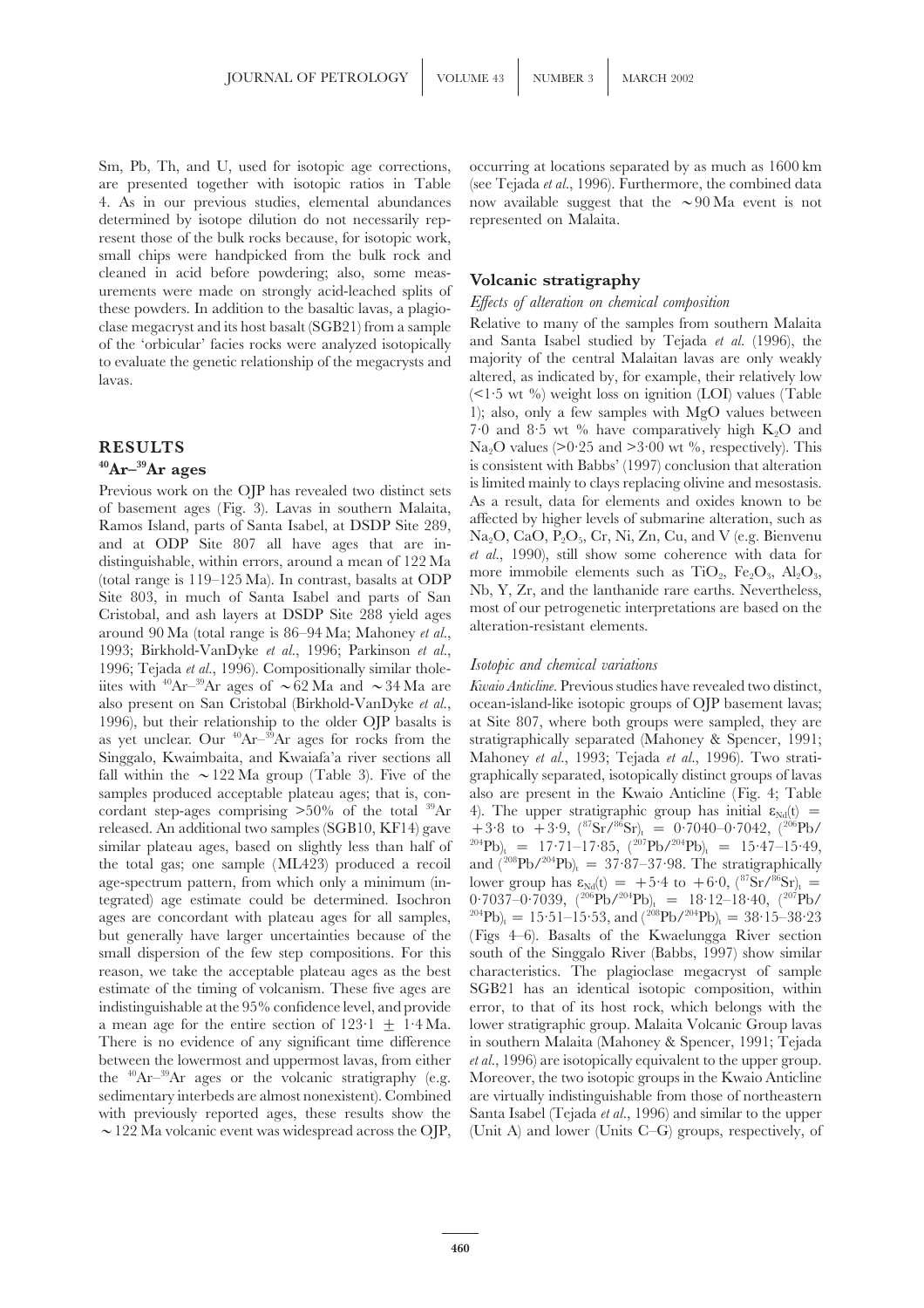| Ì                                       |
|-----------------------------------------|
| Č                                       |
| en en<br>ï                              |
| $\sim$ $\sim$ $\sim$<br>j               |
| $\ddot{\phantom{0}}$<br>١               |
|                                         |
| . ההתמדונו                              |
| $\ddot{ }$<br>ł<br>.<br>.<br>.          |
| र<br>१<br>u na                          |
| 3.2.003                                 |
| ł<br>I<br>l<br>Ì                        |
| :<br>I                                  |
| ֜<br>$\sim$<br>$\mathcal{T}_{\sim L}$ : |

| Sample                            |                    | $(^{87}Sr/^{86}Sr)$ , $\varepsilon_{Nd}(t)$                                                                                                                                                                    |          | (206Pb)<br>$204Pb)$ <sub>t</sub> | (207Pb)<br>204Pb) | (308Pb)<br>204Pb) | Rb     | Ğ     | Sm     | š      | $(10^{100}P)$<br>$^{204}\mathsf{Pb})_0$ | (207Pb)<br>$204Pb$ <sub>0</sub> | (1208Pb)<br>$204Pb$ <sub>0</sub> | 는      | $\supset$ | 움                                                                                                                                                        |
|-----------------------------------|--------------------|----------------------------------------------------------------------------------------------------------------------------------------------------------------------------------------------------------------|----------|----------------------------------|-------------------|-------------------|--------|-------|--------|--------|-----------------------------------------|---------------------------------|----------------------------------|--------|-----------|----------------------------------------------------------------------------------------------------------------------------------------------------------|
| Kwaio Anticline<br>Singgalo River |                    |                                                                                                                                                                                                                |          |                                  |                   |                   |        |       |        |        |                                         |                                 |                                  |        |           |                                                                                                                                                          |
| $SG-1$                            |                    | 0.70404                                                                                                                                                                                                        | $+3.9$   | 17.847                           | 15-472            | 37.913            | 1.277  | 107.8 | 1.689  | 4.607  | $18 - 511$                              | 15-505                          | 38-537                           | 0.2772 | 0.0966    | 0.1710                                                                                                                                                   |
| SGB <sub>13</sub>                 |                    | 0.70417                                                                                                                                                                                                        | $+3.7$   |                                  |                   |                   | 1.471  | 147-6 | 3.650  | 12.02  |                                         |                                 |                                  |        |           |                                                                                                                                                          |
|                                   |                    | 0.70415                                                                                                                                                                                                        | $+3.9$   |                                  |                   |                   | 0.9029 | 121.5 | 1.480  | 3.293  |                                         |                                 |                                  |        |           |                                                                                                                                                          |
| SGB17                             |                    |                                                                                                                                                                                                                |          | 17.708                           | 15-488            | 37.865            |        |       |        |        | 18.373                                  | 15-520                          | 38-423                           | 0.3003 | 0.1174    | 0.2067                                                                                                                                                   |
|                                   |                    | 0.70413                                                                                                                                                                                                        | $+3.9$   |                                  |                   |                   | 0.9675 | 93-13 | 1-540  | 3.425  |                                         |                                 |                                  |        |           |                                                                                                                                                          |
| SGB18                             |                    |                                                                                                                                                                                                                |          | 18.117                           | 15-513            | 38-215            |        |       |        |        | 18-570                                  | 15-535                          | 38-633                           | 0.2217 | 0.1040    | 0.2048                                                                                                                                                   |
|                                   |                    | 0.70378                                                                                                                                                                                                        | $-5 - 7$ |                                  |                   |                   | 0.6878 | 112.5 | 1.439  | 3.253  |                                         |                                 |                                  |        |           |                                                                                                                                                          |
| SGB21                             |                    | 0.70372                                                                                                                                                                                                        | $+5.4$   |                                  |                   |                   | 0.0778 | 187.4 | 0.0388 | 0.1767 | 18.369                                  | 15-523                          | 38.180                           |        |           | 0.0273                                                                                                                                                   |
| SGB21                             |                    | 0.70379                                                                                                                                                                                                        | $+5.8$   | 18-403                           | 15-514            | 38.199            | 1.311  | 67.44 | 1.591  | 4.150  | 18.963                                  | 15-541                          | 38-554                           | 0.1290 | 0-0667    | 0.1409                                                                                                                                                   |
| SGB25                             |                    | 0.70382                                                                                                                                                                                                        | $+6.0$   | 18-245                           | 15-506            | 38.147            | 0.1820 | 133.3 | 2.116  | 5.993  | 18-466                                  | 15-517                          | 38.351                           | 0.1526 | 0.0541    | 0.2869                                                                                                                                                   |
| Kwaimbaita River                  |                    |                                                                                                                                                                                                                |          |                                  |                   |                   |        |       |        |        |                                         |                                 |                                  |        |           |                                                                                                                                                          |
| ML407                             |                    | 0.70413                                                                                                                                                                                                        | $-5 - 7$ | 18-322                           | $15-511$          | 38-230            | 1.769  | 100.1 | 2.110  | 5.672  | 18-694                                  | 15-529                          | 38-635                           | 0.1553 | 0.0467    | 0.1483                                                                                                                                                   |
|                                   |                    | 0.70393                                                                                                                                                                                                        | $-5 - 7$ |                                  |                   |                   | 0.8105 | 46.78 | 1.981  | 4.490  |                                         |                                 |                                  |        |           |                                                                                                                                                          |
| ML475                             |                    | 0.70371                                                                                                                                                                                                        | $+5.6$   | 18-352                           | 15-526            | 38.178            | 0.3530 | 74-86 | 0.9217 | 2.281  | 18-568                                  | 15-537                          | 38-405                           | 0.0705 | 0.0219    | 0.1195                                                                                                                                                   |
| ML422                             |                    | 0.70378                                                                                                                                                                                                        | $+5.8$   |                                  |                   |                   | 0.1206 | 94.20 | 1.510  | 3.357  |                                         |                                 |                                  |        |           |                                                                                                                                                          |
| ML451                             |                    | 0.70378                                                                                                                                                                                                        | $-5 - 5$ |                                  |                   |                   | 0.2478 | 43.10 | 1.264  | 2.633  |                                         |                                 |                                  |        |           |                                                                                                                                                          |
| ML450                             |                    | 0.70413                                                                                                                                                                                                        | $+3.8$   |                                  |                   |                   | 0.4012 | 76.73 | 1.358  | 2.968  |                                         |                                 |                                  |        |           |                                                                                                                                                          |
| ML421                             |                    | 0.70423                                                                                                                                                                                                        | $+3.8$   | 17.756                           | 15-468            | 37.984            | 0.3208 | 147.3 | 3.488  | 11.34  | 18-156                                  | 15-488                          | 38-206                           | 0.2140 | 0.1267    | 0.3687                                                                                                                                                   |
|                                   |                    | 0.70415                                                                                                                                                                                                        | $+3.9$   |                                  |                   |                   | 0.0990 | 109.6 | 1.326  | 2.885  |                                         |                                 |                                  |        |           |                                                                                                                                                          |
|                                   | Kwara'ae Anticline |                                                                                                                                                                                                                |          |                                  |                   |                   |        |       |        |        |                                         |                                 |                                  |        |           |                                                                                                                                                          |
| Kwaiafa'a River                   |                    |                                                                                                                                                                                                                |          |                                  |                   |                   |        |       |        |        |                                         |                                 |                                  |        |           |                                                                                                                                                          |
| KF1                               |                    | 0.70441                                                                                                                                                                                                        | $+3.9$   |                                  |                   |                   | 1.360  | 62-23 | 1.281  | 2.928  |                                         |                                 |                                  |        |           |                                                                                                                                                          |
|                                   | $\Omega$           | 0-70446                                                                                                                                                                                                        |          |                                  |                   |                   | 1.210  | 59.28 |        |        |                                         |                                 |                                  |        |           |                                                                                                                                                          |
| KF4                               | ⊃                  | 0.70414                                                                                                                                                                                                        | $+3.9$   | 17.909                           | 15-490            | 38.028            | 1.120  | 115-7 | 1.653  | 4.530  | 18-301                                  | 15-509                          | 38-380                           | 0.1921 | 0.0700    | 0-2090                                                                                                                                                   |
|                                   |                    | 0.70415                                                                                                                                                                                                        | $+3.8$   |                                  |                   |                   | 0.7995 | 81.33 | 1.558  | 3.673  |                                         |                                 |                                  |        |           |                                                                                                                                                          |
|                                   |                    | L, strongly acid-leached powder; U, unleached but chips handpicked and acid-cleaned; P, plagioclase; D, duplicate dissolution. Isotopic fractionation corrections<br>are 148NdO/144NdO = 0.242436 (148Nd/144Nd |          |                                  |                   |                   |        |       |        |        |                                         |                                 |                                  |        |           | = 0.241572), <sup>86</sup> Str <sup>88</sup> Sr = 0.1194. Data are reported relative to University of Hawaii standard values: for La Jolla Nd,           |
|                                   |                    | $^{143}$ Nd/ $^{44}$ Nd = 0.511842; for NBS 987 Sr, $^{87}$ Sr                                                                                                                                                 |          |                                  |                   |                   |        |       |        |        |                                         |                                 |                                  |        |           | / <sup>86</sup> Sr = 0.71024. The total range measured for La Jolla Nd is $\pm$ 0.00008 (0.2 $\varepsilon$ units); for NBS 987 it is $\pm$ 0.000020 over |

a 1 yr period. Present-day Pb isotopic ratios are corrected for fractionation using the NBS 981 standard values of Todt *et al.* (1996); the total ranges measured for

external uncertainties on these standards. Element uncertainties are in ppm; estimated uncertainties on abundances are <0·2% on Sm and Nd; <0·5% for Sr,

for Rb; <2% on Th, <1% on U, and <1% on Pb. Total blanks are negligible: <3 pg for Th, <5 pg for U, 5–30 pg for Pb, <15 pg for Nd and <60 pg for Sr. Nd

 $=0.1967$ ,  $\varepsilon_{\rm Nd}$ (t)

 $= 0$  corresponds to  $143$ Nd/ $444$ Nd

 $= 0.512486$  at 120 Ma.

 $\pm$ 0.038 for  $^{208}$ Pb. Within-run errors on the isotopic data above are less than or equal to the

0<br>∘7<br>√ ا

NBS 981 are

 $\pm$  0.012 for  $^{206}$ Pb/ $^{204}$ Pb,

today corresponds to 143Nd/144Nd

 $= 0.51264$ ; for  $147$ Sm/ $44$ Nd

 $\pm$ 0.012 for  $^{207}$ Pb/ $^{204}$ Pb, and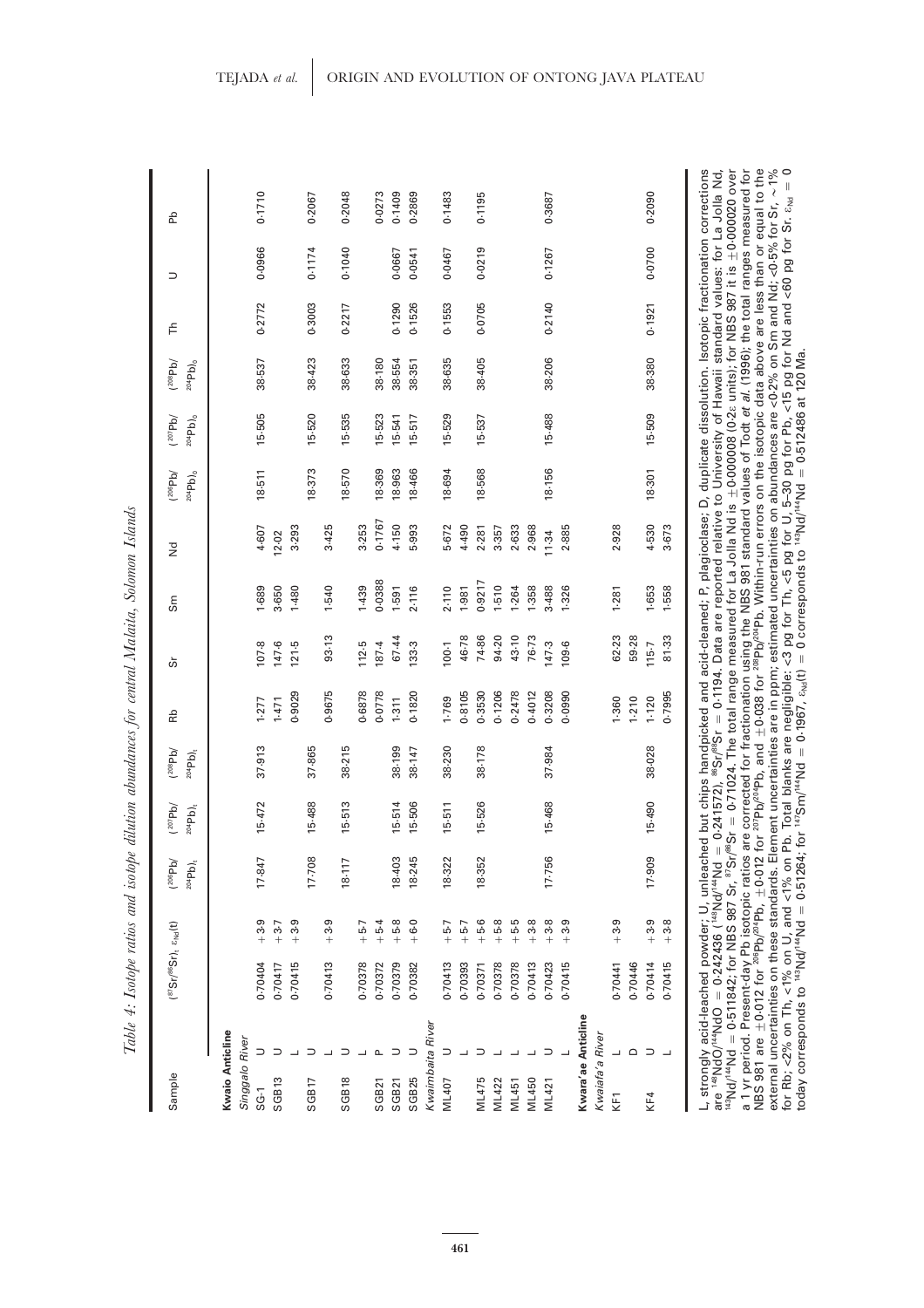

Berger *et al.* (1993), Mahoney *et al.* (1993), Birkhold-VanDyke *et al.* (1996) and Tejada *et al.* (1996).  $\Box$ , mean ages reported by Parkinson

lower group possesses slightly higher ( ${}^{87}Sr/{}^{86}Sr$ )<sub>t</sub> than the Units C–G basalts (with values of 0.7034–0.7035), much 0 *correlations* ·7037).

a relatively small range in MgO (6·3-8·9 wt %), molar TiO<sub>2</sub> (0.9–1.8 wt %),  $Al_2O_3$  (13.5–15.9 wt %), CaO

 $3.4 \pm 0.5$  ppm, Ce  $14.4 \pm 2.4$  ppm vs  $9.8 \pm 0.8$  ppm, Nb 5·9  $\pm$  0·5 ppm vs 4·0  $\pm$  1·0 ppm, and Th 0·53  $\pm$ 0.14 ppm vs 0.30  $\pm$  0.06 ppm. Except for samples ML407, ML475, and ML476, Cr and Ni contents are generally higher in the lower group of lavas  $(128 \pm 28)$ vs 112  $\pm$  56 ppm and 110  $\pm$  15 vs 68  $\pm$  28 ppm, respectively), probably indicating slightly lesser amounts of crystal fractionation than in the stratigraphically upper group. Sample ML475, with 446 ppm Cr, appears to contain abundant excess (cumulus) clinopyroxene

*Kwara'ae Anticline.* The basalt flows exposed in the Kwara'ae Anticline are chemically very similar to the stratigraphically upper group of lavas in the Kwaio Anticline; for example, in TiO<sub>2</sub> (1.5  $\pm$  0.2 wt %), P<sub>2</sub>O<sub>5</sub>  $(0.11 \pm 0.03 \text{ wt } \%)$ , La  $(5.2 \pm 1.2 \text{ ppm})$ , Ce  $(15.3 \pm 1.2 \text{ atm})$ 4.3 ppm), Nb  $(4.8 + 1.3$  ppm), and Th  $(0.48 + 0.20)$ Fig. 3. Summary of <sup>40</sup>Ar<sup>-39</sup>Ar and biostratigraphic (points with error<br>bars) age data for OJP tholeiites, ash layers at DSDP Site 288, and<br>late-stage alkalic rocks. Data sources are this paper, Davis (1978),<br>late-stage (1996) and Tejada *et al.* (1996).  $\square$ , mean ages reported by Parkinson also have similar isotopic compositions to the upper *et al.* (1996). group of Kwaio Anticline lavas, except that KF1 has higher  $({}^{87}Sr/{}^{86}Sr)_{t}$  (0.70441) even after multi-step acid leaching. This sample was taken from the topmost lava<br>taken from the topmost lava<br>the upper group in the Kwaio Anticline has slightly lower<br>taken from the Kwaia' ae Mudstone and sep-<br> $\varepsilon_{\text{Nd}}(t)$  and Pb isotope ratios t  $\varepsilon_{Nd}(t)$  and Pb isotope ratios than the flows of Unit A at of chert. Its high ( $^{87}Sr/^{86}Sr$ )<sub>t</sub> value is probably a result of Site 807 (e.g. with  $\varepsilon_{Nd}(t) = +4.5$  to  $+5.1$ ), whereas the seawater alteration.

# like the lavas of northeastern Santa Isabel (0·7036– *Proposed formation names, estimated thickness, and regional*

Except for compositionally extreme samples ML475 We propose that the geochemically distinct upper (MgO 10·0 wt %) and ML476 (MgO 5·8 wt %), the major sequence of flows in central Malaita, characterized by element compositions of the Kwaio Anticline basalts have lower  $\varepsilon_{Nd}(t)$  and  $({}^{206}Pb/{}^{204}Pb)_{t}$ , higher  $({}^{87}Sr/{}^{86}Sr)_{t}$ , and a relatively small range in MgO (6.3–8.9 wt %), molar greater abundances of the more *mg*-number  $[100 \times Mg/(Mg + Fe^{2+}) = 51-61$ , as- elements, be designated as the Singgalo Formation (Fm.), suming  $Fe^{2+}$  is 0.85 of total Fe], SiO<sub>2</sub> (48.6–50.5 wt %), and that the lower sequence, with higher  $\varepsilon_{Nd}(t)$  and  $(206Pb/204Pb)$ <sub>t</sub>, and lower  $(87Sr/86Sr)$ <sub>t</sub> and incompatible-(10·4–13·2 wt %), and total Fe as Fe<sub>2</sub>O<sub>3</sub> (Fe<sub>2</sub>O<sub>3</sub>\* 11·9– element contents, be termed the Kwaimbaita Fm. These 14·6 wt %) (Fig. 7; Table 1). These results are consistent designations are appropriate because they are t designations are appropriate because they are taken from with those of previous studies, which have documented the names of the two major rivers where the thickest a much smaller range of major element variation in exposures of each magma type have been found (Figs 2 OJP lavas than seen in, for example, the much smaller and 4). On the basis of the close isotopic and elemental Manihiki or Caribbean plateaux (e.g. Mahoney *et al.*, affinity noted above,  $\sim$  122 Ma lavas sampled in southern 1993; Tejada *et al.*, 1996; Kerr *et al.*, 1997). In general, Malaita, northernmost Malaita, Ramos Island, and many lavas of the stratigraphically upper isotopic group have of those in northeastern Santa Isabel also can be classified lower CaO and MgO/Fe<sub>2</sub>O<sub>3</sub><sup>\*</sup> but higher TiO<sub>2</sub>, and as Singgalo type, whereas a few lavas sampled in north-Fe2O3∗ for a given MgO content than the underlying eastern Santa Isabel are Kwaimbaita type (Figs 5–8). lavas (Fig. 7). Isotopic ratios of the single flow sampled at Site 289 As with the two groups of lavas at Site 807, in- indicate that it is also of the Kwaimbaita type. At Site compatible elements in the upper group of the Kwaio 807, the upper (Unit A) and lower (Units C–G) groups Anticline are slightly more abundant than in the under- of flows likewise correspond, respectively, to the Singgalo lying group (Tables 1 and 2): for example,  $TiO<sub>2</sub> 1.5  $\pm$$  and Kwaimbaita types, although physical continuity with 0.3 (total range) vs  $1.1 \pm 0.2$  wt %, P<sub>2</sub>O<sub>5</sub> 0.14  $\pm$  the Malaitan volcano-stratigraphic formations remains 0.02 wt % vs 0.10 + 0.02 wt %, La 5.4 + 1.0 ppm vs to be demonstrated. In contrast, the  $\sim$ 90 Ma lavas of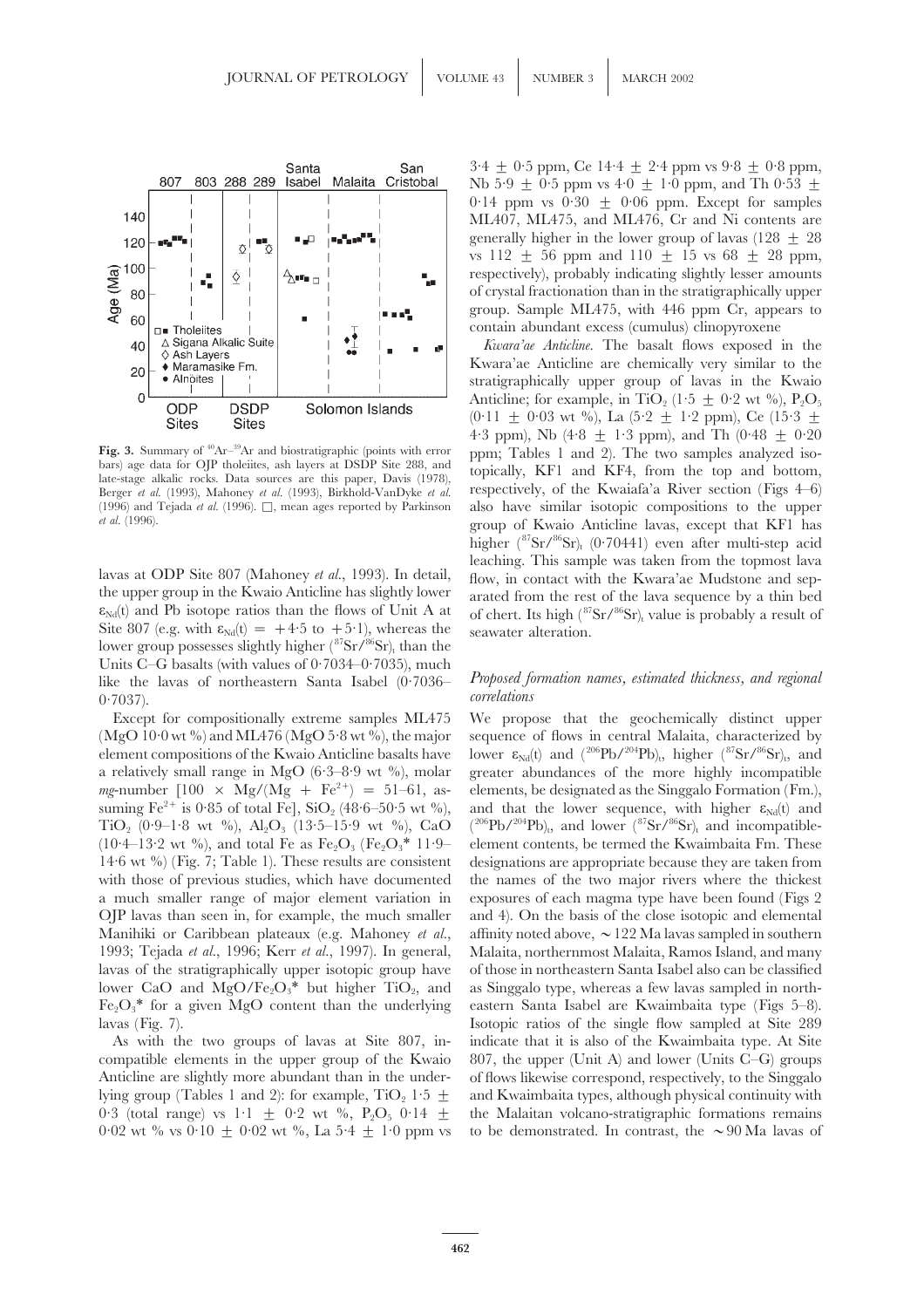

Fig. 4. Initial Pb, Sr, and Nd isotopic ratios, La content, and <sup>40</sup>Ar<sup>-39</sup>Ar ages vs basement depth for central Malaita. The Site 807 basement section (e.g. Mahoney *et al.*, 1993) is shown for reference adjacent to the basement stratigraphic column in central Malaita. The filled and open symbols represent lavas of the two groups we term the Singgalo Fm. and Kwaimbaita Fm., respectively (see text); squares indicate samples from the Kwaio Anticline, and diamonds indicate samples from the Kwara'ae Anticline. The solid line in the Site 807 section represents a thin limestone unit; the bold dashed line in the central Malaitan section represents the boundary between the Singgalo Fm. and Kwaimbaita Fm; the fine dashed line correlates the equivalent boundary at Site 807.

Site 803, Santa Isabel, and San Cristobal, although 807 (i.e. Unit A) is only 46 m (Mahoney *et al.*, 1993; Fig.

Malaita to be  $\sim$  4 km. The precise determination of the south. thickness of the Singgalo Fm. is complicated by the For the Kwaimbaita Fm. only a minimum thickness can<br>presence of faults in lavas of this formation in the relevant be estimated because its base is not exposed anywhere in presence of faults in lavas of this formation in the relevant<br>portion of the Kwaimbaita River section and the up-<br>the sections we sampled. From the structure of the Kwaio<br>stream portion of the Singgla River section (Fig. the presence of several low-angle faults in this area (Fig. 2b) suggests a repetition of strata, which would explain *Chemical variations within each magma type* why no evidence was found for a significant increase The Singgalo Fm. section along the Kwaiafa'a River is

isotopically similar to the  $\sim$ 122 Ma basalts, cannot be 4); furthermore, the Singgalo- and Kwaimbaita-type lava related directly to either formation because they are some groups at this site are divided by a pelagic limestone unit 30 my younger; however, when discussing petrogenesis, of 0·5 m thickness not seen in Malaita. At Site 289, we refer to them as Kwaimbaita-like or Singgalo-like. Singgalo-type lavas are missing entirely. Thus, the Sing-Petterson (1995) estimated the maximum stratigraphic galo magma type appears likely to be much less vo-<br>thickness of the OJP basement section exposed in central luminous in the northern part of the plateau than in the luminous in the northern part of the plateau than in the

with depth in the grade of alteration (Babbs, 1997). The Malaitan lavas display a broader range of chemical<br>The Singgalo Fm. section along the Kwaiafa'a River is composition than the basalts at Site 807, probably largely undisturbed and  $\sim$  500 m thick; however, the base of the reflecting the much greater thickness of basement sampled formation is not exposed. In contrast, the thickness of in central Malaita. Collectively, however, data for the the Singgalo-type flows in the basement section at Site few, but widespread, OJP localities sampled thus far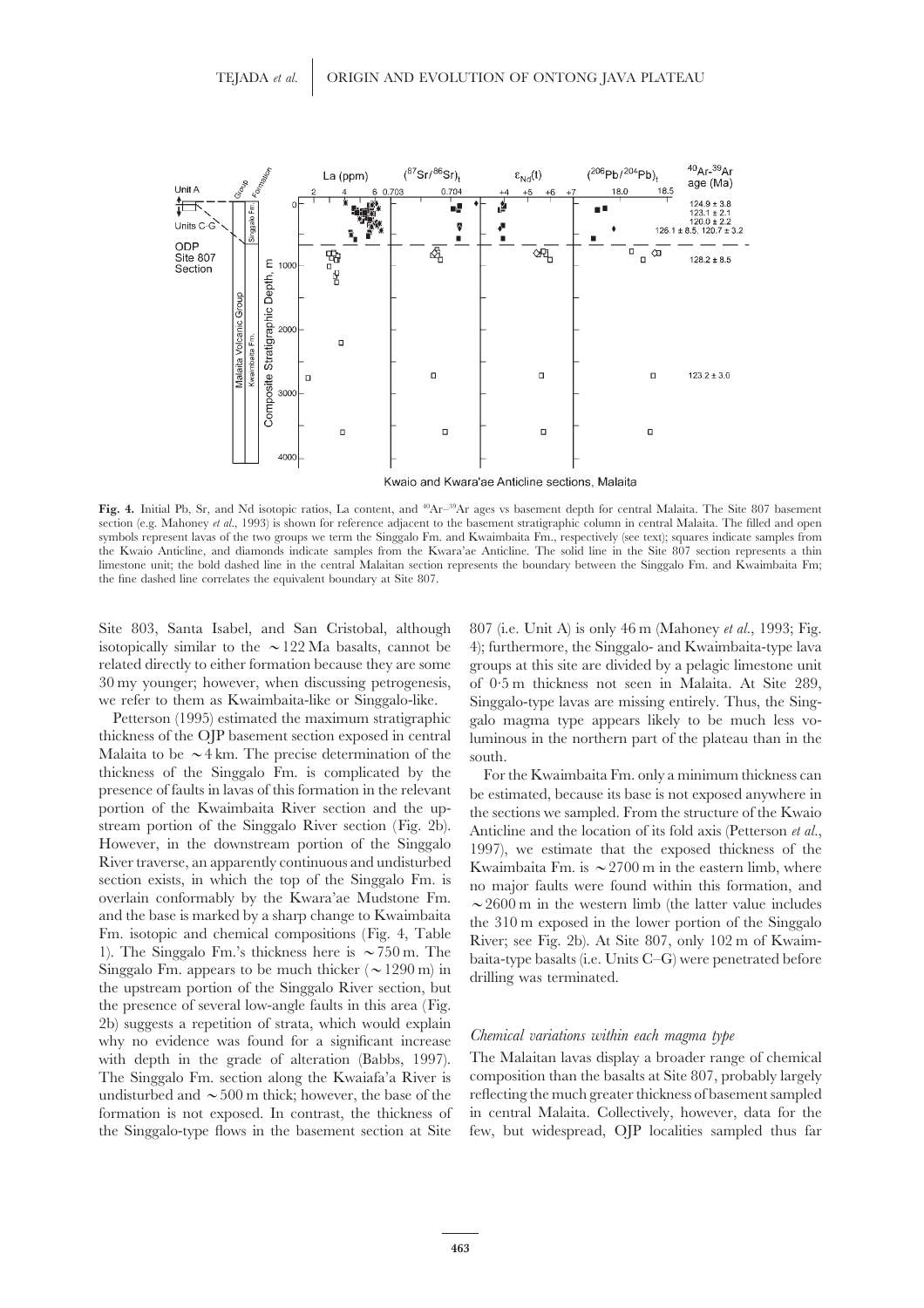indicate that the lavas of each magma type are com- Fig. 7d). Similarly, Kwaimbaita-type lavas can be grouped positionally very uniform overall, except for rare high- into high- and low-Ti types: (1) those with  $TiO<sub>2</sub>$  between MgO examples such as ML475 and ML68, and rare 1·0 and 1·5 wt %, representing the majority of central evolved ones such as ML476 and the High-Ti Sigana Malaitan Kwaimbaita Fm. lavas, the Site 807 Units C–G Basalts of Santa Isabel (see Fig. 7d; Tejada *et al.*, 1996). flows, and the Site 289 basalt; (2) those with TiO<sub>2</sub> Singgalo-type basalts can conveniently be divided into  $\leq 1$  wt % in central Malaita (lower dashed outline in three general chemical types (Fig. 7d): (1) a high-Ti group Fig. 7d). The  $\sim$ 90 Ma Site 803 and Santa Isabel tholerepresented by the High-Ti Sigana Basalts of Santa iites, which are isotopically Kwaimbaita-like, are also Isabel; (2) lavas with TiO<sub>2</sub> between 1.5 and 2.0 wt %, chemically similar to the high-Ti Kwaimbaita Fm. lavas represented by Unit A at Site 807, most of the 122 Ma (see Tejada *et al.*, 1996). Sigana Basalts, and the majority of central, northern, As with Ti, relatively small variations are evident and southern Malaitan Singgalo-type lavas; (3) basalts in incompatible trace element abundances within each with TiO<sub>2</sub> < 1.5 wt %, overlapping with Site 803 and some magma type, both among flows in different locations an Kwaimbaita Fm. compositions (upper dashed outline in at a given location (Fig. 8). For example, the low-Ti



magma type, both among flows in different locations and Singgalo Fm. lavas of the Kwara'ae Anticline, KF1 and KF32, have lower incompatible element abundances than most other lavas in the same area (Fig. 8b). Regionally, the average incompatible element contents of the Singgalo-type basalts in central Malaita are slightly higher than the averages for southern Malaita and Santa Isabel. In addition, the Kwaio Anticline lavas have similar average abundances of highly incompatible elements (Zr to Th in Fig. 8) to those of their Site 807 counterparts, but slightly higher average abundances of moderately incompatible elements (Sm to Lu). The Kwara'ae Anticline lavas have slightly greater average abundances of most incompatible trace elements than similar units at Site 807, southern Malaita, and Santa Isabel.

Among Kwaimbaita-type basalts, a few central Malaitan low-Ti lavas with the lowest incompatible element abundances (i.e. with patterns at the lower boundary of the shaded band in Fig. 8c) display larger troughs at P,

**Fig. 5.** Initial  $\varepsilon_{Nd}(t)$  vs  $({}^{87}Sr/{}^{86}Sr)_{t}$  (a) and  $({}^{206}Pb/{}^{204}Pb)_{t}$  vs  $\varepsilon_{Nd}(t)$  (b) and  $({}^{87}\text{Sr}}/{}^{86}\text{Sr})$ <sub>t</sub> (c) for lavas of central Malaita, together with data for southern and northernmost Malaita, northeastern Santa Isabel, drill sites 289, 807 and 803 (Mahoney, 1987; Mahoney & Spencer, 1991; Mahoney *et al.*, 1993; Tejada *et al.*, 1996) and additional data from central Malaita (Babbs, 1997). The fields with bold outlines encompass the drill-site data. Also shown are fields for modern Pacific MORB (Mahoney *et al.*, 1994, and reference therein), estimated initial fields for the Manihiki Plateau (Mahoney & Spencer, 1991), and estimated initial values for glasses from the Nauru Basin (Castillo *et al.*, 1994). The shaded field adjacent to the Pacific MORB field is the estimated 120 Ma position of the MORB source mantle, assuming the only changes in the source have been radioactive decay and ingrowth. Estimated 120 Ma positions of mantle sources of selected Pacific oceanisland basalts are included: Mangaia Group (Vidal *et al.*, 1984; Palacz & Saunders, 1986; Nakamura & Tatsumoto, 1988; Chauvel *et al.*, 1992), Koolau (Stille *et al.*, 1983; Roden *et al.*, 1994), Mauna Loa (Rhodes & Hart, 1995), Kilauea (Tatsumoto, 1978; Chen *et al.*, 1996; Garcia *et al.*, 1996). The 120 Ma mantle source fields assume the following  ${}^{87}Rb/{}^{86}Sr$ ,  ${}^{147}Sm/{}^{144}Nd$ , and  ${}^{238}U/{}^{204}Pb$  values: 0·02, 0·24, and 5 for the MORB source (W. M. White, 1993; Mahoney *et al.*, 1998); 0·015, 0·202, and 18 for the Hawaiian source (Tatsumoto, 1978; Roden *et al.*, 1994; Garcia *et al.*, 1995); and 0·054, 0·20, and 22 for the Mangaia Group source (Chauvel *et al.*, 1992). Analytical errors on data in this study are smaller than or similar to the size of symbols.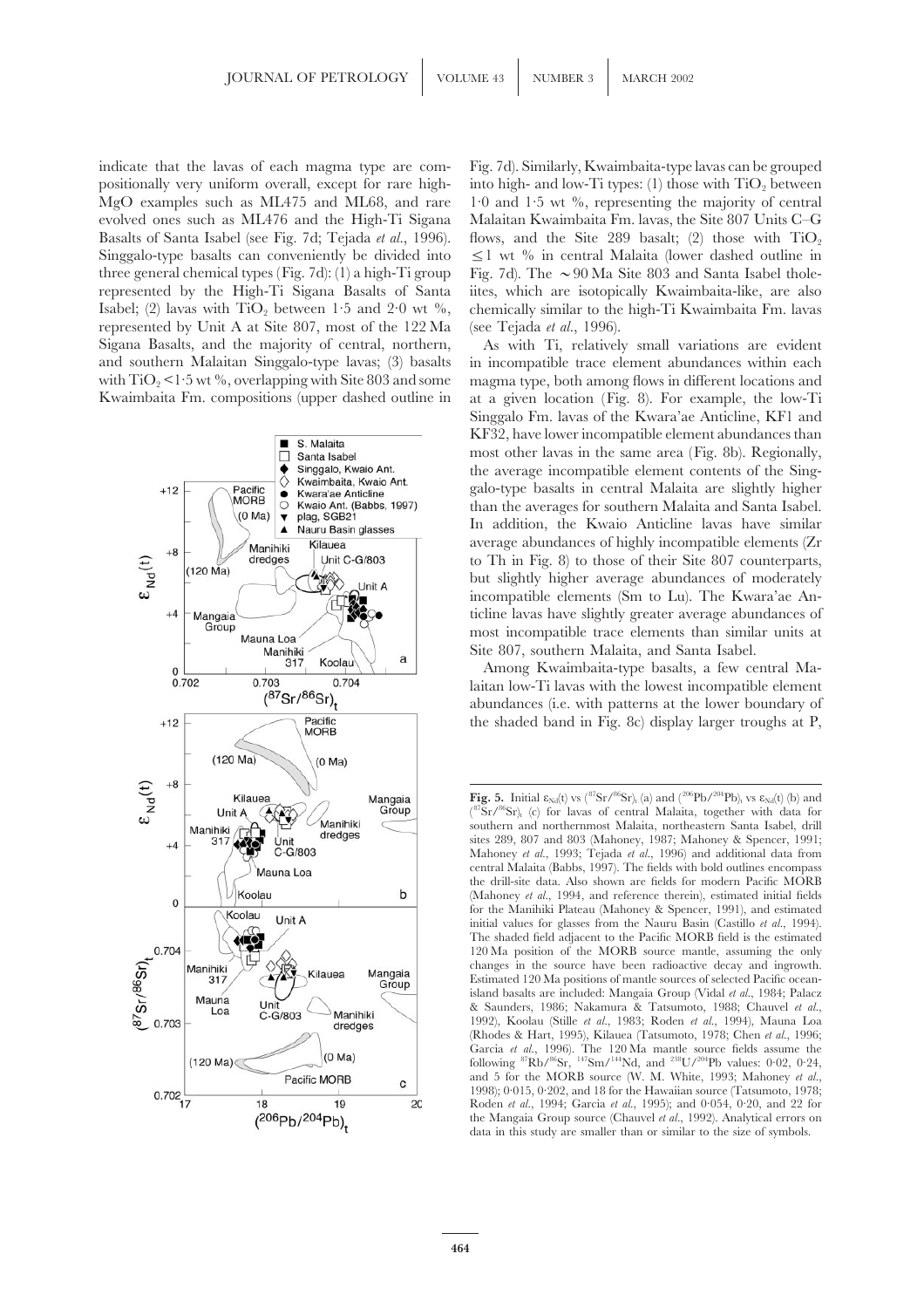

The combined age data now available for the plateau case, the estimated minimum average emplacement rates provide no evidence of a lateral age progression and thus would fall to  $0.7$  and  $1.6 \text{ km}^3/\text{yr}$ . If the geochemically an Icelandic-type origin by progressive lateral accretion. OJP-like volcanism in the East Mariana Basin (0.25  $\times$ Instead, data for the widely separated drill-hole and island

basement lavas reveal a strongly bimodal distribution of ages, at  $\sim$ 122 Ma and  $\sim$ 90 Ma (Fig. 3). For the older event, the total range of  $40Ar-39Ar$  ages (excluding those for samples SGB10 and SGB25, which have large uncertainties; Table 3) is 119–125 Ma, yielding a maximum possible duration of 6 my for this event. Table 5 lists estimates of the average emplacement rates, or magmatic fluxes, corresponding to maximum and minimum OJP volumes estimated by Coffin & Eldholm (1994) and Neal *et al.* (1997), the smaller value assuming that the plateau was emplaced entirely in an off-ridge setting and the larger assuming, unrealistically, that all emplacement took place at a mid-ocean ridge. Assuming that the  $\sim\!90$ ± 4 Ma event recorded in lavas at Site 803, Santa Isabel, and San Cristobal and in ash layers at Site 288 was volumetrically negligible and that essentially the entire plateau was emplaced in 6 my between 119 and 125 Ma gives minimum average emplacement rates of  $4.5-10.2 \text{ km}^3/\text{yr}$ . These values are at the low end of previous estimates of  $16-20 \text{ km}^3/\text{yr}$  (which assumed a duration of only 3 my; Coffin & Eldholm, 1994) and 8–22 km<sup>3</sup>/yr (assuming a duration of 3 my and an OJP volume of  $24 \times 10^6$  to  $65 \times 10^6$  km<sup>3</sup>; Tarduno *et al.*, 1991).

However, besides the  $90 \pm 4$  Ma event, the recognition **Fig. 6.** Initial (<sup>208</sup>Pb/<sup>204</sup>Pb)<sub>t</sub> (a) and (<sup>207</sup>Pb/<sup>204</sup>Pb)<sub>t</sub> (b) vs (<sup>206</sup>Pb/<sup>204</sup>Pb)<sub>t</sub> of OJP-related lavas with ages of  $\sim$ 111–115 Ma covering for central Malaita, southern Malaita, and Santa Isabel basalts. Da extensive areas in the Nauru and East Mariana basins. for OJP basement drill sites are indicated by fields with bold outlines. (e.g. Castillo *et al.*, 1994) may suggest a lower overall Data sources for the other fields and mantle sources are the same as in Fig. 5. Th/U valu estimated 120 Ma positions are 2.25 for Pacific MORB (W. M. White, & Taira, 2000). Assuming that the 90  $\pm$  4 Ma event was 1993), 3.0 for the Hawaiian source (Tatsumoto, 1978), and 3.2 for the volumetrically important, w volumetrically important, was characterized by similar Mangaia Group (Chauvel *et al.*, 1992).<sup>238</sup>U/<sup>204</sup>Pb values used are as<br>in Fig. 5. Analytical errors on  $\binom{208}{2}$  is  $\binom{204}{2}$  is  $\binom{204}{2}$  of the  $\binom{207}{2}$  are about twice the height of the<br>symbols and those minor, the maximum total duration of plateau emplacement in the two eruptive events would be 14 my and the minimum average emplacement rates would have been  $1.9 \text{ km}^3/\text{yr}$  and  $4.4 \text{ km}^3$ Ti, and Y relative to others from the Kwaio Anticline.<br>
However, the incompatible element patterns of the Units<br>
C-G flows at Site 807, the Site 289 basalt, and most<br>
Santa Isabel flows are similar to those of most centra C-G hows at she cor, the she 203 basal, and host<br>Santa Isabel flows are similar to those of most central<br>Malaitan Kwaimbaita Fm. lavas. With the exception of<br>evolved sample MI476, Kwaimbaita-type lavas exhibit<br>it is a ser Exercise or a variably positive peak at Sr, in estimated for the Deccan Traps  $(0.3-2.4 \text{ km}^3/\text{yr})$ ; Coffin exercitions contrast to the trough at Sr seen for all Malaitan Singgalo  $(0.6-2.4 \text{ km}^3/\text{yr})$ ; Coffin & Eldholm Fm. lavas.<br>
Fm. lavas. **Rise's South High (1·7 km<sup>3</sup>/yr; Sager & Han, 1993**), for Shatsky Rise's South High (1·7 km<sup>3</sup>/yr; Sager & Han, 1993), for example, the observed bimodal age distribution on the OJP would have to be an artifact of the few basement **DISCUSSION**<br> **DISCUSSION**<br> **DISCUSSION**<br> **Bimodal ages and emplacement rates**<br> **Bimodal ages and emplacement rates**<br>  $86-126$  Ma period, possibly for up to 39 my. In the latter ) and Nauru Basin (0.85  $\times$  10<sup>6</sup> km<sup>3</sup>) is included,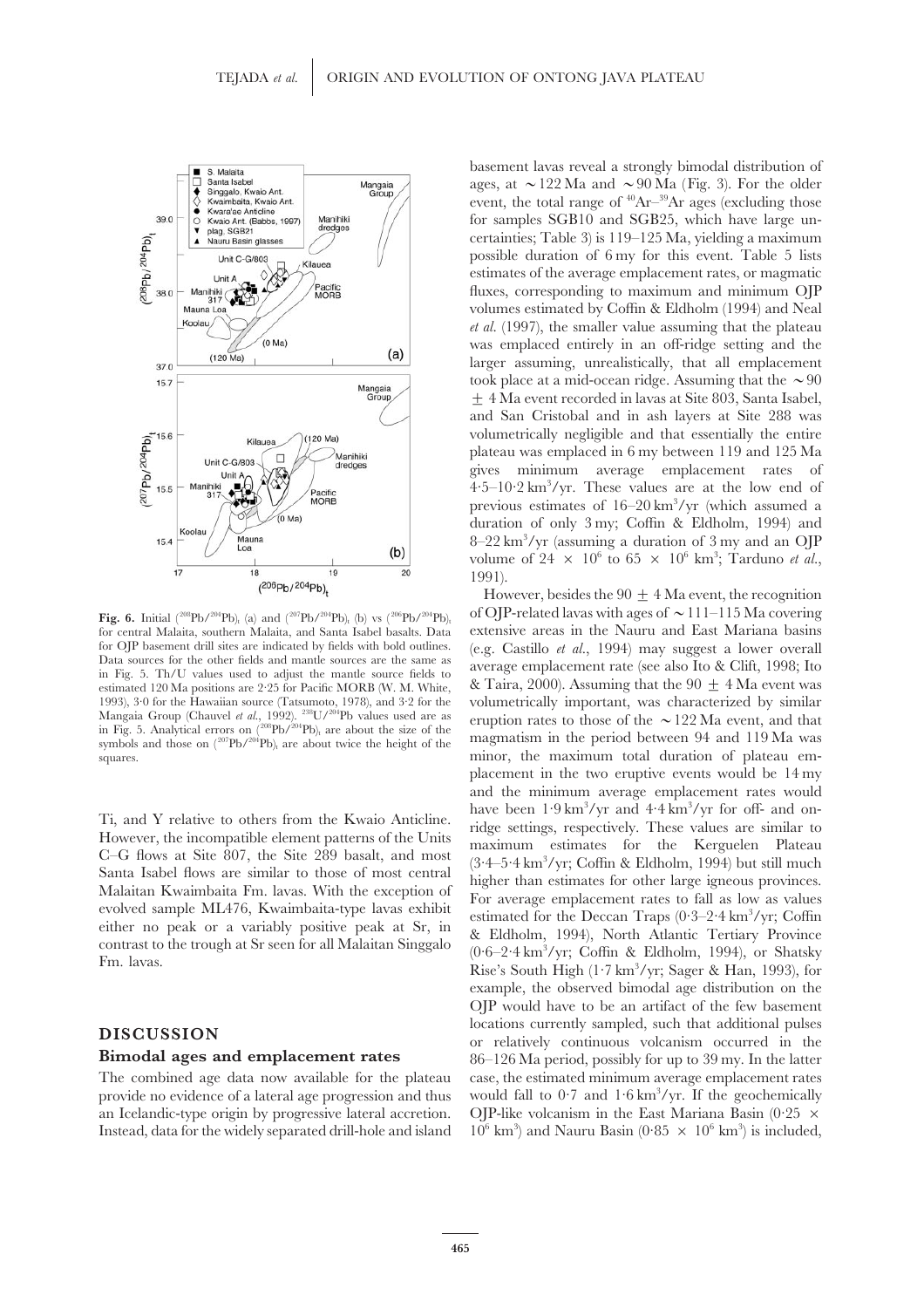![](_page_17_Figure_1.jpeg)

**Fig. 7.** Major element oxides vs MgO (wt %) comparing data for central Malaita with those of southern Malaita, Santa Isabel, and the drill sites. Symbols are as in Figs 5 and 6. Sample ML68 is a basalt (Singgalo type, as determined by its isotopic ratios) from northernmost Malaita (Tejada *et al.*, 1996). The four chemical sub-types of lavas from the drill sites, southern Malaita and northeastern Santa Isabel (Mahoney *et al.*, 1993; Tejada et al., 1996) defined previously on the basis of TiO<sub>2</sub> contents are indicated in (d) by continuous outlines: A-type, C–G-type, 803type, and high-Ti Sigana (data for Site 803 and high-Ti Sigana basalts not shown). The dashed outlines in (d) indicate two newly recognized magma types: low-Ti Singgalo Fm. lavas (upper field) and low-Ti Kwaimbaita Fm. (lower field).

the estimated total crustal volume associated with the amount of compositionally OJP-like tholeiitic basalt mag-OJP for off-ridge and on-ridge emplacement increases matism younger than  $\sim$ 90 Ma. We also note that an to  $28 \cdot 1 \times 10^6$  (Neal *et al.*, 1997) and  $62 \cdot 4 \times 10^6$  km<sup>3</sup> unknown volume of crust was added to the plateau at (Coffin & Eldholm, 1994), respectively. In this case, the  $\sim 44$  Ma, as recorded in the alkalic Maramasike Fm. of average emplacement rates would vary from 1·6 to Malaita (Tejada *et al.*, 1996). If the extent of any of these  $3.5 \text{ km}^3/\text{yr}$  if magmatism were episodic (total of 6, 4, and 8 my duration in the  $\sim$  122,  $\sim$  111–115, and  $\sim$  90 Ma of overall average emplacement rates would be reduced events). The  $\sim 62$  and  $\sim 34$  Ma events documented in further. San Cristobal (Birkhold-VanDyke *et al.*, 1996; Birkhold Estimates of average emplacement rates will improve *et al.*, in preparation) provide evidence of an unknown as more samples,  ${}^{40}Ar-{}^{39}Ar$  dates, and crustal thickness

events turns out to have been significant, then estimates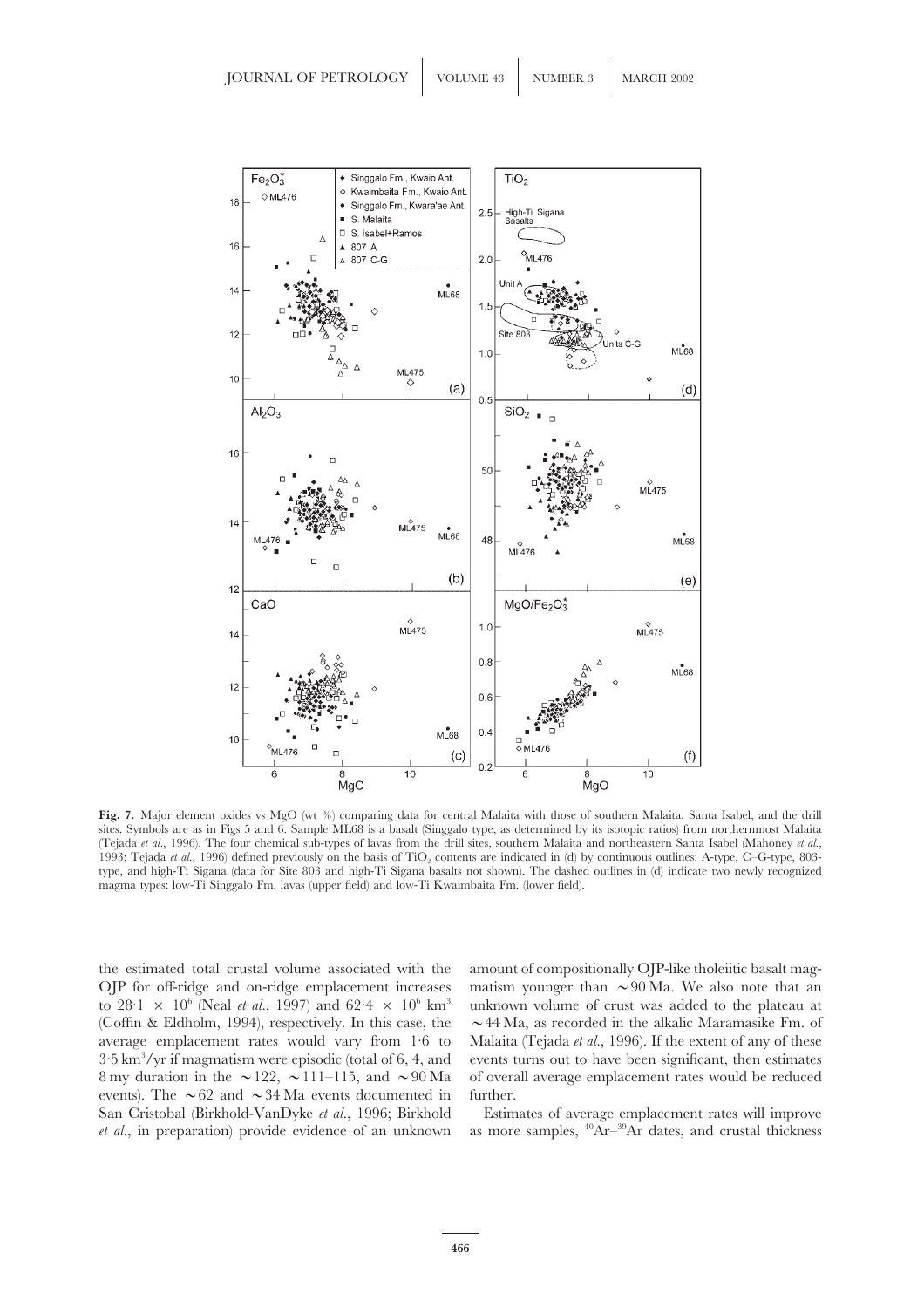![](_page_18_Figure_1.jpeg)

Fig. 8. Comparison of the primitive-mantle-normalized incompatible element abundances of Singgalo-type lavas with Singgalo Fm. lavas of the Kwaio Anticline (a) and Kwara'ae Anticline (b), and of Kwaimbaita-type lavas with Kwaimbaita Fm. lavas of the Kwaio Anticline (c) showing averages and total ranges (shaded envelopes). The average and range for the Kwara'ae Anticline data exclude low-Ti samples KF1 and KF32. Kwaimbaita Fm. average and range exclude ML475 and 476. Average patterns for Singgalo-type lavas of Site 807, southern Malaita, and northeastern Santa Isabel are shown in (a) and (b), whereas average patterns for Kwaimbaita-type lavas from Site 807, Site 803, and northeastern Santa Isabel are shown in (c). Normalizing values are from McDonough & Sun (1995).

data become available but, so far, all estimates are much on a scale not seen in either modern hotspots or other higher than those calculated for modern hotspots large igneous provinces. such as Iceland and Hawaii  $(0.12-0.24 \text{ km}^3/\text{yr})$  and  $0.03-0.16$  km<sup>3</sup>/yr, respectively; R. S. White, 1993). Pres-Provided and *yr*, respectively; R. S. White, 1993). Pres-<br>ent indications are that the contribution of post-90 Ma<br>magmatism to the plateau's volume was relatively minor<br>(Mahoney *et al.* 2002). If further sampling confirm (Mahoney *et al.*, 2002). If further sampling confirms that *Phase equilibria and p* the bulk of the OIP was formed at  $\sim$  122 Ma or in two *multiple parental melts* the bulk of the OJP was formed at  $\sim$ 122 Ma or in two events at  $\sim$  122 and  $\sim$  90 Ma, it will be difficult to avoid Major element compositions of the majority of OJP lavas

the conclusion that the OJP represents melting of mantle coincide approximately with the low-pressure cotectic,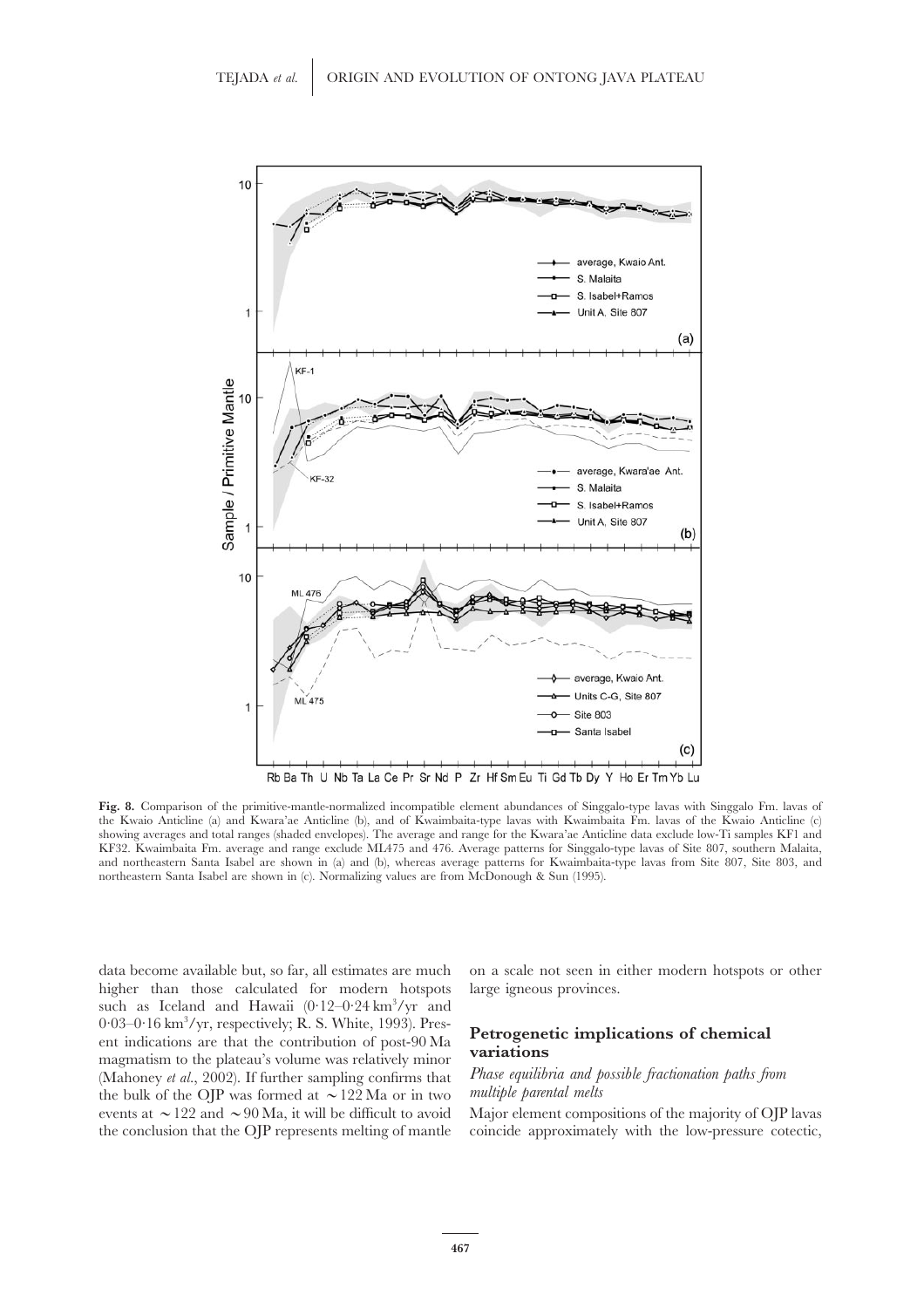| ĩ                                              |
|------------------------------------------------|
| $ \mu$ $\alpha$ $\mu$ $\alpha$ $\mu$<br>ì<br>J |
| $\mathcal{I}$<br>Ι                             |
| š                                              |
| $\frac{1}{2}$<br>$\overline{ }$                |
| i<br>֚֚֞<br>֧֚֝<br>֚֝<br>֚֝                    |
| ł                                              |
|                                                |
|                                                |
| ŋ<br>i<br>Í                                    |
| ţ                                              |
|                                                |
|                                                |
| n<br>A<br>ï<br>$\ddot{\phantom{0}}$            |

| Volume (km <sup>3</sup> )           |                                             | Ma)<br>Age (                            | Maximum       | Emplacement rates (km <sup>3</sup> /yr) |                       | Assumption                                                                                       |
|-------------------------------------|---------------------------------------------|-----------------------------------------|---------------|-----------------------------------------|-----------------------|--------------------------------------------------------------------------------------------------|
| Minimum <sup>ª</sup><br>(off-ridge) | $\mathsf{Maximum}^\mathit{b}$<br>(on-ridge) |                                         | duration (my) | (off-ridge)<br>Minimum                  | Maximum<br>(on-ridge) |                                                                                                  |
| $27.0 \times 10^6$                  | $61.3 \times 10^{6}$                        | $119 - 125$                             | ဖ             | 4.5                                     | 10.2                  | One volcanic event for the whole plateau                                                         |
| $27.0 \times 10^6$                  | $61.3 \times 10^{6}$                        | $86 - 125$                              | 39            | $\overline{0}$                          | $\frac{6}{1}$         | Continuous eruption from 122 Ma event to 90 Ma<br>event                                          |
| $27.0 \times 10^6$                  | $61.3 \times 10^{6}$                        | $119 - 125$<br>$+8-04$                  |               | <u>ှ</u>                                | $4 - 4$               | Two episodic events at 122 Ma and 90 Ma                                                          |
| $28.1 \times 10^{6}$                | $62.4 \times 10^{6}$                        | $119 - 125$<br>$+111 - 115$<br>$+8-08+$ | $\frac{8}{1}$ | $\frac{6}{1}$                           | 3.5                   | 111-115 Ma Nauru Basin and East Mariana Basin<br>Episodic 122 Ma and 90 Ma events, plus<br>event |

![](_page_19_Figure_2.jpeg)

**Fig. 9.** (a) A projection of OJP data from diopside into the plane olivine–anorthite–quartz, assuming  $Fe^{3+}/Fe^{2+} = 0.15$ , together with experimental data represented by lines with dots at the ends (Herzberg & O'Hara, 1998, and references therein). The broken lines connecting the dots are the trace of liquids formed by invariant melting of plagioclase, spinel, and garnet lherzolites at the pressures indicated in GPa. All OJP data project between the  $1 \times 10^{-4}$  GPa (1 atm) cotectic [Liq + ol + plag + cpx] of Libourel *et al.* (1989) and the 1  $\times$  10<sup>-4</sup> to 1 GPa initial melt track. The 0.8 GPa cotectic  $[Liq + ol + plag]$ + cpx] is from Grove *et al.* (1992). Continuous lines with half-arrows labeled a and b demonstrate the effect of olivine fractionation. The dashed line with half-arrowhead labeled c represents inferred olivinecontrolled fractionation responsible for some OJP lavas. (b) A projection of the OJP data from olivine into the plane  $CaSiO_3-MgSiO_3-Al_2O_3$ (Herzberg & O'Hara, 1998), which contains pyroxenes and garnet. Lines labeled 0.2, 0.8, and 1.0 are cotectics  $[\text{Liq} + \text{ol} + \text{play} + \text{cpx}]$ at the pressures indicated in GPa (Grove *et al.*, 1992). Β, invariant points at  $1 \times 10^{-4}$ , 1, and 2 GPa from Longhi (1987) and Walter & Presnall (1994).

liquid + olivine + plagioclase + clinopyroxene, consistent with the mineral phases observed and the ophitic to subophitic texture of clinopyroxene and plagioclase in the phyric lavas. The differentiation trajectories (arrows a–c) in Fig. 9a illustrate olivine-controlled fractionation trends. The spread of data between the 1 × 10<sup>−</sup><sup>4</sup> GPa (1 atm) and 0·8 GPa (8 kbar) cotectics (Fig. 9a and b) demonstrates the importance of crustal-level fractionation processes.

OJP lavas also may be inferred to be derivative liquids that have undergone significant olivine fractionation at

Volume estimates are from *a*Neal *et al.* (1997) and *b*Coffin & Eldholm (1994).

Volume estimates are from <sup>a</sup>Neal et al. (1997) and <sup>b</sup>Coffin & Eldholm (1994)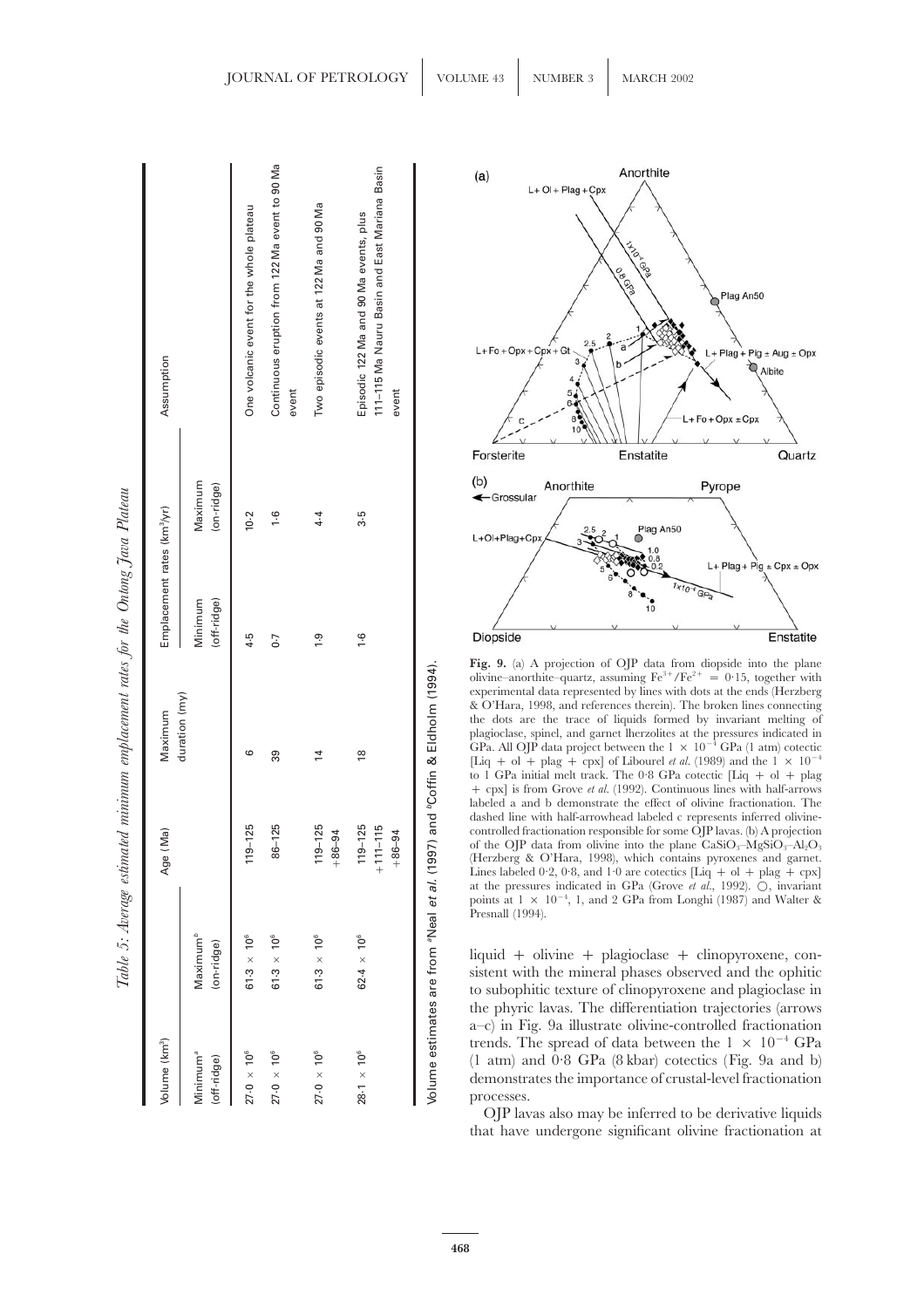Interestingly, trace element modeling also requires 3·5– 1997; Tejada, 1998). 4·0 GPa initial melting pressures to fit the OJP data Alternatively, can the difference in chemical com- (Tejada, 1998; see also Mahoney *et al.*, 1993; Neal *et al.*, positions between the Kwaimbaita and Singgalo magma 1997). In any case, the diagram indicates that, if they types be a function of source differences? The values for formed from peridotite source mantle, the erupted OJP many incompatible element ratios among rocks from lava compositions are significantly different from primary different locations on the OJP overlap, particularly when

the 4–6 GPa olivine-control trend (dashed arrow c is the with significantly different bulk partition coefficients and 6 GPa olivine control), similar to most Hawaiian lavas having higher analytical precision, such as Ce/Sm, Zr/ (Herzberg & O'Hara, 1998). Although this type of dia- Nb, Gd/Yb, and Zr/Y (Fig. 10b, c, e and f), a weak gram, derived from isobaric experimental data, provides correlation with La abundance is observed. On the other only a rough idea of equilibration pressures of polybaric hand, ratios of elements with similar incompatibilities, natural melts, the similarity with Hawaiian tholeities is such as La/Nb and Nb/Th (Fig. 10a and d), show no perhaps not too surprising considering that the Singgalo clear covariation with La (or with isotopic ratios). This Fm. was erupted at the end of the 122 Ma episode, when observation is consistent with both the generally similar the lithosphere of the OJP had probably been thickened shapes of primitive-mantle-normalized incompatible elesignificantly by the emplacement of the earlier Kwaim- ment patterns for Singgalo- and Kwaimbaita-type lavas baita-type magmas, cumulates, and melt-depleted res- (Fig. 8) and the generally slightly higher abundances of idues. A deeper origin for Singgalo-type magmas is also incompatible elements in the Singgalo-type lavas, and consistent with trace element modeling suggesting higher probably reflects slightly lower degrees of melting for the initial pressures of melting for Singgalo-type magmas latter. Because ratios of incompatible trace elements with

is given by the Al:Ti ratios measured in clinopyroxene, magmatic differentiation or by variations in melt fraction present both as a phenocryst and groundmass phase, in at large total amounts of partial melting, they must mainly lavas from central and northern Malaita. Values range reflect the extent of variation in mantle source regions. (Babbs, 1997). This finding is consistent with the position very similar ratios of highly incompatible trace elements in Fig. 9 of the bulk of the whole-rock major element (see also Neal *et al.*, 1997). data, which fall between the  $1 \times 10^{-4}$  GPa and 0.8 GPa cotectics.<br>*Bimodal isotopic compositions: a vertically zoned mantle* 

greater pressures; yet we do not see direct evidence for in the Kwaimbaita-type lavas at a given *mg*-number such fractionation because the effects of low-pressure suggest larger fractions of partial melting than for the fractionation effectively dominate the major element sig- Singgalo-type basalts. Previous major and trace element nature of the lavas (see Neal *et al.*, 1997). Although some modeling indicates that both groups of rocks were formed Kwaimbaita lavas may have differentiated from  $\sim 1$  GPa by large total amounts of partial melting (most estimates melts (arrow a in Fig. 9a), the majority of the data appear are in the 18–30% range, assuming peridotite sources), to fall at the ends of olivine-control trajectories originating but suggest that the Kwaimbaita basalts represent several from melts formed between 1 and 4 GPa (arrow b). percent more melting (Tejada *et al.*, 1996; Neal *et al.*,

magma compositions (e.g. Herzberg & O'Hara, 1998). interlaboratory variation and variable analytical precision Some data for Singgalo-type lavas fall at the end of are considered. In diagrams involving ratios of elements such as La/Nb and Nb/Th (Fig. 10a and d), show no (Tejada, 1998). similar incompatibilities, such as Nb/Th, and La/Nb, Another important indication of polybaric fractionation are not changed significantly by moderate amounts of between 4 and 10, implying pressures of formation from Figure 10a and d suggests that although the sources of  $\sim 1 \times 10^{-4}$  GPa ( $\sim 1$  atm) to a maximum of 1 GPa (OIP lavas had distinct isotopic compositions, they had OJP lavas had distinct isotopic compositions, they had

# *source for the OJP?*

*Source variation vs melting processes* The combined isotopic data now available indicate that Among the major elements (Fig. 7),  $TiO_2$ ,  $P_2O_5$  (not a mantle source containing material of two distinct comshown) and, to a lesser extent,  $Fe<sub>2</sub>O<sub>3</sub><sup>*</sup>$  show a clear positions, the Singgalo and Kwaimbaita types, dominated distinction between Kwaimbaita-type and Singgalo-type magma production, at least for the later stages of vollavas at similar *mg*-number. This difference could po- canism represented by basalts in the upper few kilometers tentially reflect the composition of the mantle sources or of OJP crust. Importantly, there is no evidence of either be a result of differences in the amounts and/or pressures magma or source mixing between the two types during of partial melting. TiO<sub>2</sub>, for example, is sensitive to the the  $\sim$  122 Ma event. It should be noted that the bimodal amount of partial melting (e.g. Hirose & Kushiro, 1993), distribution of data on the Pb–Pb isotope diagrams (Fig. behaving as an incompatible element during mantle 6) was less sharply defined in previous studies because melting and attaining the highest concentrations in small- most Pb isotope ratios were not age-corrected (the agedegree partial melts. The lower concentrations of TiO<sub>2</sub> corrected Pb isotopic data in Table 4 are the first for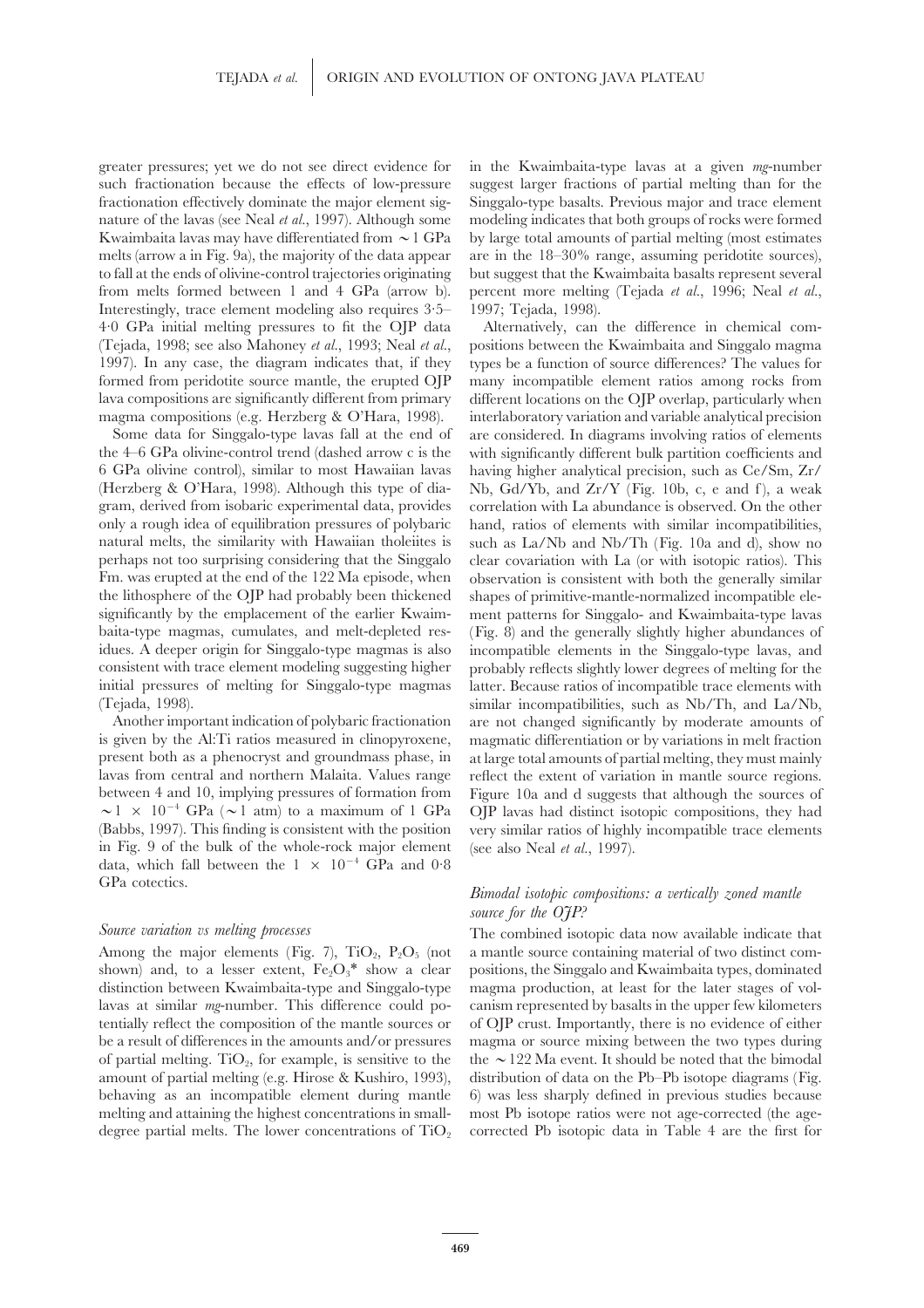![](_page_21_Figure_1.jpeg)

Fig. 10. Selected incompatible element ratios vs La and  $\varepsilon_{Nd}(t)$ . The  $\varepsilon_{Nd}(t)$  value of 5.5 approximates the boundary between the two chemical types (also see Fig. 4). Fine dashed lines separate data for the Singgalo and Kwaimbaita formations and error bars represent typical analytical uncertainties for data of this study.

on the same sample splits by isotope dilution).

for example, for the Hawaiian hotspot, currently the at Site 807 indicates a temporal change in the composition world's most active, with end-members represented by of the OJP mantle source. At Mauna Loa volcano, a shield lavas of Kilauea and Koolau volcanoes (e.g. Rhodes somewhat similar shift from earlier (i.e. in the prehistoric & Hart, 1995; Chen *et al.*, 1996). Intriguingly, the Kwaim- lavas) Kilauea-like to more 'typical', lower-206Pb/204Pb baita and Kilauea isotopic ranges overlap significantly and lower- $\varepsilon_{Nd}$  Mauna Loa compositions in the historical (Figs 5 and 6). Koolau values range to lower  $\varepsilon_{Nd}$  and lavas (Kurz *et al.*, 1995) coincided with decl (Figs 5 and 6). Koolau values range to lower  $\varepsilon_{Nd}$  and  $^{206}Pb/^{204}Pb$  than yet found for the OJP but Singgalo-type isotopic values are close to, or overlap with, those for is limited, however, because the different Hawaiian shield historical lavas of Mauna Loa volcano, except that the volcanoes and/or lava sequences within a single shield

which parent and daughter nuclides were both measured Mauna Loa lavas have lower  $^{207}Pb/^{204}Pb$  and, par-<br>on the same sample splits by isotope dilution). <br>incularly,  $^{208}Pb/^{204}Pb$ .

A two-component mantle source also has been inferred, The geochemical stratigraphy in central Malaita and production (Moore *et al.*, 1990). The analogy for the OJP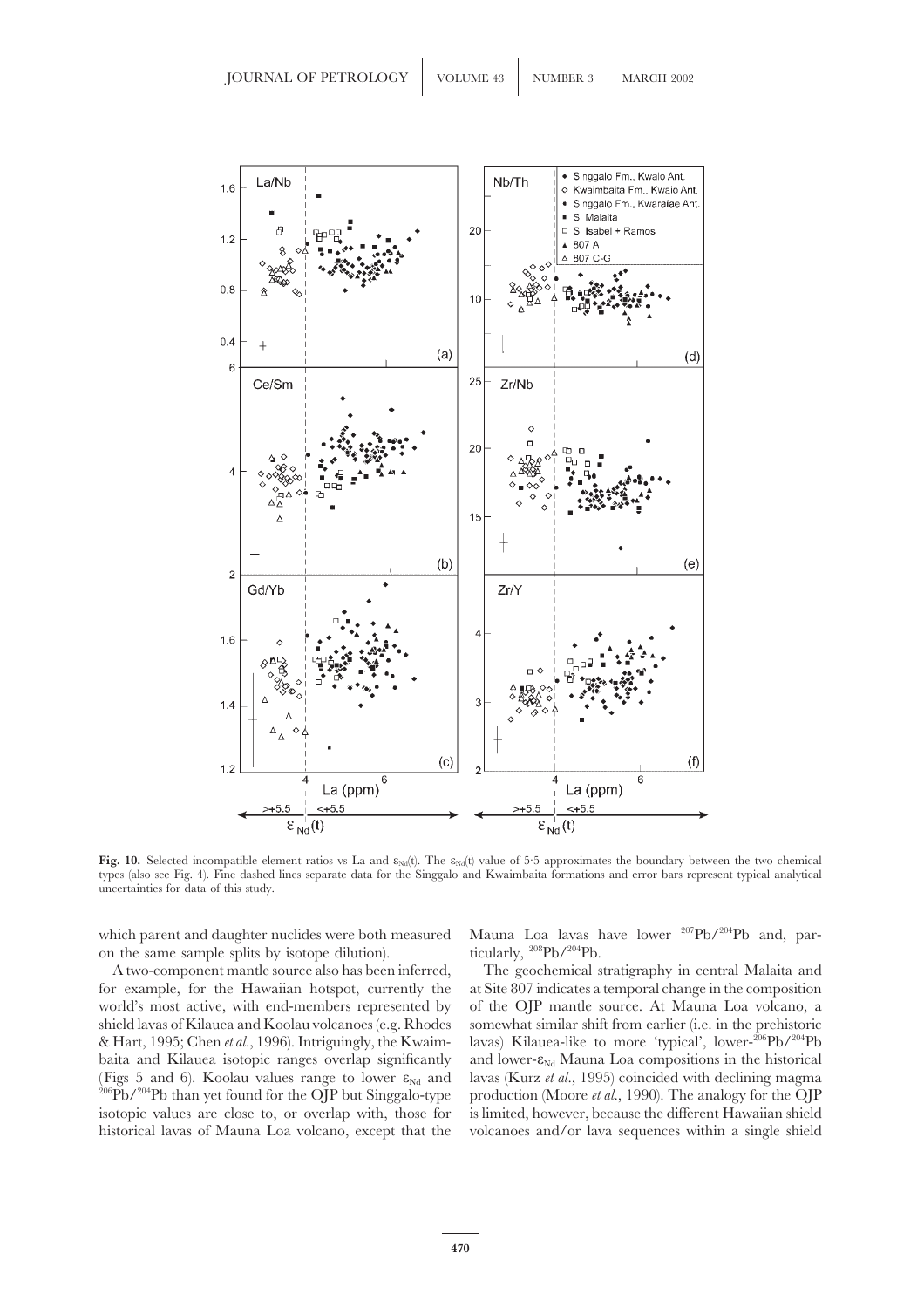appear to represent different amounts of mixing between the starting-plume or plume-head model (e.g. Richards the two end-member components, whereas no mixing *et al.*, 1989; Griffiths & Campbell, 1990). Some laboratory between Kwaimbaita- and Singgalo-type sources or and numerical experiments suggest that, for all but the magmas is observed in the  $\sim$ 122 Ma lavas. Rather, the largest plume heads, significant amounts of ambient, shift from Kwaimbaita-type to Singgalo-type com- mostly lower mantle may be entrained during the ascent positions is abrupt in the two locations where it has of a plume head from a thermal boundary layer within been found (i.e. Site 807 and Malaita). The lack of the mantle, possibly from the core–mantle boundary, and intermixtures between the two OJP isotopic groups, their therefore plume heads are predicted to be compositionally consistent stratigraphic position in lavas emplaced at zoned or layered (e.g. Griffiths & Campbell, 1990). Thus, essentially the same time in two locations  $\sim 1600 \text{ km}$  in open-ocean areas such as that in which the OJP apart, and the probably small amount of drift of the formed (e.g. Neal *et al.*, 1997), where complications arising plateau during the 125–100 Ma period (Neal *et al.*, 1997) from a plume's interaction with continental lithosphere suggest that the two mantle reservoirs in the OJP source are absent, the isotopic compositions of the volcanic were much larger in size than the scale of melting and, products are predicted to reflect the plume-source and in the melting region, may have been vertically separated some amount of entrained lower mantle. The different from one another. ocean-island-like isotopic compositions of the OJP lavas

provinces have invoked mantle plumes. An exception is sumably lower, mantle. the plate reorganization model (e.g. Anderson *et al.*, 1992; Although interpretation is very model-dependent, the Smith & Lewis, 1999), in which flood basalt volcanism Kwaimbaita-type basalts in the framework of this clas is initiated by plate reorganization above anomalously of models would more probably reflect the greater hot, shallow, non-plume mantle. Initially, melting is as- amount of plume-source-derived mantle. First, both in sumed to tap a hypothesized widespread, shallow mantle central Malaita and at Site 807, the thickness of the layer with ocean-island-like isotopic and trace element earlier, Kwaimbaita-type lavas is much greater than that characteristics [termed the 'perisphere' by Anderson of the later, Singgalo-type lavas, which appears consistent (1996)]; this layer is later replaced by upwelling mid- with laboratory and numerical models that suggest large ocean ridge basalt (MORB)-type mantle that lies beneath plume heads will contain much more plume-source mait. The model thus predicts that MORB-like isotopic terial than entrained mantle (e.g. Griffiths & Campbell, compositions should dominate the signature of late-stage 1990). Second, the chemical compositions of Kwaim-<br>lavas on oceanic plateaux. Although the OIP's  $\sim$  122 Ma baita-type basalts indicate derivation by somewhat larg lavas on oceanic plateaux. Although the OJP's  $\sim$ 122 Ma baita-type basalts indicate derivation by somewhat larger<br>event, in particular, occurred relatively close in time to amounts of partial melting of peridotite, consi a major reorganization of the Pacific plate (Neal *et al.*, hotter, plume-source-dominated mantle (see above). 1997), the complete absence, thus far, of isotopically Third, the  $\sim 90$  Ma eruptive event, which may have MORB-like lavas in the  $\sim$ 122 Ma (and  $\sim$ 90 Ma) OJP been centered on the plateau's eastern lobe or salient crustal section does not support the plate reorganization (Tejada *et al.*, 1996; Neal *et al.*, 1997), produced lavas model. Rather, the Singgalo Fm. lavas are even less with Kwaimbaita-like compositions at Site 803, Santa MORB-like than the earlier Kwaimbaita Fm. basalts. Isabel, and San Cristobal, whereas  $\sim 90$  Ma Singgalo-

are formed gradually over tens of millions of years by the 111–115 Ma Nauru, East Mariana, and Central more or less steady-state, ridge-centered or near-ridge Pacific Basin basalts, which appear to be closely related plumes, rather like the comparatively small Icelandic to emplacement of the OJP, have isotopic ratios that Plateau or Galápagos Platform and its associated aseismic overlap with those of the Kwaimbaita Fm. (e.g. Figs 5 ridges (e.g. Mahoney & Spencer, 1991; Ito & Clift, 1998). and 6). Thus, the Kwaimbaita-type signature appears to Here, involvement of MORB-type mantle also might be be expressed much more commonly than the Singgalo expected, particularly in locations distant from the plume type, suggesting that the former was volumetrically more center. Perhaps more importantly, this model finds no abundant in the OJP mantle source. support in the currently available age data for OJP However, several critical aspects of the OJP do not basement lavas, which indicate that eruption occurred obviously conform to the starting-plume model (see also

for large igneous provinces in the last decade has been a single event; for the OJP this would require that the

are not inconsistent with these predictions, as the Singgalo- and Kwaimbaita-type isotopic groups would rep-**Modeling the OJP's mantle source** resent internally homogeneous (relative to the scale of melting) mantle regions composed of slightly different In recent years, most attempts to explain large igneous proportions of plume proportions of plume-source mantle and entrained, pre-

Kwaimbaita-type basalts in the framework of this class amounts of partial melting of peridotite, consistent with Third, the  $\sim 90$  Ma eruptive event, which may have Another class of model posits that oceanic plateaux type lavas have been found only in San Cristobal. Fourth,

in short-lived pulses >30 my apart. Mahoney *et al.*, 1993; Tejada *et al.*, 1996; Neal *et al.*, 1997; By far the most frequently applied plume-based model Sheth, 1999). The model predicts rapid emplacement in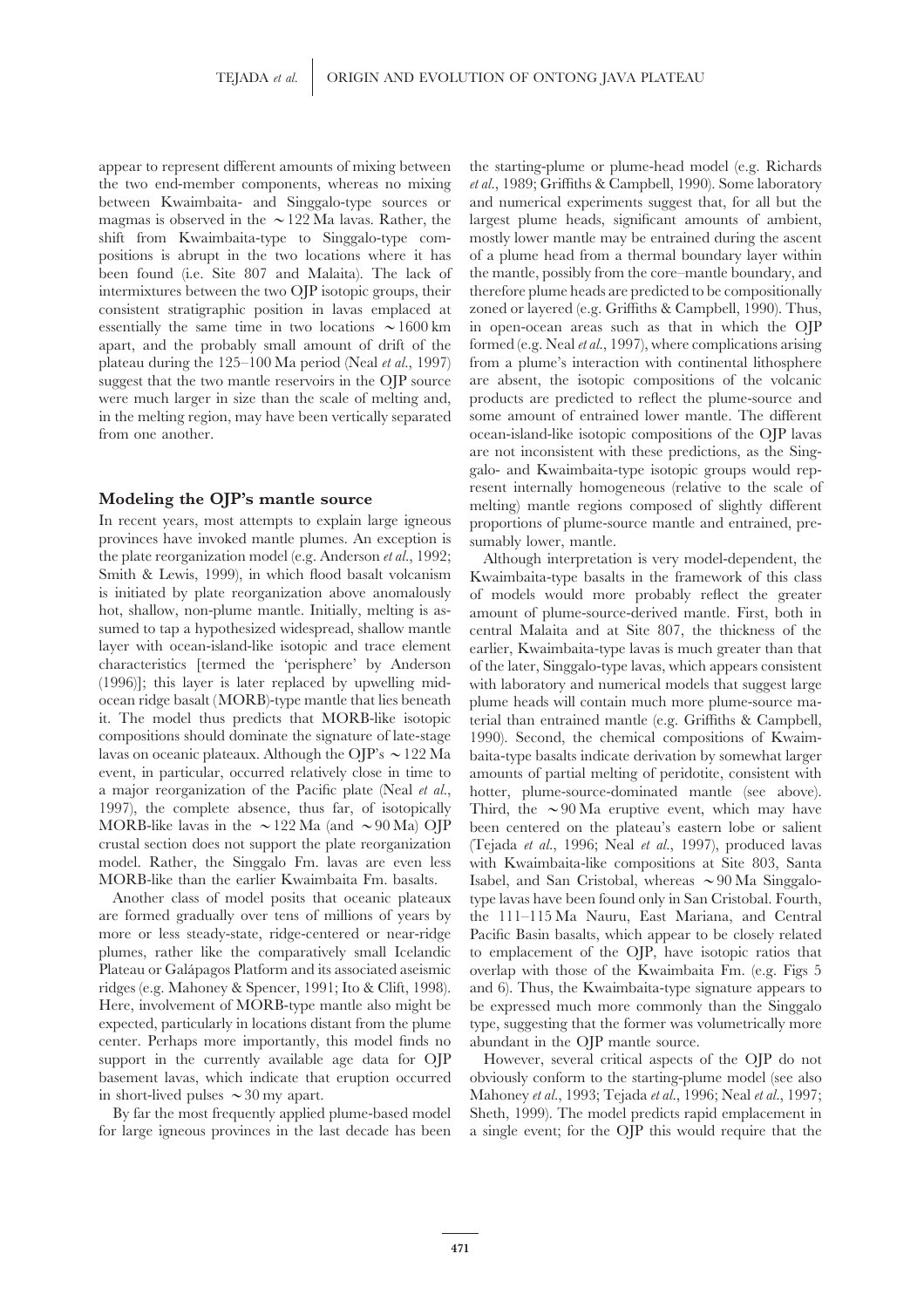by magmatism related to the plume tail that followed the crust must have Pb isotopic values as low as or lower plume head. At present, the magnitude of the  $\sim 90$  Ma than observed in the OJP basalts. Figure 11a–d illustrates episode remains unknown, but it was clearly widespread, that it is indeed possible to approximate the OJP's isotopic showing up in locations as far apart as Site 803, Site characteristics by mixing  $0.5-20\%$  partial melts of peri-288, San Cristobal, and Santa Isabel. Also, plume-tail- dotite, assumed here for simplicity to have model primrelated volcanism following the plume-head phase is itive-mantle isotopic and elemental compositions, with a predicted to form a post-plateau chain of seamounts 100% melt of recycled upper oceanic crust (eclogite), the adjacent to a plateau as plate motion moves the plateau isotopic characteristics of which have been modified away from the hotspot, but the seafloor adjacent to the by seafloor aging and subduction-related dehydration OJP lacks a post-90-Ma chain; if one ever existed, it processes (see Table 6 for the model compositions used must have been obliterated by subduction along the old in constructing Fig. 11). The calculations show that an Solomon trench. Recent numerical modeling suggests 80-98% proportion of eclogite melt is required to broadly that a different type of large plume head may form at reproduce the <sup>206</sup>Pb/<sup>204</sup>Pb, Nd, and Sr isotopic values of mid-mantle depths beneath the 660 km discontinuity, OJP lavas if the plume-source peridotite melts only to a rather than above it or the core–mantle boundary (Cse- very small extent  $(0.5\%)$ , consistent with Cordery *et al.*'s repes & Yuen, 2000). Such plume heads may not be (1997) 'best' melt volume scenario. However, the amount accompanied by very long-lived tails (D. Yuen, personal of peridotite partial melting that accompanies complete communication, 1999); if so, this model may account for melting of the eclogite generally might be expected to the lack of a post-OJP seamount chain. However, this be somewhat higher, considering that the eclogite itself and other plume-head models also predict that substantial ultimately represents MORB-type crust formed by at uplift accompanies plateau emplacement, with large areas least several percent of partial melting of (non-plume) at shallow depths or even emergent; yet paleodepths peridotite. If the plume-source peridotite melts to a appear never to have been shallow at any of the locations greater extent (e.g.  $20\%$  in the example illustrated in Fig. sampled thus far in Malaita, Santa Isabel, or at any of 11), a smaller proportion (only 40–60% in the example) the drill sites (e.g. Neal *et al.*, 1997; Ito & Clift, 1998; of recycled oceanic upper crust can produce the OJP Michael, 1999; Ito & Taira, 2000; Mahoney *et al.*, 2002). isotopic compositions. In all cases, with the primitive-Furthermore, if the  $\sim$ 90 Ma event was relatively minor, mantle and eclogite Pb isotope values used for the figure, a truly enormous plume head is required to fuel melting the  $^{207}Pb/^{204}Pb$  ratios of the postulated hybrid magmas of peridotite at a rate and volume capable of building are much lower than observed for the OJP lavas for any the huge OJP in only a few million years or less at given <sup>206</sup>Pb/<sup>204</sup>Pb value. Of course, the plume peridotite  $\sim$ 122 Ma (e.g. Coffin & Eldholm, 1994). need not have primitive-mantle isotopic (or elemental)

ing-plume model by proposing that plume heads, although consisting principally of peridotite, may contain able fits in Fig. 11a–d. Even if the plume peridodite is significant amounts of embedded eclogitic material de- primitive mantle, this may not present much of a problem rived from subducted oceanic crust (e.g. Cordery *et al.*, because of the large uncertainties in, and the large range 1997; Yasuda *et al.*, 1997). The idea behind this 'composite of, estimates of primitive-mantle Pb isotopic ratios (dashed diapir' model is that the eclogite melts extensively before field in Fig. 11e; e.g. Galer & Goldstein, 1996). the peridotite begins to melt, but cannot escape the Model incompatible element patterns generated by source until peridotite melting allows large-scale melt mixing batch melts of primitive mantle and recycled connectivity, at which point large volumes of melt may oceanic crust are shown in Fig. 12. Patterns for unaltered be released cataclysmically. Yasuda *et al.* (1997) showed and altered MORB modified by dehydration in a subthat the major element compositions of hybrid magmas duction zone were estimated using the trace element derived by melting of such mixed sources could be mobilities derived by Kogiso *et al.* (1997). The calculated comparable with those of continental flood basalts, im- mixtures do not reproduce the patterns of OJP lavas too plying that some flood basalts could be near-primary successfully. Models assuming a purely peridotitic source magmas. **give a better fit to the data (see Tejada** *et al.***, 1996; Neal** 

best places to test the composite diapir model using OJP lavas lack the U and Rb enrichment expected for isotopes, trace elements, and major elements, because altered, recycled MORB and have different overall shapes direct continental lithospheric influence on magma com- than the model patterns. Slightly better fits are achieved positions is lacking. Because subducted, recycled oceanic if the recycled crust is assumed to be unaltered when upper crust is expected to develop high <sup>206</sup>Pb/<sup>204</sup>Pb ratios subducted and dehydrated. Although none are very good, on time scales of  $\sim 10^8$  yr (e.g. Kogiso *et al.*, 1997), the the best fits are obtained with  $\sim 10$ 

 $\sim$ 90 Ma event was volumetrically negligible and caused plume peridotite assumed to surround pockets of recycled More recently, several studies have modified the start-<br>g-plumes; a more EM-1-like end-member, for example,<br>g-plume model by proposing that plume heads, al-<br>provides higher relative  $^{207}Pb/^{204}Pb$  and still yields reas

Intra-oceanic plateaux such as the OJP should be the *et al.*, 1997; Tejada, 1998). In particular, the patterns of the best fits are obtained with  $\sim$  100% melting of recycled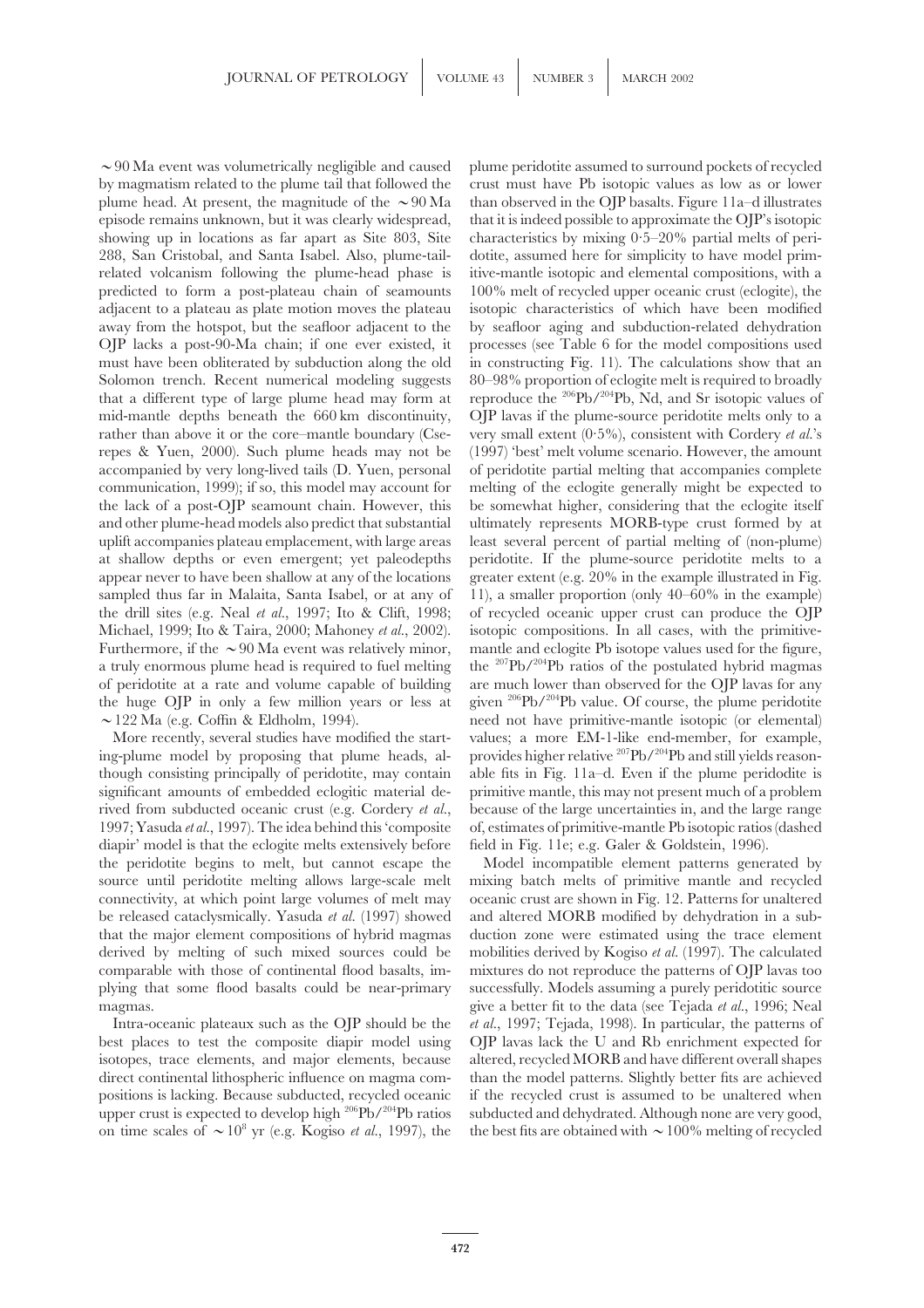|                                                                                                                                                                                                                                                                                                                                                                                                                                                                                                                                                                                                                                                                                                                                                                                                                                                                                                               | source         |                     |                     |             |                     | Table 6: Isotope systematics for one model of recycled oceanic crust (eclogite) and model primitive mantle in the OJP plume |                 |
|---------------------------------------------------------------------------------------------------------------------------------------------------------------------------------------------------------------------------------------------------------------------------------------------------------------------------------------------------------------------------------------------------------------------------------------------------------------------------------------------------------------------------------------------------------------------------------------------------------------------------------------------------------------------------------------------------------------------------------------------------------------------------------------------------------------------------------------------------------------------------------------------------------------|----------------|---------------------|---------------------|-------------|---------------------|-----------------------------------------------------------------------------------------------------------------------------|-----------------|
|                                                                                                                                                                                                                                                                                                                                                                                                                                                                                                                                                                                                                                                                                                                                                                                                                                                                                                               |                | $^{206}Pb/^{204}Pb$ | $2^{07}Pb/^{204}Pb$ | 208Pb/204Pb | $8^{37}$ Sr/ $88$ r | bN <sub>**/PNs</sub> r                                                                                                      | ε <sub>Nd</sub> |
| $\circ$<br>MORB values at $t =$                                                                                                                                                                                                                                                                                                                                                                                                                                                                                                                                                                                                                                                                                                                                                                                                                                                                               |                | 18-637              | 15-505              | 38.126      | 0.70266             | 0.51311                                                                                                                     | $-9.1$          |
| MORB source at $t = 300$ Ma                                                                                                                                                                                                                                                                                                                                                                                                                                                                                                                                                                                                                                                                                                                                                                                                                                                                                   | <b>P/D</b>     | 5                   | 0.04                | 12.5        | 0.02                | 0.24                                                                                                                        |                 |
|                                                                                                                                                                                                                                                                                                                                                                                                                                                                                                                                                                                                                                                                                                                                                                                                                                                                                                               | Initial ratios | 18-40               | 15-49               | 37-94       | 0.70257             | 0.51264                                                                                                                     | $+7.5$          |
| MORB crust after 100 my                                                                                                                                                                                                                                                                                                                                                                                                                                                                                                                                                                                                                                                                                                                                                                                                                                                                                       | P/D            | $\overline{1}$      | 0.08                | 29.9        | 0.018               | 0.215                                                                                                                       |                 |
| (unaltered)                                                                                                                                                                                                                                                                                                                                                                                                                                                                                                                                                                                                                                                                                                                                                                                                                                                                                                   | Ratios         | 18-57               | 15.5                | 38.09       | 0.7026              | 0.51278                                                                                                                     | $F - 7 - 7$     |
| Recycled MORB at 120 Ma                                                                                                                                                                                                                                                                                                                                                                                                                                                                                                                                                                                                                                                                                                                                                                                                                                                                                       | P/D            | 103                 | 0.75                | 123.6       | 0.195               | 0.264                                                                                                                       |                 |
| (altered)                                                                                                                                                                                                                                                                                                                                                                                                                                                                                                                                                                                                                                                                                                                                                                                                                                                                                                     | Ratios         | 19.86               | 15-56               | 38-58       | 0.70282             | 0.51291                                                                                                                     | $+8.4$          |
| PM at $t =$                                                                                                                                                                                                                                                                                                                                                                                                                                                                                                                                                                                                                                                                                                                                                                                                                                                                                                   | Ratios         | 17.781              | $15 - 42$           | 38.149      | 0.705               | 0.51264                                                                                                                     | 0               |
| PM at $t = 120$ Ma                                                                                                                                                                                                                                                                                                                                                                                                                                                                                                                                                                                                                                                                                                                                                                                                                                                                                            | <b>P/D</b>     | 8.2                 | 0.06                | 32.8        | 0.085               | 0.1967                                                                                                                      |                 |
|                                                                                                                                                                                                                                                                                                                                                                                                                                                                                                                                                                                                                                                                                                                                                                                                                                                                                                               | Ratios         | 17.63               | $15-41$             | 37-95       | 0.70486             | 0.51249                                                                                                                     | $\circ$         |
|                                                                                                                                                                                                                                                                                                                                                                                                                                                                                                                                                                                                                                                                                                                                                                                                                                                                                                               | Conc.          | 0.071               | 0.071               | 0.0795      | 19.9                | 1.25                                                                                                                        |                 |
| values are from W. M. White (1993) and Mahoney <i>et al.</i> (1994) for southern East Pacific Rise MORB, and from Jacobsen & Wasserburg (1980), McCulloch & Black<br>MORB, mid-ocean ridge basalt; PM, primitive mantle, P/D, parent-daughter ratios: <sup>288</sup> U/ <sup>204</sup> Pb for <sup>288</sup> Db/ <sup>284</sup> Pb, for <sup>207</sup> Pb/ <sup>204</sup> Pb, <sup>287</sup> Th/ <sup>204</sup> Pb for <sup>208</sup> Pb/ <sup>204</sup> Pb,<br><sup>87</sup> Rb/ <sup>88</sup> Sr for <sup>87</sup> Sr/ <sup>88</sup> St, and <sup>147</sup> Nd for <sup>149</sup> Nd for e <sub>xel</sub> = 0 corresponds to 0-512254 at 300 Ma, 0-512383 at 200 Ma, and 0-512486 at 120 Ma. Parent-daughter<br>(1984) and Galer & Goldstein (1996) for primitive mantle. Concentration values and parent-daughter ratios for recycled MORB are from Kogiso <i>et al.</i> (1997) and<br>references therein. |                |                     |                     |             |                     |                                                                                                                             |                 |

Table 6: Isotope systematics for one model of recycled oceanic crust (eclogite) and model primitive mantle in the OJP plume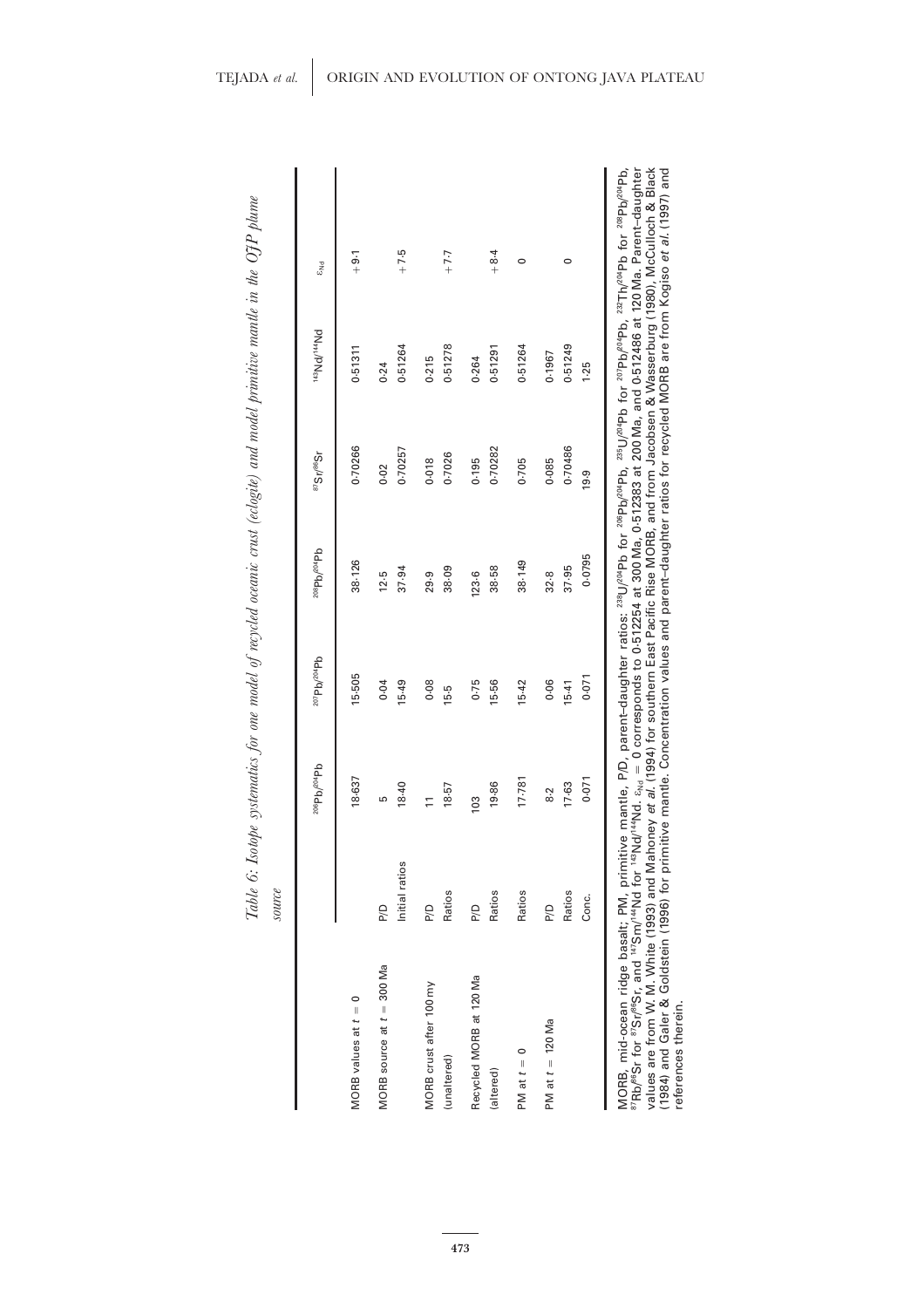![](_page_25_Figure_1.jpeg)

**Fig. 11.** Example of isotopic mixing curves for two possible combinations of plume peridotite and recycled oceanic upper crust (eclogite) endmembers in the OJP mantle source. The plume peridotite is assumed to have primitive mantle compositions and the recycled oceanic crust is assumed to have formed as MORB at 300 Ma from a Pacific MORB-type source, then 'aged' on the seafloor for another 100 my before being subducted, and then to have evolved in the mantle for 80 my before being incorporated into the OJP plume diapir (see Table 6). The concentration and parent–daughter values used are for the less-altered basaltic MORB crust of Kogiso *et al.* (1997). Two extreme cases are illustrated: one case in which the recycled crust melts completely and mixes variably with a 0·5% partial melt from primitive mantle (PM), and the other in which a 100% melt of recycled crust is mixed with a 20% partial melt of primitive mantle in various proportions. The first case indicates that OJP isotopic compositions can be approximated by 80–98% proportions of recycled oceanic crust melt, mixed with very small partial melts of primitive mantle. The second case indicates that if peridotite in the OJP plume mantle is capable of partially melting up to 20%, only 40–60% of recycled oceanic crust is required to explain OJP-type 206Pb/204Pb, Nd, and Sr isotopic values in the hybrid magmas. Comparable fits also can be achieved by assuming an older age for the recycled MORB end-member. However, all models fail to explain the OJP data fields in the<sup>207</sup>Pb/<sup>204</sup>Pb vs <sup>206</sup>Pb/<sup>204</sup>Pb diagram, a feature that may be alleviated by choosing a different (yet allowable) primitive-mantle Pb isotope composition [shown as dashed fields in (d) and (e)] or a non-primitive mantle composition. S. EPR MORB, southern East Pacific Rise MORB; OJP-S, OJP Singgalo; OJP-K, OJP Kwaimbaita. Data sources are as in Table 6.

the hybrid magma ( $\sim$ 40% or 90–100%, respectively, Kushiro, 1993). Table 7 lists the compositions of hybrid assuming the plume peridotite partially melts to 20% or magmas comprising large-degree partial melts ( $\sim$  20%)  $0.5\%$ ), as in the isotopic modeling. These proportions of fertile peridotite and total melts of recycled upper are similar to those hypothesized for continental flood oceanic crust [taken to be a 100% melt of crust plus 1% basalts by Yasuda *et al.* (1997) from major element peridotite melt, following Yasuda *et al.* (1997); their other considerations. hypothetical mixes have higher  $\text{SiO}_2$  and  $\text{Al}_2\text{O}_3$  contents

primary OJP magmas, we used Yasuda *et al.*'s (1997) mixtures shown are 0%, 40%, and 60%, and results for data on melted MORB (column 1 in Table 7) and results melts in the depth range 2·5, 2·0, and 1·5 GPa are from melting experiments on fertile peridotite KLB-1 presented. The mixtures show a range of  $SiO_2$ ,  $Al_2O_3$ ,

oceanic crust and high proportions of crustal melt in (columns 2, 5, and 8 in Table 7; data of Hirose & To estimate the major element compositions of hybrid than most OJP lavas]. Proportions of crustal melt in the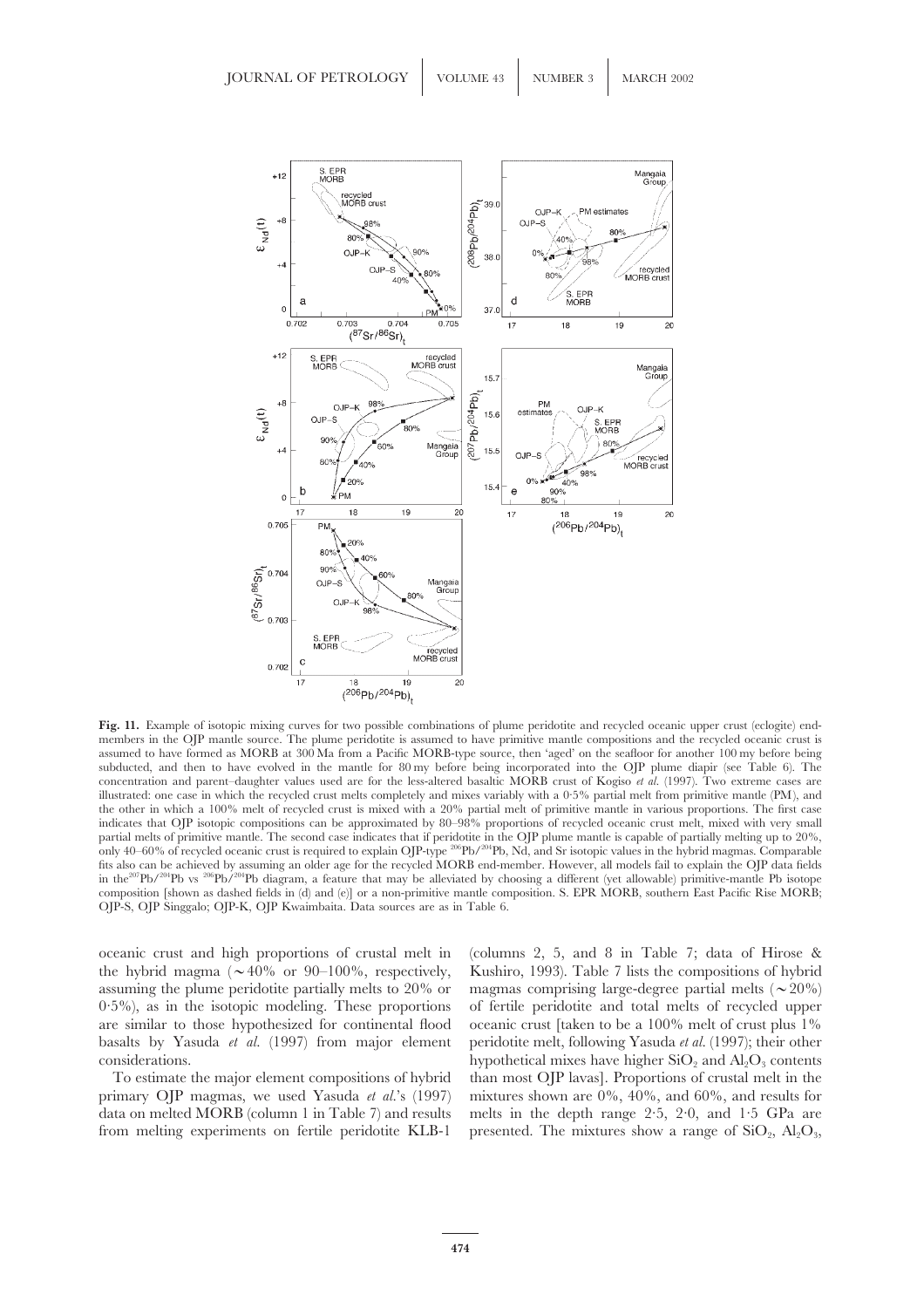![](_page_26_Figure_1.jpeg)

RbBa Th U Nb Ta La Ce Pr Sr Nd P Zr HfSmEu Ti Gd Tb Dy Y Ho Er TmYb Lu

**Fig. 12.** Calculated primitive-mantle-normalized incompatible element compositions for batch melts of a composite-diapir source containing primitive mantle (PM) and recycled, aged (altered) and dehydrated upper oceanic crust (MORB). Mixing proportions are based on isotopic considerations (see Fig. 11). The patterns with no markers represent the average compositions of Kwaimbaita Fm. (bold filled) and Singgalo Fm. (light dashed) basalts, and average unaltered, but subducted and dehydrated, normal MORB (bold dashed pattern). The top and bottom panels show the trace element patterns produced if a 100% melt of recycled, altered crust is mixed with 0·5% and 20% batch partial melts, respectively, of plume peridotite in various proportions (*X* values, with  $X = 1$  corresponding to no plume peridotite input). The bold filled gray patterns with no markers represent the mixtures involving unaltered, dehydrated MORB that best fit the patterns of OIP lavas [they correspond to  $X =$ 0·98 (top panel) and *X* = 0·40 (bottom panel)]. Data sources are Mahoney *et al.* (1998) for altered MORB (average of data for DSDP Sites 235 and 245) and Sun & McDonough (1989) for average normal MORB and estimated primitive mantle compositions. The altered and average normal MORB compositions were adjusted to dehydrated compositions using the mobility factors determined by Kogiso *et al.* (1997). Distribution coefficients used are from Arth (1976), Green *et al.* (1989), McKenzie & O'Nions (1991), Hart & Dunn (1993), Kennedy *et al.* (1993), Bedard (1994), the compilation of Green (1994), Hauri *et al.* (1994), Gurenko & Chaussidon (1995), and Xie *et al.* (1995).

 $TiO<sub>2</sub>$ , and CaO contents, which overlap with those of clinopyroxene + feldspar.] The model fractionation OJP lavas, except that hybrid primary magmas containing paths, although somewhat lower in Fe<sub>2</sub>O<sub>3</sub>\* and CaO OJP lavas, except that hybrid primary magmas containing be removed by fractionating the model primary magmas effect is to increase the abundances of the incompatible to levels seen in OJP basalts. Fractionation modeling elements. For example, 30% fractionation of an asusing the 'MELTS' program (Ghiorso & Sack, 1995) is semblage consisting of 15% clinopyroxene, 75% plagioolivine and spinel, followed by 10–40% removal of clino- increase, respectively, in the abundance of elements with

large proportions of peridotite melt have lower  $Fe<sub>2</sub>O<sub>3</sub><sup>*</sup>$  and higher in TiO<sub>2</sub> than the majority of OJP lavas, and much higher MgO contents  $(11-13 \text{ wt } %)$  than seen intersect the OJP range. If such fractionation is considered for any OJP basalt. The difference in MgO contents can in the trace element modeling in Fig. 12, the principal generally consistent with up to 10% fractionation of clase, and 10% olivine leads to a factor of 1·4 and 1·3 pyroxene and plagioclase, at pressures varying between bulk distribution coefficients of 0·04 (e.g. Th, Dy) and  $\sim$ 005 and 0.2 GPa (Fig. 13). [An exception is the path 0.20 (e.g. La). This increase slightly improves the concalculated for the pure crustal melt of Yasuda *et al.* (1997), cordance of the best-fit model patterns with those of the which entails up to 15% olivine + feldspar fractionation OJP averages, particularly from Th to Dy. In view of followed by up to  $15\%$  fractionation of the olivine  $+$  the uncertainties in source composition, fractionation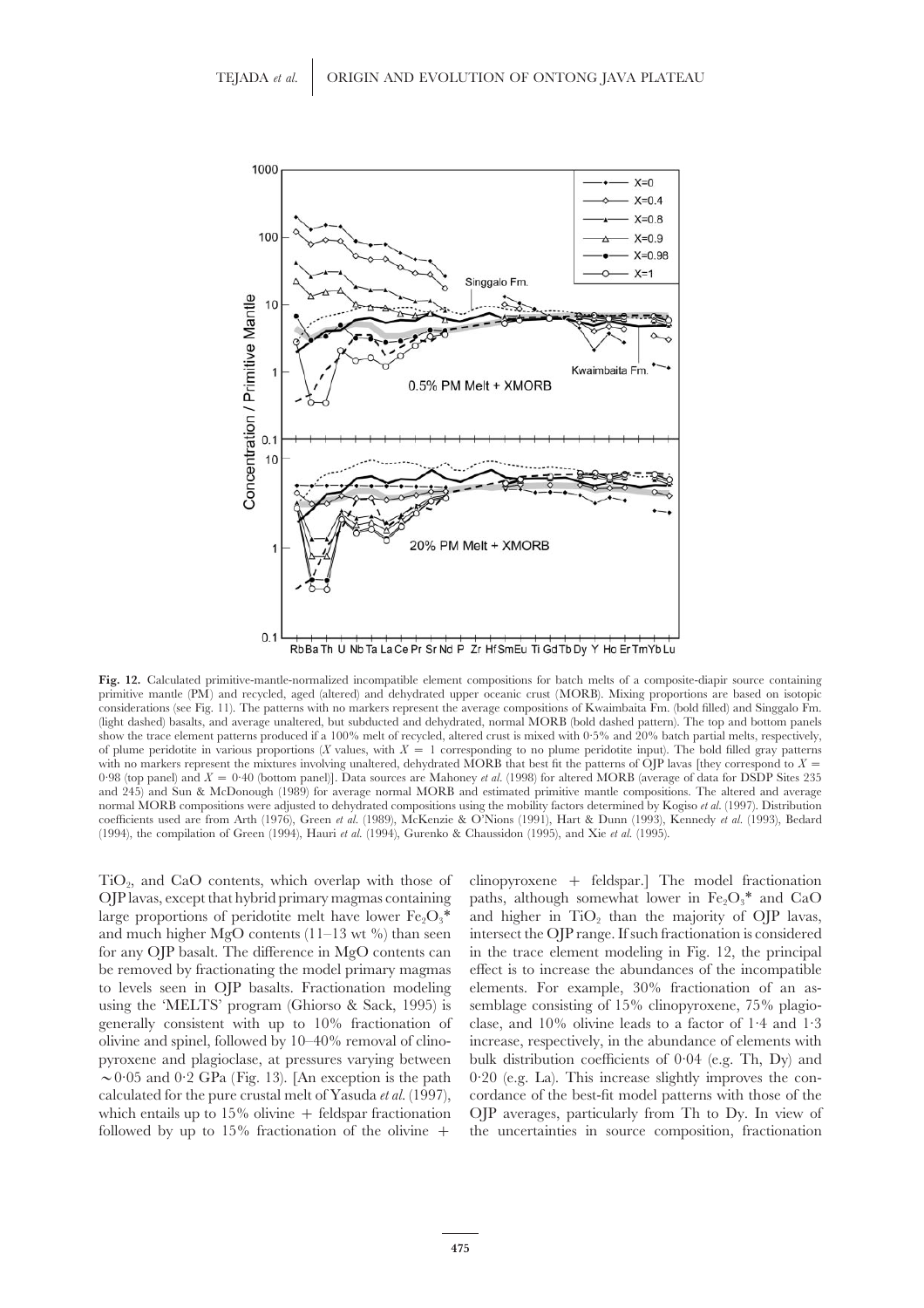post-eruptive alteration, and the ability of the MELTS less eclogite at  $\sim$  90 Ma than at  $\sim$  122 Ma, because much program to reproduce real-world processes, it appears of it would have already been dragged upward by the that melting in a composite diapir may give rise to plume head shortly before  $\sim$  122 Ma. Finally, if the broadly OJP-type magmas under some conditions. proportion of eclogite involved in producing OJP magmas

model for the OJP on the basis of isotopic or chemical size requires a very large amount of recycled oceanic data alone, given the uncertainties in end-members and crust to have been concentrated in a relatively small in effects of alteration and subduction on oceanic upper mantle region, so as to become incorporated in a rising crust. A major advantage of this model, relative to the plume head. If we assume, for example, that  $50 \times 10^6$ 'simple' plume-head model, is that it does not require km<sup>3</sup> of eclogite melted, this value translates to an eclogite an anomalously hot and huge plume head to produce layer of 100 km thickness and 399 km in radius; assuming the rate and volume of melting required for continental further that such a layer was derived ultimately from the and oceanic flood basalts. However, in the composite basaltic upper  $\sim$  2.5 km of the oceanic crust, an immense diapir model temperature variations and variations in original area of subducted seafloor (4472 km × 4472 km) the distribution of eclogite within the plume head strongly is required. In short, it appears that, as with the 'simple' affect the rate and volume of melting, and thus the plume-head model, a number of contortions are required geochemistry of magmas (Cordery *et al.*, 1997). Yet one for the composite-diapir model to work for the OJP. of the most outstanding characteristics of the OJP basalts, thus far, is their small overall range of geochemical variation. Furthermore, the stratigraphic succession of<br>Singgalo-type lavas above Kwaimbaita-type lavas is the<br>same in both locations ( $\sim$ 1600 km apart) where both<br>lava types have been sampled in a single section. The *C* calculations of Cordery *et al.* (1997) suggest that only the Schematic diagrams of possible OJP crustal and mantle material in the uppermost portion of the plume head source structure during the  $\sim$  122 Ma event, based on the will melt significantly. Following Griffiths & Campbell results of this study and previous geochemical modeling (1990), they assumed the plume head to have a hot (Mahoney *et al.*, 1993; Tejada *et al.*, 1996; Neal *et al.*, cylindrical core (axis) with a thin cap of hot plume- 1997; Tejada, 1998), are shown in Fig. 14. An initial source-dominated material along its upper boundary; the emplacement somewhat off-axis (Mahoney & Spencer, remainder is composed of a cooler mixture of plume- 1991; Coffin & Gahagan, 1995; Gladczenko *et al.*, 1997), source and entrained lower-mantle material. If so, the and a peridotitic (Fig. 14a) or composite (Fig. 14b) plume Kwaimbaita–Singgalo succession would appear to re- head are assumed, despite the first-order discrepancies quire an abundance of eclogite within the upper boundary noted in 'Modeling the OJP's mantle source' between layer, which would melt first to produce the Kwaimbaita- observed features of the OJP and predictions of all current type lavas. Subsequent melting of plume mantle con- plume-head models. Because of these limitations, the taining a lesser amount of eclogite would produce the figure should be taken as only a rough working model for Singgalo-type lavas. future studies. It emphasizes the importance of intrusion,

a non-uniform distribution of eclogite within the plume 1997; Ito & Clift, 1998; Ito & Taira, 2000). Modeling head is the observed abruptness of the change from one assuming purely peridotite melting suggests that melt isotopically distinct, relatively uniform magma type to generation was polybaric and probably at high potential another. Also, most of the  $\sim$ 90 Ma OJP basalts studied temperature and initial pressures of at least 4 GPa thus far are isotopically equivalent to the  $\sim$ 122 Ma (Tejada, 1998; and 'Petrogenic implications of chemical Kwaimbaita, not Singgalo, lavas, which would require variations'); under these conditions, picritic, high-MgO that the plume tail,  $\sim$ 30 my after the initial plateau- primary melts were probably formed (e.g. Herzberg & forming event, must again contain a high proportion of Zhang, 1996; Herzberg & O'Hara, 1998). Exposed sececlogite, a proportion very similar to that in the upper tions of the much smaller Caribbean Plateau indeed part of the starting-plume head at  $\sim$ 122 Ma. Yasuda *et* document the existence of picritic lavas at deep crustal *al.* (1997) argued that the eclogite is entrained as the levels (e.g. Kerr *et al.*, 1997). The fact that most OJP rising plume head crosses an eclogite-rich zone near lavas are relatively Fe-rich basalts, differentiated to 660 km depth (where eclogite should be neutrally buoy- roughly similar extents, suggests that primary high-MgO ant), which might explain how the upper part of a plume magmas were ponded below the crust or at the Moho head could contain more recycled oceanic crustal material (e.g. Cox, 1980; Neal *et al.*, 1997; see Fig. 9). Fractionation than the interior. However, the mantle near 660 km of olivine and spinel would decrease the density of the

history, modification of some elemental abundances by crossed by the plume would be expected to contain much In summary, we cannot rule out the composite diapir was high, as the model suggests, then the plateau's huge

One important feature that is difficult to explain with underplating, and cumulate formation (e.g. Neal *et al.*,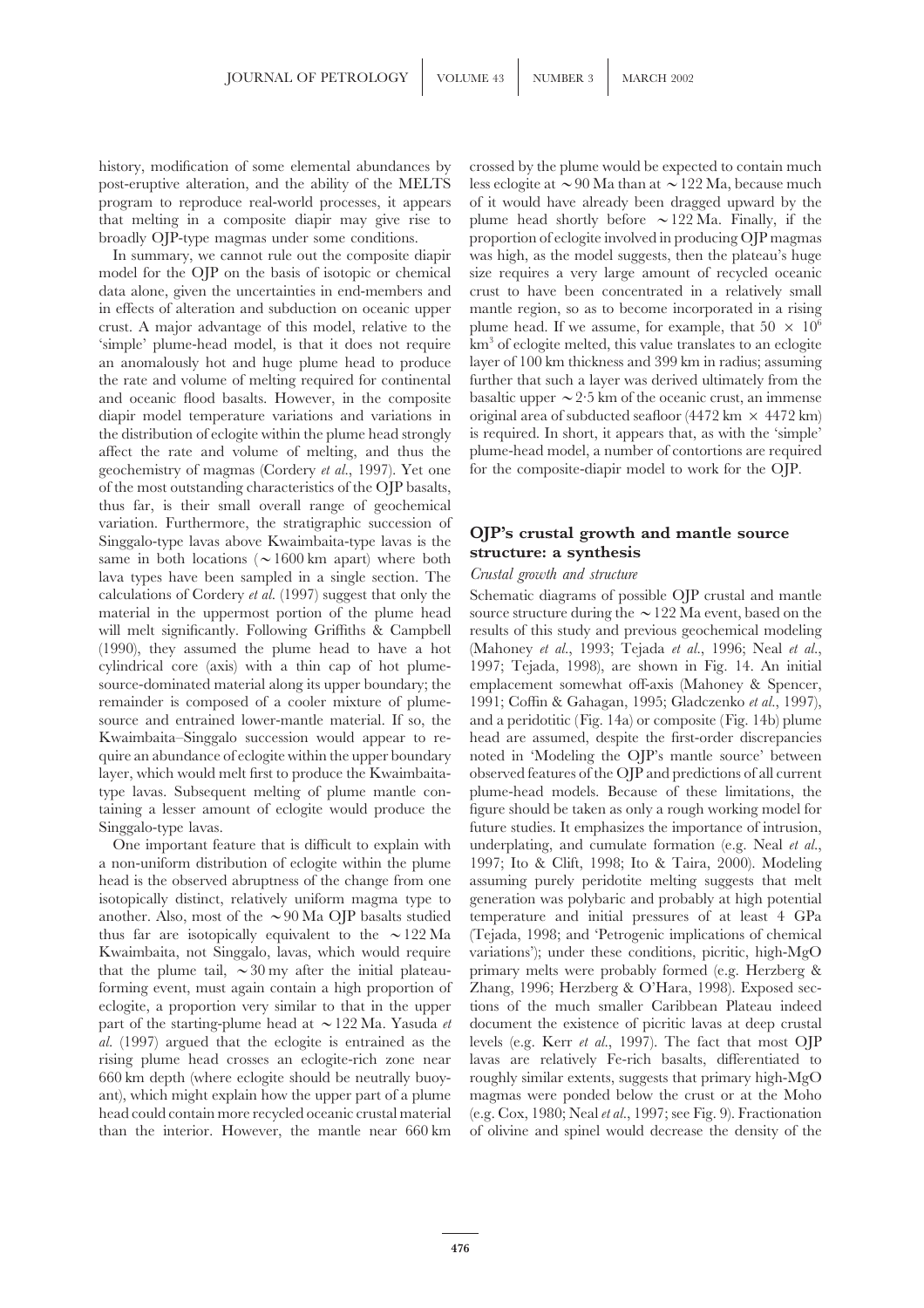|                                 | 1% peridotite melt<br>100% crust $+$ | $F = 0.20$ | KLB-12-5 GPa melt |                | $F = 0.22$ | KLB-12-0 GPa melt |                | $= 0.19$<br>Щ | KLB-11-5 GPa melt |               | OJP lavas       |
|---------------------------------|--------------------------------------|------------|-------------------|----------------|------------|-------------------|----------------|---------------|-------------------|---------------|-----------------|
| ż                               | $\ddot{ }$                           |            | $\ddot{\circ}$    | $\overline{0}$ | 0          | $\ddot{\circ}$    | $\overline{0}$ |               | $\overline{0}$    | $\frac{6}{1}$ |                 |
| (for Fig. 13):<br>Melt index    | 1%P                                  |            | '2.5.4'           | '2.5.6'        |            | '2.0.4'           | '2.0.6'        |               | 1.5.4'            | 1.5.6'        |                 |
| SiO <sub>2</sub>                | 49.94                                | 47.92      | 48.73             | 49.13          | 48-26      | 48.94             | 49.27          | 48.72         | 49.21             | 49.45         | 48-60-50-50     |
| ΓiΟ,                            | $1-44$                               | 0.68       | 0.99              | $1 - 14$       | 0.51       | 0.88              | $10 - 1$       | 0.59          | 0.94              | $\frac{1}{2}$ | $0.90 - 1.80$   |
| AI <sub>2</sub> O <sub>3</sub>  | $15 - 19$                            | 13.67      | 14.28             | 14.58          | 13.03      | 13.89             | 14.32          | 15.05         | 15.11             | 15.13         | $13.50 - 15.90$ |
| $\mathsf{Fe}_2\mathsf{O}_3{}^*$ | $10-61$                              | 9.32       | 9.84              | 10.10          | 9.68       | 10-05             | $10 - 24$      | 8.31          | 9.23              | 9.69          | $11.90 - 15.00$ |
| MgO                             | 8.22                                 | 15.73      | $12 - 72$         | $11 - 22$      | 15-54      | $12 - 61$         | 11.15          | 13.00         | 11.09             | 10.13         | $8.90 - 6.30$   |
| CaO                             | 11.36                                | 10.83      | 11-04             | 11.15          | 10.95      | $11 - 11$         | 11.20          | 12.18         | 11.85             | 11-68         | $10.40 - 13.20$ |
| Na <sub>2</sub> O               | 2.55                                 | 1.45       | 1.89              | 2.11           | 1.36       | 1.84              | 2.07           | $1-57$        | 1.96              | 2.16          | $1.48 - 3.08$   |
| $K2$ O                          | 0.19                                 | 0.15       | 0.16              | 0.17           | 0.13       | 0.15              | 0.16           | 0.08          | 0.12              | 0.14          | $0.04 - 0.26$   |
| Total                           | 99.50                                | 99.75      | 99.65             | 99-60          | 99.46      | 99.48             | 99.48          | 99.50         | 99.50             | 99.50         |                 |

Table 7: Major element compositions of hypothetical hybrid magmas in a composite diapir source

**477**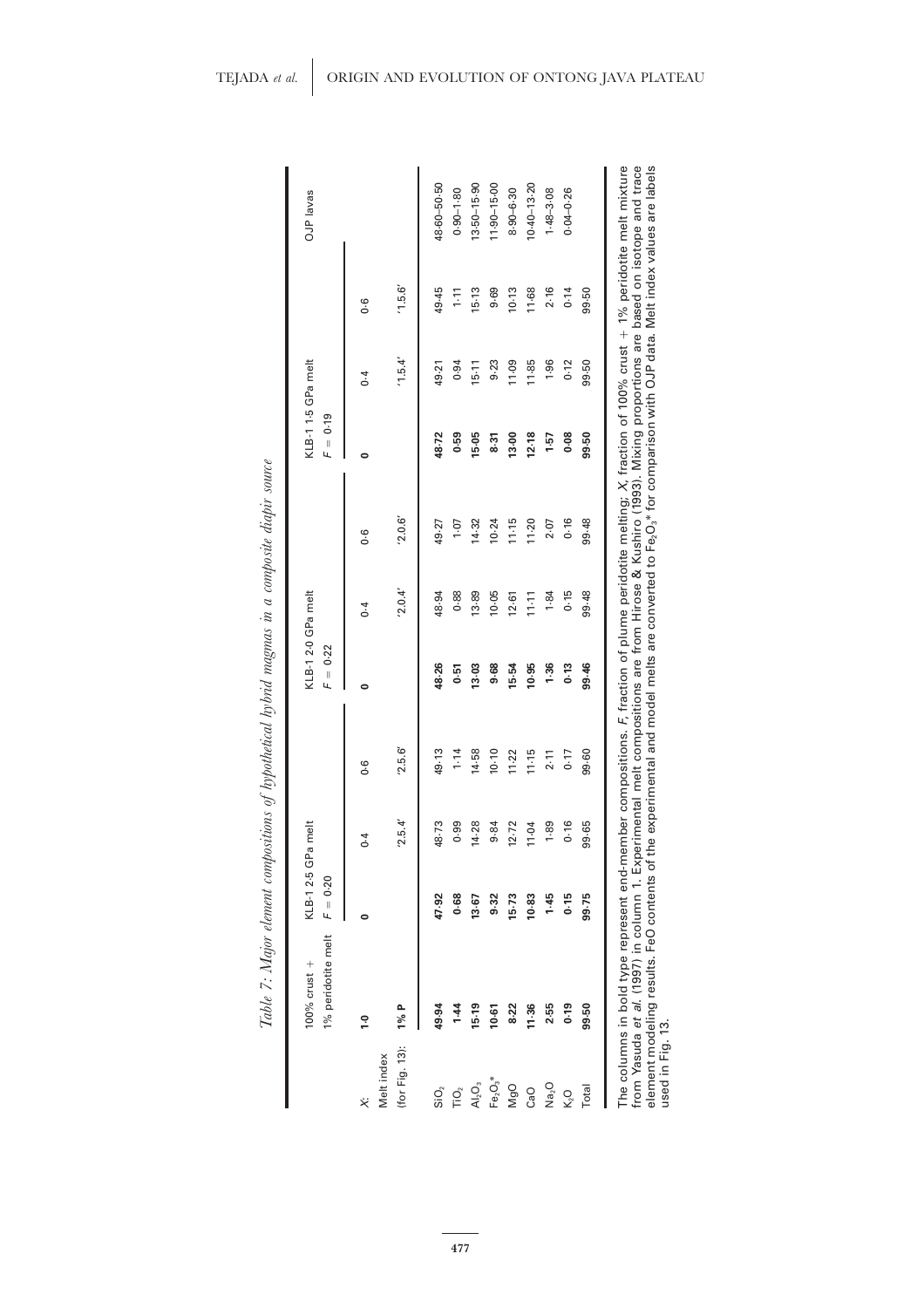![](_page_29_Figure_1.jpeg)

**Fig. 13.** Major element modeling results for crystal fractionation of mixed crustal eclogite (ex-crust) and peridotite (plume) melts using Ghiorso & Sack's (1995) 'MELTS' program. Parental melt compositions are from Table 7 [e.g. 1% P–0·2 GPa means the melt composition of the 100% crustal + 1% peridotite melt mixture of Yasuda *et al.* (1997) was fractionated at 0·2 GPa]. The markers indicate 10% fractionation intervals. It should be noted that all model runs of the different parental melt compositions at similar pressures of crystallization tend to follow nearly the same liquid lines of descent (LLD) after  $\sim 20\%$  fractionation, and thus, for clarity, only a few, representative runs encompassing the full range of results at 0·05 GPa, 0·1 GPa, and 0·2 GPa are shown. The modeling shows that, in a general way, the OJP data may be explained by fractionation at variable depths, consistent with other petrogenetic indicators, such as the phase diagram (Fig. 9), discussed in 'Petrogenetic implications of chemical variations' and suggesting the existence of magma chambers at crustal depths.

in crustal magma chambers; some magmas undoubtedly (Michael, 1999). froze *en route* in intrusions, whereas some reached the Because the portion of the Pacific plate containing the surface, leaving behind more gabbroic cumulates (e.g. OJP appears to have been near the 125–100 Ma Pacific Cox, 1980, 1993). The 'hidden cumulates' in the deeper stage poles and thus drifted little relative to the putative levels of OJP crust probably represent a significant portion plume (e.g. Neal *et al.*, 1997), Fig. 14 shows vertical to of the high-seismic-velocity lower-crustal layer of the slightly offlapping stacking of  $\sim$ 122 Ma volcanic prodplateau (Farnetani *et al.*, 1996; Neal *et al.*, 1997). In a ucts. By the time of the Singgalo Fm. eruptions, the earlier composite diapir scenario, gabbroic cumulates would be volcanic pile and associated cumulates and intrusions had less abundant because the hybrid primary magmas would thickened the OJP's crust enormously. This change is be less Mg rich. The megacrysts and xenoliths in the reflected in the chemical compositions of Singgalo-type 'orbicular' basalts in central Malaita described in the lavas, which appear to represent lower mean fractions section on field characteristics exemplify relatively shal- of peridotite melting and higher pressures of melt selow-level gabbroic cumulates. Also, the high Cl/K ratios gregation than the Kwaimbaita basalts (Tejada *et al.*, of basaltic glasses at Site 807 are suggestive of relatively 1996; Neal *et al.*, 1997; Tejada, 1998). In general, lesser shallow magma residence because they indicate some total amounts of melting would mean decreased magma

melts and enable them to ascend and fractionate further shallow-level assimilation of hydrothermally altered crust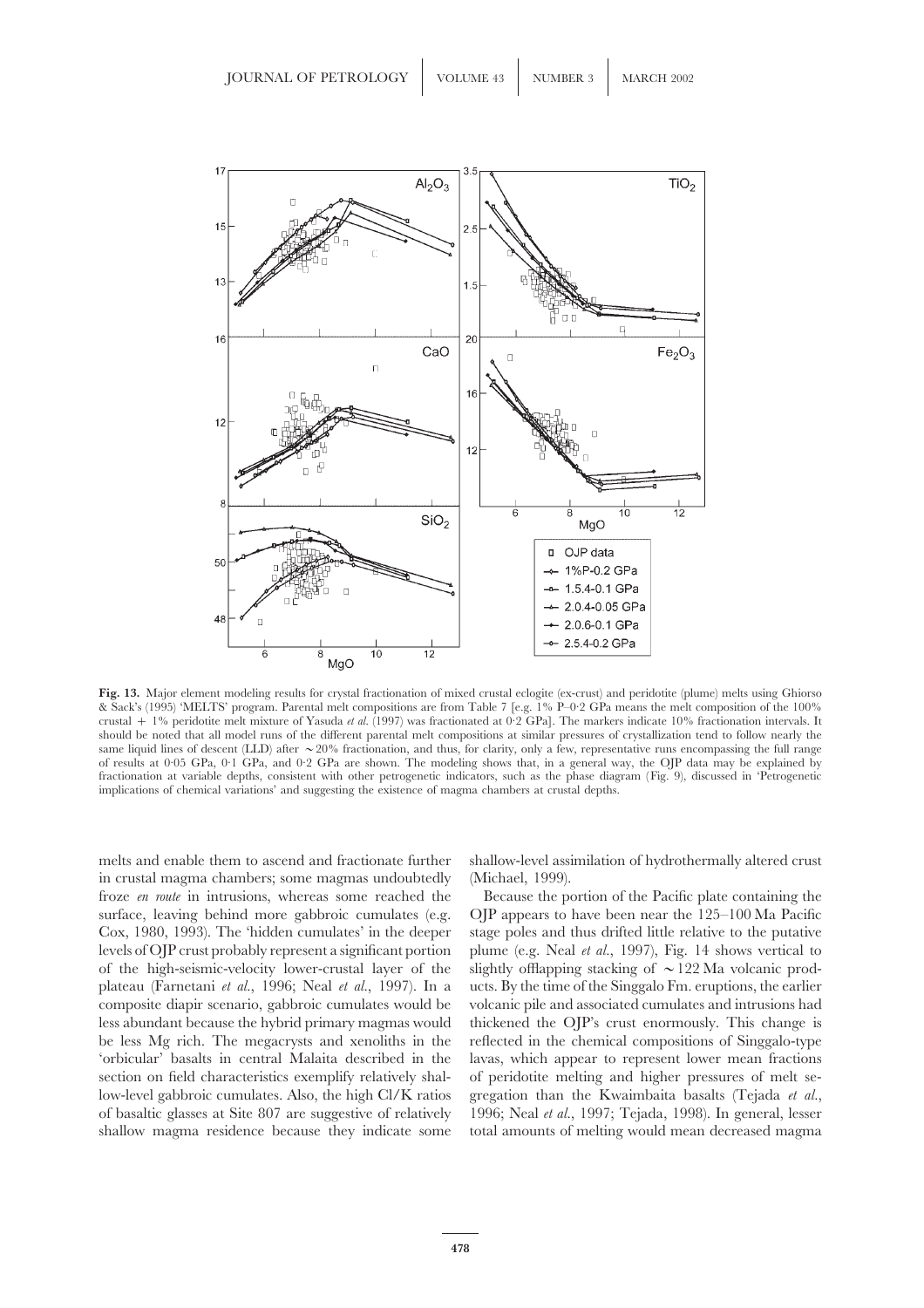![](_page_30_Figure_1.jpeg)

**Fig. 14.** (a) Schematic crustal and mantle source structure for the OJP, assuming a plume-head origin. Stage 1 (bottom) represents initial  $\sim$  122 Ma eruption of Kwaimbaita-type lavas fed by melting of the upper portion of the mantle source region, shown as a plume head consisting mainly of plume-source-derived peridotite (e.g. Griffiths & Campbell, 1990). Stage 2 (top) illustrates the subsequent emplacement of Singgalotype lavas atop Kwaimbaita-type lavas at ~122 Ma. Much of the plume-head mantle has been melted and the melt erupted, intruded into, or underplated to the crust, and the crust has been thickened greatly. Magma chambers are situated at crustal levels and/or near the crust–mantle boundary. The Pacific plate is moving relatively slowly with respect to the mantle source region (Neal *et al.*, 1997). (See text for additional explanation.) (b) Schematic representation of a composite-diapir mantle source for the OJP, with the upper part of the plume head containing most of the entrained eclogite pods, following the Yasuda *et al.* (1997) model. During eruption of Kwaimbaita-type lavas (Stage 1), a greater proportion of the entrained oceanic ex-crustal fragments is required to melt completely and mix with partial melts of the peridotite plume matrix. At the time of eruption of Singgalo-type lavas (Stage 2) the few eclogitic fragments remaining melt completely and mix with partial melts of the peridotite matrix. (See text.)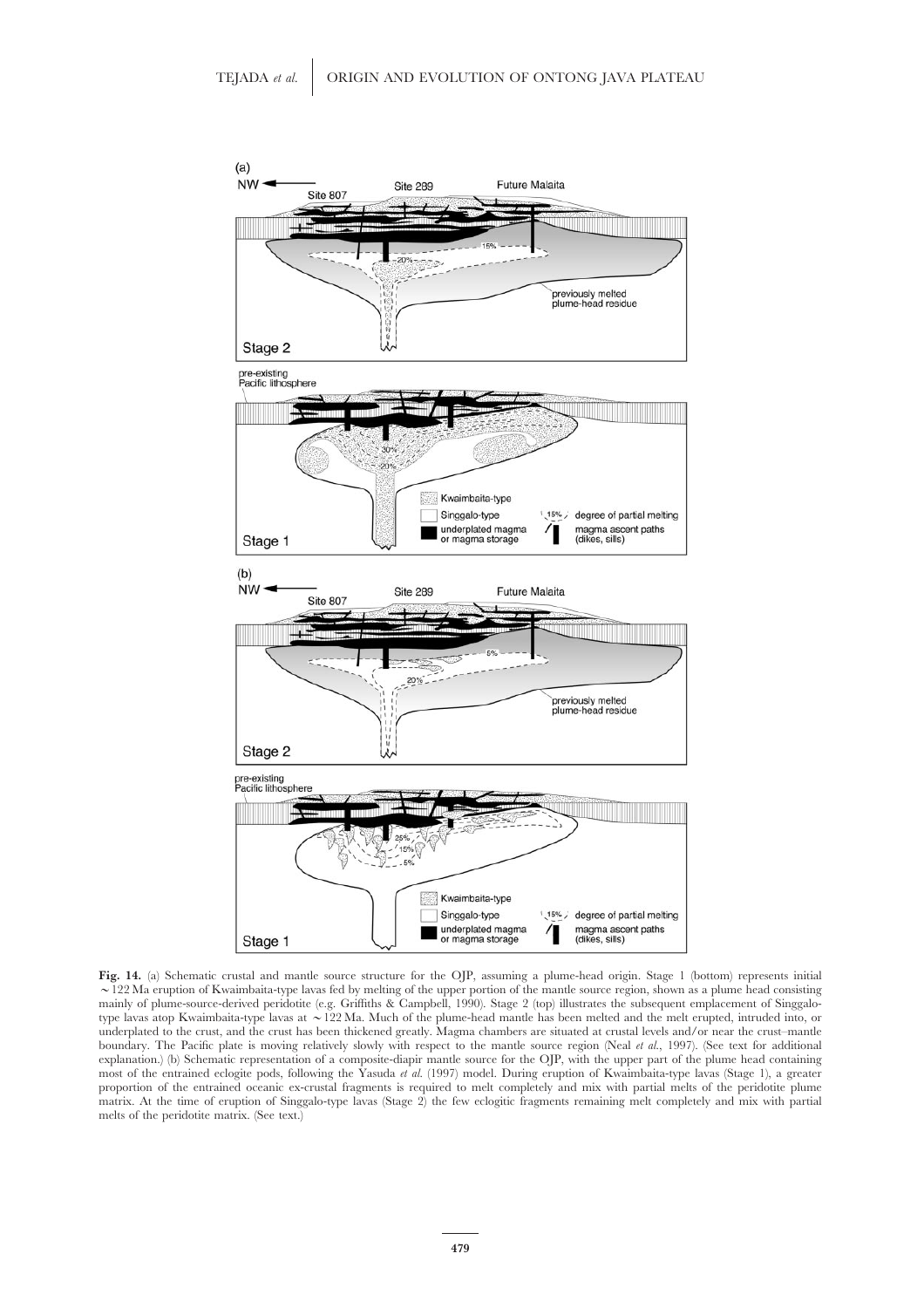supply to magma chambers, possibly leading to slightly eclogitic fragments remain, resulting in a decreased conhigher amounts of fractionation, on average, as inferred tribution of melt derived from subducted oceanic crust for the Singgalo Fm. (relative to the Kwaimbaita). Over- to the total melt. all, although the crust of the OJP is much thicker (30–43 km; e.g. Miura *et al.*, 1996; Gladczenko *et al.*, 1997; Richardson *et al.*, 2000) than that of the Caribbean Plateau  $\langle 20 \text{ km}$ ; Mauffret & Leroy, 1999), the gross **CONCLUSIONS** crustal structure of the Caribbean and the Ontong Java (1) Geochemical and geochronological study of 0·5 and Plateaux may be rather similar (e.g. Hussong *et al.*, 1979; 3<sup>-5</sup> km sections of pillowed and massive basaltic flows Kerr *et al.*, 1997; Phinney *et al.*, 1999). composing crustal basement in central Malaita reveals a

The time difference between emplacement of the Kwaim- $^{\circ}$  122 Ma eruptive episode and a nearly plateau-wide<br>baria and the Singagalo basats is beyond the resolution of two isotopically disinct, types of basati in and the In Fig. 14a is much greater than that of entrained mantle. 100 Ma, suggests a vertically stratified structure for the Furthermore, Van Keken's (1998) numerical simulation OJP source mantle.<br>
indicated that much of the plum indicated that much of the plume-source material would (4) The ocean-island-like isotopic signatures of OJP<br>be contained in the plume head and that the trailing layas can be accommodated with either a peridotite be contained in the plume head and that the trailing lavas can be accommodated with either a peridotite conduit at this stage would be composed largely of plume head (whether originating above a thermal boundentrained non-plume mantle. Thus, Fig. 14a shows a ary layer or at mid-mantle depths) or a composite diapir reduced amount of plume-source material at greater model, in which a dominantly peridotitic plume head is depth and tapping of mostly entrained mantle in the assumed to contain pockets of eclogite. Both models may later stages of  $\sim$ 122 Ma volcanism. In Yasuda *et al.*'s also accommodate the major and trace element data, (1997) composite diapir model, the upper part of the although the compositions of model melts of a mixed plume head contains most of the eclogite pods, and Fig. eclogite–peridotite source provide only rough fits to the 14b shows most of them melting completely and mixing OJP data. Better fits are obtained assuming a twowith partial melts of the peridotite matrix during the component peridotitic source (Mahoney *et al.*, 1993; eruption of the Kwaimbaita basalts (Stage 1). At the Tejada *et al.*, 1996; Neal *et al.*, 1997; Tejada, 1998).

sequence of  $123 \cdot 1 \pm 1.4$  Ma OJP crust resembling a greatly expanded section of that at ODP Site 807. The *Compositional structure of mantle source region* results further confirm the importance of a major

plume head (whether originating above a thermal bound-OJP data. Better fits are obtained assuming a two-Tejada et al., 1996; Neal et al., 1997; Tejada, 1998). time of the Singgalo eruptions (Stage 2) fewer entrained The composite diapir model also requires an enormous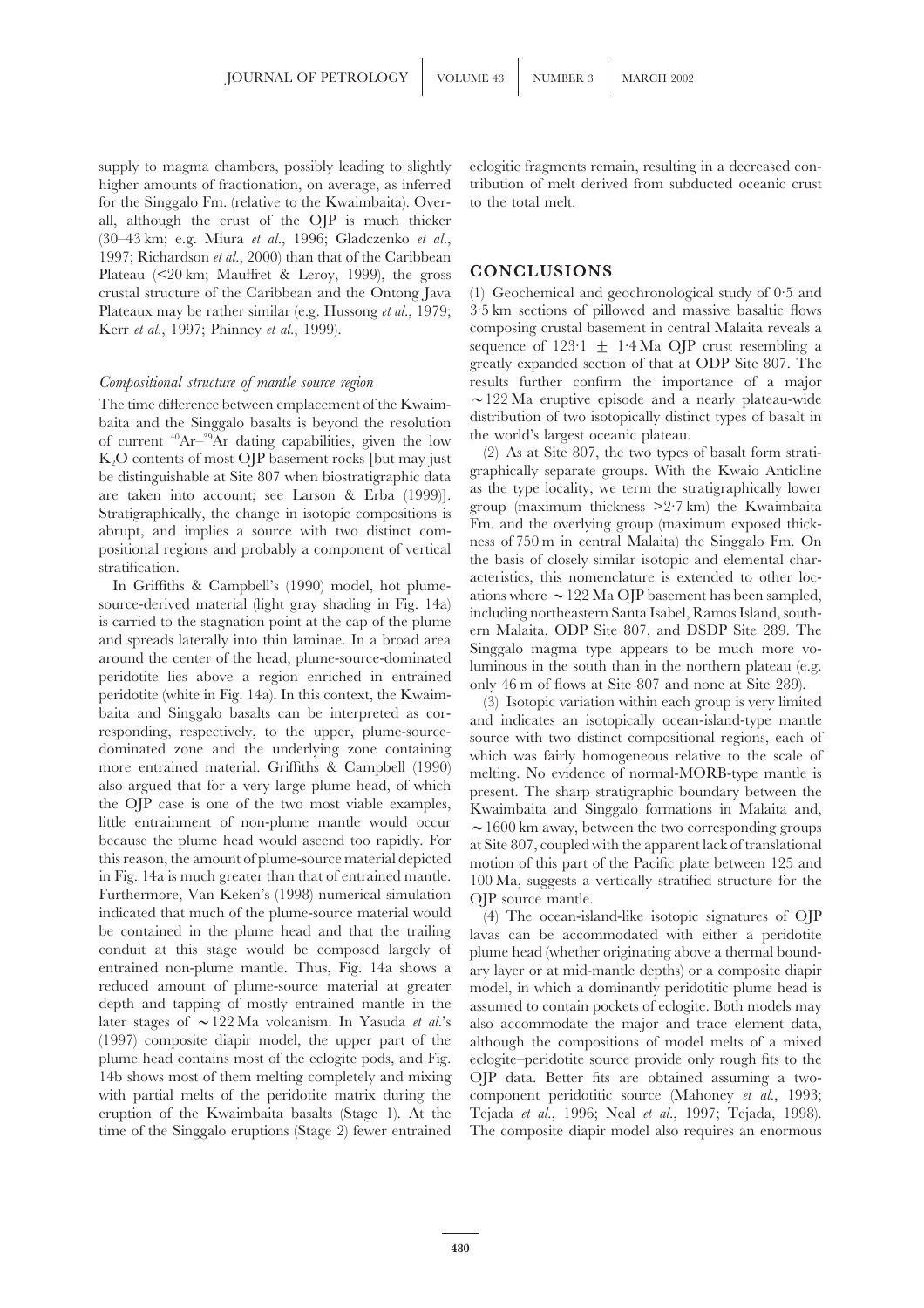amount of eclogite to have been concentrated in a cumulate rocks, and the concentration of trace elements in the relatively small part of the mantle if OIP magmas are coexisting liquids. Chemical Geology 118, 143–153. relatively small part of the mantle if OJP magmas are<br>assumed to comprise a significant proportion of eclogite<br>melt. Furthermore, the abrupt transition from Kwaim-<br>baita- to Singgalo-type basalts, and the reappearance<br>some explained by the composite diapir model.<br>
hygromagmaphile element fractionation. *Chemical Geology* **82**, 1–14.

the predictions of, and thus poses a challenge to, any Duncan, R. A. (1996). Multi-stage growth for the Ontong Java<br>
plume-head model: the absence of evidence for significant Plateau (OJP)? A progress report from San Crist plume-head model: the absence of evidence for significant Plateau (OJP)? A progress report from San Cristobal (Makira), plume-head model: the absence of evidence for significant Plateau (OJP)? A progress report from San Cr Solomon Islands. *EOS Transactions, American Geophysical Union* **<sup>77</sup>**, uplift despite construction of a crust of >35 km thickness during what should have been the impact of the largest<br>plume head in the last 200 my, the lack of an attached<br>seamount chain (plume-tail trace), and the presence of<br>the Ontong Java plume? Earth and Planetary Science Letter at least two important episodes of eruptive activity sep- 139–154. arated in time by  $\sim$  30 my. Chauvel, C., Hoffman, A. W. & Vidal, P. (1992). HIMU-EM: the

use their unpublished data, R. Magu for providing his *physical Union* **95**, 161–181. field and petrographic notes, L. Kroenke, M. Garcia, J. Coffin, M. F. & Eldholm, O. (1994). Large igneous provinces: crustal<br>Sinton A. Pietruszka, and G. Fitton for helpful dis-<br>structure, dimensions, and external conseque Sinton, A. Pietruszka, and G. Fitton for helpful dis-<br>cussions, K. Spencer, K. Rubin, T. Hulsebosch, and J. 32, 1–36.<br>C. Jain for help with the analytical work, and N. Hulbirt<br>for improving the figures. Ian Parkinson and a onymous reviewer provided valuable critical reviews. The Coleman, P. J. & Kroenke, L. W. (1981). Subduction without volcanism Solomon Islands Ministry of Energy, Water, and Mineral in the Solomon Islands Arc. *Geo-Marine Letters* **1**, 129–134. Resources (Geology Mapping) provided invaluable lo- Coleman, P. J., McGowran, B. & Ramsay, W. R. H. (1978). New, gistical support, enthusiastic guidance, and diplomacy in Early Tertiary ages for basal pelagites, Northeastern Santa Isabel,<br>
the bush This study was supported by NSE-EAR grants to Solomon Islands (central southwest flank the bush. This study was supported by NSF-EAR grants to<br>
J.J.M., C.R.N., and R.A.D., and a Faculty Development<br>
Grant from the University of the Philippines to M.L.G.T.<br>
For any state of the Subsetty of the Philippines to

- Anderson, D. L. (1996). Enriched asthenosphere and depleted plumes.<br> *Iransactions of the Kyau Society of London, Series A* 342, 133-100.<br> *International Geology Reviews* 38, 1-21.<br> *Anderson, D. L. Zhang, V.-S. & Tanimoto*
- Anderson, D. L., Zhang, Y.-S. & Tanimoto, T. (1992). Plume heads,<br>continental lithosphere, flood basalts, and tomography. In: Storey,<br>B., Alabaster, T. & Pankhurst, R. J. (eds) *Magnatism and Causes of* File Report 78-701,
- Arth, J. G. (1976). Behavior of trace elements during magmatic pro- southern Gondwana. *Journal of Geophysical Research* **102**, 18127–18138. cesses—a summary of theoretical models and their applications.
- the deeper portions of the Ontong Java Plateau: Malaita, Solomon
- 
- Bedard, J. H. (1994). A procedure for calculating the equilibrium and the concentration of trace elements among the minerals of *of Petrology* **36**(6), 1647–1674.

- 
- 
- (5) In several important respects, the OJP fails to fit Birkhold-VanDyke, A. L., Neal, C. R., Jain, J. C., Mahoney, J. J. &
	-
	- French Polynesian connection. *Earth and Planetary Science Letters* **110**, 99–119.
- Chen, C.-Y., Frey, F. A., Rhodes, J. M. & Easton, R. M. (1996). Temporal geochemical evolution of Kilauea volcano: comparison **ACKNOWLEDGEMENTS** of Hilina and Puna basalt. In: Basu, A. R. & Hart, S. (eds) *Earth* We thank T. Babbs and A. Saunders for allowing us to *Processes: Reading the Isotopic Code. Geophysical Monograph, American Geo-*
	-
	-
	-
	-
	- *physical Research* **102**, 20179–20197.
	- Cox, K. G. (1980). A model for flood basalt vulcanism. *Journal of Petrology* **21**, 629–650.
- **REFERENCES** Cox, K. G. (1993). Continental magmatic underplating. *Philosophical*<br>Anderson D. J. (1996). Enriched externations and depleted plumes *Transactions of the Royal Society of London*, *Series A* 342, 155–166.
	-
	-
	- Continental Break-up. Geological Society, London, Special Publications 68,<br>
	99–124. A. R. (1997). The timing and duration of the Karoo igneous event,<br>
	10. G. (1976). Behavior of trace elements during magmatic pro-<br>
	souther
- *Journal of Research and Geological Survey* **4**, 41–47. models of magma evolution and deep crustal structure beneath Babbs, T. L. (1997). Geochemical and petrological investigations of hotspots and flood basalt provinces. *Earth and Planetary Science Letters*<br>the deeper portions of the Ontong Java Plateau: Malaita Solomon **143**, 81–96.
- Islands. Ph.D. dissertation, Leicester University, 254 pp. Galer, S. J. G. & Goldstein, S. L. (1996). Influence of accretion on Barron, A. J. M. (1993). *The Geology of Northernmost Malaita: a Description* lead in the earth. In: Basu, A. R. & Hart, S. (eds) *Earth Processes: of Sheets 8/160/7 and 8/150/8*. Geological Division Report. Honiara: *Reading the Isotopic Code. Geophysical Monograph, American Geophysical*
	- Solomon Islands Ministry of Natural Resources, 42 pp. *Union* 95, 75–98.<br>
	Idard, J. H. (1994). A procedure for calculating the equilibrium Garcia, M. O., Foss, D. J., West, H. B. & Mahoney, J. J. (1995). distribution of trace elements among the minerals of cumulate rocks, Geochemical and isotopic evolution of Loihi volcano, Hawaii. *Journal*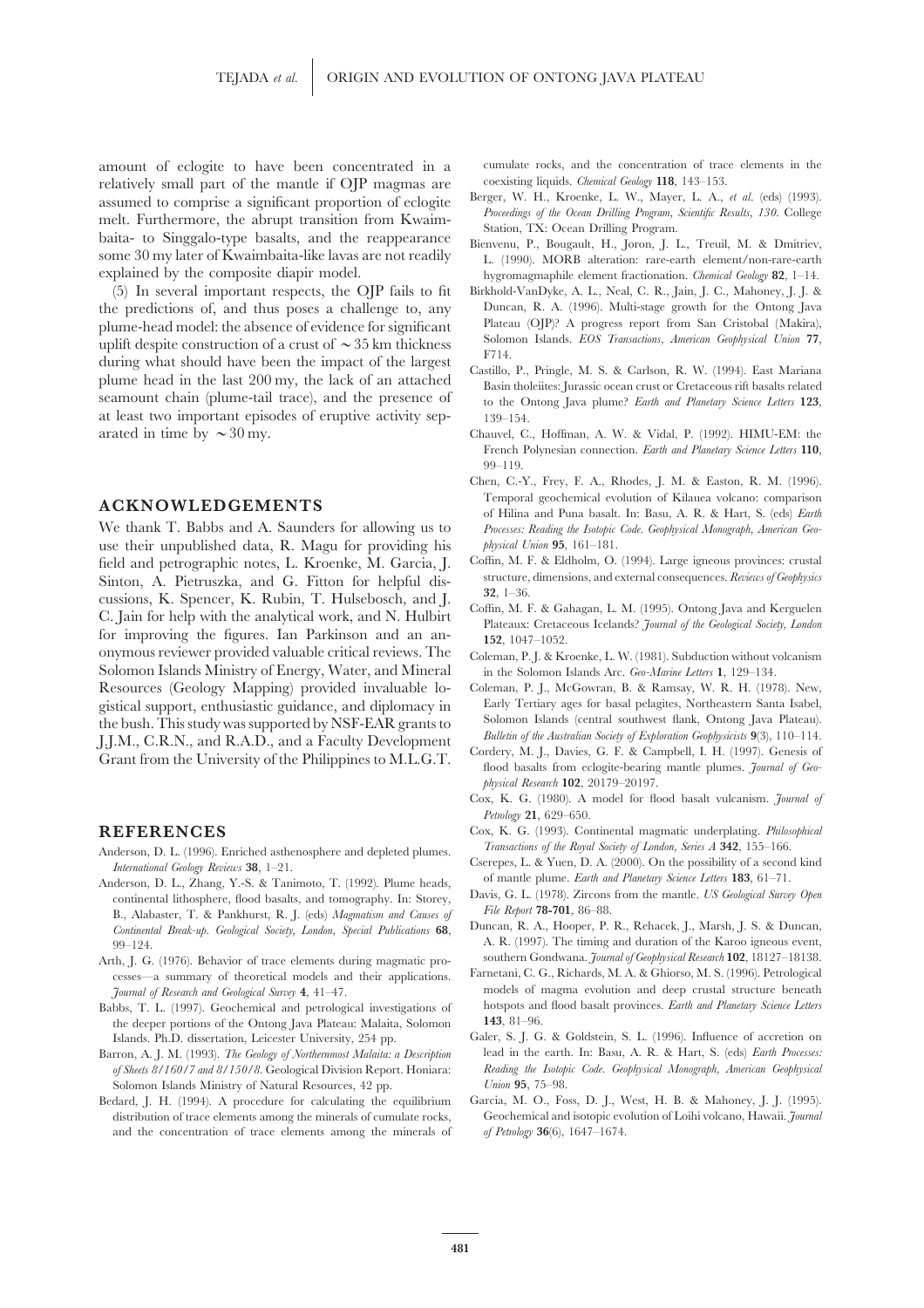- (1996). Petrology of lavas from Puu Oo eruption of Kilauea volcano: of chondrites. *Earth and Planetary Science Letters* **50**, 139–155. III. The Kupaianaha episode (1986–1992). *Bulletin of Volcanology* **58**, Jain, J. C. & Neal, C. R. (1996). Report of the inductively coupled
- magmatic processes, IV. A revised and internally consistent thermo- 30 pp. dynamic model for the interpolation and extrapolation of liquid–solid Jenner, G. A., Longerich, H. P., Jackson, S. E. & Fryer, B. J. (1990).<br>
CP-MS—a powerful tool for high precision trace element analysis in
- Gladczenko, T. P., Coffin, M. F. & Eldholm, O. (1997). Crustal samples. *Chemical Geology* 83, 133–148.<br>
structure of the Ontong Java Plateau: modeling of new gravity and  $K$  annedy  $A$ , K. J ofgren, G. F. & M.
- 
- 
- 
- 
- *Earth and Planetary Science Letters* **148**, 193–205. Grove, T. L., Kinzler, R. J. & Bryan, W. B. (1992). Fractionation of D. K. & Sinton, J. (eds) *Mantle Flow and Melt Generation at Mid-Ocean*
- Gurenko, A. A. & Chaussidon, M. (1995). Enriched and depleted by continuous melting of a single mantle column. *Geochimica et Cosmochimica Acta* **58**, 2905–2917. *Geophysical Monograph, American Geophysical Union* **92**, 45–80.
- 24 trace elements. *Contributions to Mineralogy and Petrology* 113, 1–8.
- partitioning of Th, U, Pb and other trace elements between garnet, 1658.
- 
- Ministry of Natural Resources, 114 pp. 678.<br>Herzberg, C. & O'Hara, M. J. (1998). Phase equilibrium constraints theory erzberg, C. & O'Hara, M. J. (1998). Phase equilibrium constraints Libourel, G., Boivin, P. & Biggar, G. M. (1989). The univariant curve<br>on the origin of basalts, picrites, and komatiites. *Earth-Science Reviews* liquid =
- 44, 39–79.<br>
Herzberg, C. & Zhang, J. (1996). Melting experiments on anhydrous *and Petrology* 102, 406–421.<br>
peridotite KLB-1: compositions of magmas in the upper mantle and **Longhi** J. (1997). Liquidus on solid solution i
- 
- 
- 
- crustal structure of the Ontong Java and Manihiki oceanic plateaus.
- Ito, G. T. & Clift, P. D. (1998). Subsidence and growth of Pacific
- *Research* **105**, 11171–11183. 13–23°S. *Earth and Planetary Science Letters* **121**, 173–193.
- Garcia, M. O., Rhodes, J. M., Trusdell, F. A. & Pietruszka, A. J. Jacobsen, S. B. & Wasserburg, G. J. (1980). Sm–Nd isotopic evolution
- 359–379. plasma-mass spectrometry (ICP-MS) facility, University of Notre Dame 1993-1996. Open File Report, University of Notre Dame,
	- equilibria in magmatic systems at elevated temperatures and pressure. ICP-MS—a powerful tool for high precision trace element analysis in<br>Contributions to Mineralogy and Petrology 119, 197–212. earth sciences: evidence from analysis of selected U.S.G.S. reference
- structure of the Ontong Java Plateau: modeling of new gravity and Kennedy, A. K., Lofgren, G. E. & Wasserburg, G. J. (1993). An existing seismic data. Journal of Geophysical Research 102, 22711–22729. existing seismic data. *Journal of Geophysical Research* 102, 22/11-22/29.<br>
Govindaraju, K. (1994). 1994 Compilation of working values and<br>
sample descriptions for 383 geostandards. *Geostandards Newsletter*,<br>
Shecial Issu
- Special Issue 18, 15–16.<br>
Green, T. H. (1994). Experimental studies of trace-element partitioning<br>
applicable to igneous petrogenesis—Sedona 16 years later. *Chemical*<br>
applicable to igneous petrogenesis—Sedona 16 years la
- and temperature. *Chemical Geology* 74, 210–216.<br>
Griffiths, R. W. & Campbell, I. H. (1990). Stirring and structure in<br>
mantle starting plumes. *Earth and Planetary Science Letters* 99, 66–78.<br>
Experiments and implications
	- mid-ocean ridge basalt (MORB). In: Phipps Morgan, J., Blackman, Kroenke, L. W. (1972). *Geology of the Ontong Java Plateau. Hawaii Institute*<br>D. K. & Sinton J. (eds) *Mantle Flaw and Melt Generation at Mid-Ocean* of *Geoph*
	- *Ridges. Geophysical Monograph, American Geophysical Union* 71, 281–310. Kurz, M. D., Kenna, T., Kammer, D., Rhodes, J. M. & Garcia, M. *Ridges. Geophysical Monograph, American Geophysical Union* 71, 281–310. Kurz, M. D., primitive melts included in olivine from Icelandic tholeiites: origin the submarine southwest rift zone. In: Rhodes, J. M. & Lockwood, by continuous melting of a single mantle column. *Geochimica et* J. P. (eds) *Mauna Loa*
- Hart, S. R. & Dunn, T. (1993). Experimental cpx/melt partitioning of Lanphere, M. A., Dalrymple, G. B., Fleck, R. S. & Pringle, M. S.<br>24 trace elements. Contributions to Mineralogy and Petrology 113, 1–8. (1990). Intercali Hauri, E. H., Wagner, T. & Grove, T. L. (1994). Experimental age measurements. *EOS Transactions, American Geophysical Union* **71**,
- clinopyroxene and basaltic melts. *Chemical Geology* **117**, 149–166. Larson, R. L. & Erba, E. (1999). Onset of mid-Cretaceous greenhouse Hawkins, M. P. & Barron, J. M. (1991). *The Geology and Mineral Resources* in the Barremian–Aptian: igneous events and the biological, sedi*of Santa Isabel. Geological Division Report* J25. Honiara: Solomon Islands mentary, and geochemical consequences. *Paleoceanography* **14**, 663–
	- on the origin of basalts, picrites, and komatiites. *Earth-Science Reviews* liquid = forsterite + anorthite + diopside in the system CMAS
- perdotte KLB-1: compositions of magmas in the upper mantle and<br>transition zone. Journal of Geophysical Research 101, 8271-8295.<br>Hirose, H. & Kushiro, I. (1993). Partial melting of dry peridotites at  $\sigma_s$  CaAl<sub>2</sub>Si<sub>2</sub>O<sub>8</sub>
- ingh pressures: determination of compositions of melts segregated<br>
from peridotite using aggregates of diamond. *Earth and Planetary*<br> *Mahoney, J. J.* (1987). An isotopic survey of Pacific oceanic plateaus:<br> *Mahoney, J.* 
	-
- Hussong, D. M., Wipperman, L. K. & Kroenke, L. W. (1979). The M. (1993). Geochemisty and geochronology of the Ontong Java<br>Crustal structure of the Ontong Java and Manihiki oceanic plateaus Plateau. In: Pringle, M., Sager, *Journal of Geophysical Research* **84**, 6003–6010.<br> **A** *G* **T** & Clift P D (1998) Subsidence and growth of Pacific *American Geophysical Union* 77, 233–261.
- Cretaceous plateaus. *Earth and Planetary Science Letters* 161, 85-100. Mahoney, J. J., Sinton, J. M., Kurz, M. D., MacDougall, J. D., Ito, G. T. & Taira, A. (2000). Compensation of the Ontong Java Spencer, K. J. & Lugmair, G. W. (1994). Isotope and trace element Plateau by surface and subsurface loading. *Journal of Geophysical* characteristics of a super-fast spreading ridge: East Pacific Rise,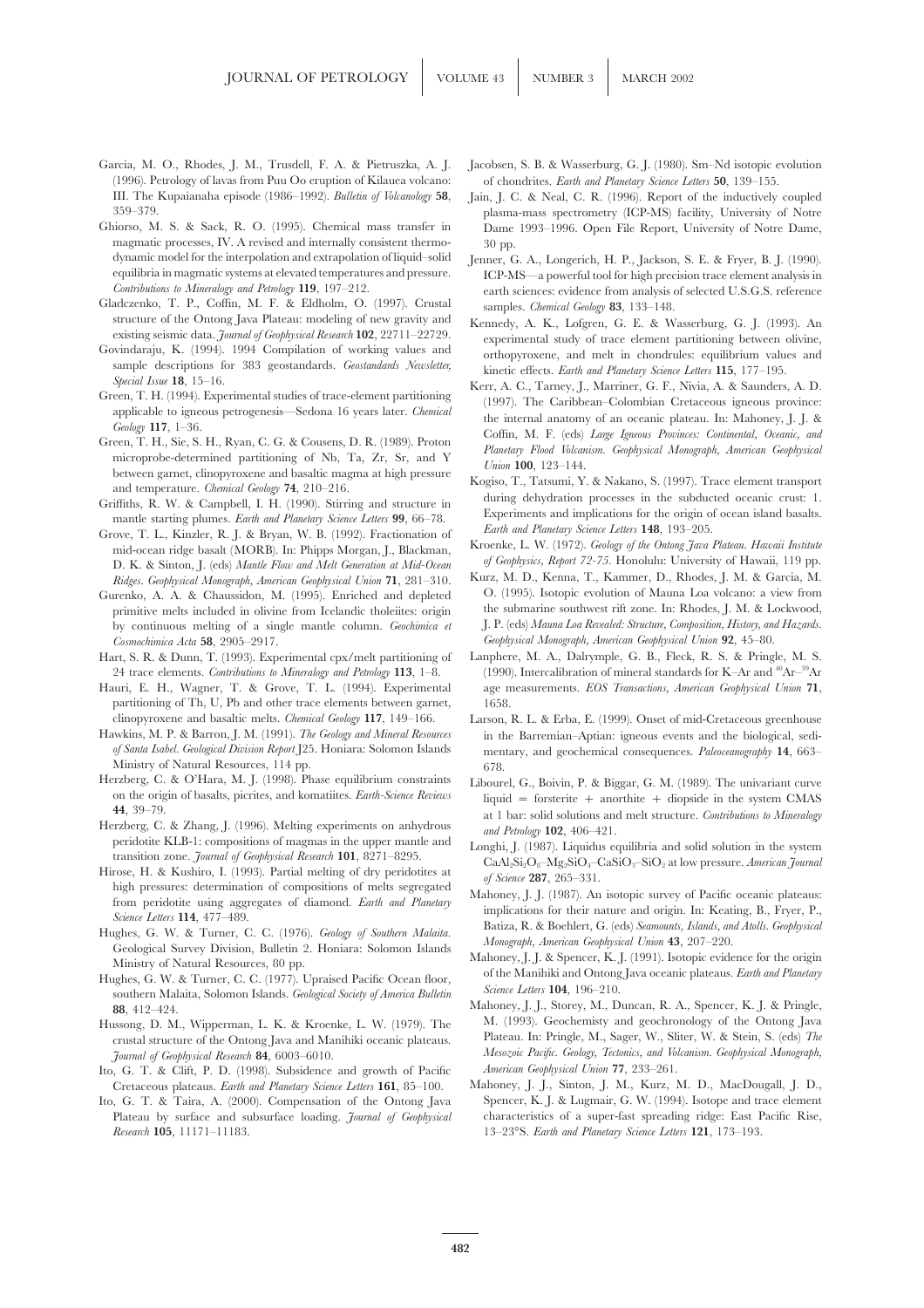- Mahoney, J. J., Frei, R., Tejada, M. L. G., Mo, X. X., Leat, P. T. & central Malaita, Solomon Islands: tectonic implications for the through time: isotopic results from old West Indian, East Tethyan, oceanic plateaus. *Tectonophysics* **283**, 1–33.
- 
- Mauffret, A. & Leroy, S. (1999). Seismic stratigraphy and structure of 20466.
- 
- Miura, S., Shinohara, M., Takahashi, N., Araki, E., Taira, A., Suyehiro, **92**, 263–288. structure of the Ontong Java Plateau converging into Solomon island and hot-spot tracks: plume heads and tails. *Science* 246, 103–107.<br>
arc (abstract). *EOS Transactions, American Geophysical Union*, **77F**, 713. Richardso
- eCulloch, M. T. & Black, L. P. (1984). Sm-Nd isotopic systematics<br>of Enderby Land granulites and evidence for the redistribution of and Planetary Interiors 118, 29–51.<br>Sm and Nd during metamorphism. *Earth and Planetary Sc*
- 
- memory effects and development of an effective wash protocol<br>for the measurement of petrogenetically critical trace elements in<br>geological samples by ICP-MS. Geostandards Newsletter 21, 289–305.
- geological samples by ICP-MS. *Geostandards Newsletter* 21, 289–305.<br>
McKenzie, D. & O'Nions, R. K. (1991). Partial melt distributions from<br>
inversion of rare earth element concentrations. *Journal of Petrology* 32,<br>
1021–
- 
- Hawaii. Bulletin of Volcanology 52, 375–380.<br>
Nakamura, Y. & Tatsumoto, M. (1988). Pb, Nd, and Sr isotopic Smith, A. D. & Lewis, C. (1999). The planet beyond the plume<br>
evidence for a multicomponent source for rocks of Coo Smith, W. H. F. & Sandwell, D. T. (1996). New global seafloor Island and heterogeneities of mantle plumes. *Geochimica et Cosmochimica*
- Neal, C. R., Mahoney, J. J., Kroenke, L. W., Duncan, R. A. & *blysical Union* 77, F315.<br>
Petterson, M. G. (1997). The Ontong Java Plateau. In: Mahoney, Stille, P., Unruh, D. M. & Tatsumoto, M. (1983). Pb, Sr, Nd, and Hf<br>
J
- Norrish, K. & Chappell, B. W. (1977). X-ray fluorescence spectrometry. The terratics of oceanic basalts: implications for mantle composition and<br>In: Zussman, J. (ed.) Physical Methods in Determinative Mineralogy. New proce York: Academic Press, pp. 201-272.<br>
York: Academic Press, pp. 201-272.<br>
<sup>2</sup> Ocean Basins. Geological Society, London, Special Publications **42**, 313–345.<br>
<sup>2</sup> 2 & Saunders A. D. (1986). Coupled trace element isotope Tardun
- Palacz, Z. & Saunders, A. D. (1986). Coupled trace element isotope Tarduno, J. A., Sliter, W. V., Kroenke, L. W., Leckie, M., Mahoney, Paritichment on the Cook–Austral–Samoa Islands southwest Pacific J. J., Musgrave, R. J. enrichment on the Cook–Austral–Samoa Islands, southwest Pacific.
- Parkinson, I. J., Arculus, R. J. & Duncan, R. A. (1996). Geochemistry Solomon Islands. *EOS Transactions, American Geophysical Union* 77, F715.<br>*Letters* **38**, 63–87.<br>*Letters* **38**, 63–87.<br>*Censity* **2. X.** & Mahoney. I. I. (1995). Drillhole layas from the north-<br>**Tejada, M. L. G. (1998).** Geochemical studies of Pacific oceanic
- Peng, Z. X. & Mahoney, J. J. (1995). Drillhole lavas from the north-*Earth and Planetary Science Letters* 134, 169-185. Sertation, University of Hawaii, Honolulu, 328 pp.
- Resources Division Geological Memoir 1/95. Honiara: Solomon Ontong Java Plateau. *Journal of Petrology* **37**(2), 361–394. Islands Ministry of Energy, Water, and Mineral Resources. Todt, W., Cliff, R. A., Hanser, A. & Hoffman, A. W. (1996). Evaluation
- B. & Barron, M. (1997). Structure and deformation of north and *Geophysical Monograph, American Geophysical Union* **95**, 429–437.

Nägler, T. F. (1998). Tracing the Indian Ocean mantle domain Ontong Java Plateau–Solomon Arc collision, and for the fate of

- and South Pacific seafloor. *Journal of Petrology* **39**, 1285–1306. Phinney, E. J., Mann, P., Coffin, M. F. & Shipley, T. H. (1999). Mahoney, J. J., Fitton, J. G., Wallace, P. J., *et al*. (eds) (2002). *Proceedings* Sequence stratigraphy, structure, and tectonic history of the south*of the Ocean Drilling Program, Initial Reports, 192*. College Station, TX: western Ontong Java Plateau adjacent to the North Solomon Trench Ocean Drilling Program, in press. and Solomon Islands arc. *Journal of Geophysical Research* **104**, 20449–
- the Caribbean igneous province. *Tectonophysics* 283, 61–104. Rhodes, J. M. & Hart, S. R. (1995). Evolution of Mauna Loa volcano:<br>Michael, P. J. (1999). Implications for magmatic processes at Ontong episodic trace element episodic trace element and isotopic variations in historical Mauna Java Plateau from volatile and major element contents of Cretaceous Loa lavas: implications for magma and plume dynamics. In: Rhodes,<br>basalt glasses. Geochemistry. Geobhysics. Geosystems 1. paper no. I. M. & Lockwood J. P. basalt glasses. *Geochemistry, Geophysics, Geosystems* **1**, paper no. J. M. & Lockwood, J. P. (eds) *Mauna Loa Revealed: Structure, Composition,* History, and Hazards. Geophysical Monograph, American Geophysical Union
	- Richards, M. A., Duncan, R. A. & Courtillot, V. (1989). Flood basalts
- arc (abstract). *EOS Transactions, American Geophysical Union*, **77F**, 713. Richardson, W. P., Okal, E. A. & Van der Lee, S. (2000). Rayleigh-<br>McCulloch, M. T. & Black, L. P. (1984). Sm–Nd isotopic systematics wave tomogra
- Sm and Nd during metamorphism. *Earth and Planetary Science Letters*<br>
71, 46–58.<br>
McDonough, W. F. & Sun, S.-s. (1995). The composition of the Earth.<br> *Reconnaissance of Parts of the Central Islands of B.S.I.P. Colonial Ge*
- Chemical Geology 120, 223–255.<br>McGinnis, C. E., Jain, J. C. & Neal, C. R. (1997). Characterization of<br>memory effects and development of an effective wash protocol and the memory effects and development of an effective wash
	-
	-
	-
	- topography from satellite altimetry. *EOS Transactions, American Geo- Acta* **<sup>52</sup>**, 2909–2924.
		-
		-
	- *Earth and Planetary Science Letters* **79**, 270–280. *Formation* formation of the Ontong Java Plateau by Aptian mantle plume **79**, 270–280. *Property contains R A* (1996) Geochemistry *Property colomism. Science*
	- of Ontong Java Plateau basalt and gabbro sequences, Santa Isabel, Tatsumoto, M. (1978). Isotopic composition of lead in oceanic basalt<br>Solomon Islands FOS Transactions American Geobhysical Linion 77 and its implication to
	- western Deccan Traps, and the evolution of Reunion hotspot mantle. plateaus: the Ontong Java Plateau and Shatsky Rise. Ph.D. dis-
- Petterson, M. G. (1995). *The Geology of North and Central Malaita, Solomon* Tejada, M. L. G., Mahoney, J. J., Duncan, R. A. & Hawkins, M. P. *Islands (Including Implications of Geological Research on Makira, Savo Island,* (1996). Age and geochemistry of basement and alkalic rocks of *Guadalcanal, and Choiseul between 1992 and 1995)*. Water and Mineral Malaita and Santa Isabel, Solomon Islands, southern margin of
- Petterson, M. G., Neal, C. R., Mahoney, J. J., Kroenke, L. W., of a <sup>202</sup>Pb<sup>-205</sup>Pb double spike for high-precision lead isotope analysis. Saunders, A. D., Babbs, T. L., Duncan, R. A., Tolia, D., McGrail, In: Basu, A. & Hart, S. (eds) *Earth Processes: Reading the Isotopic Code.*